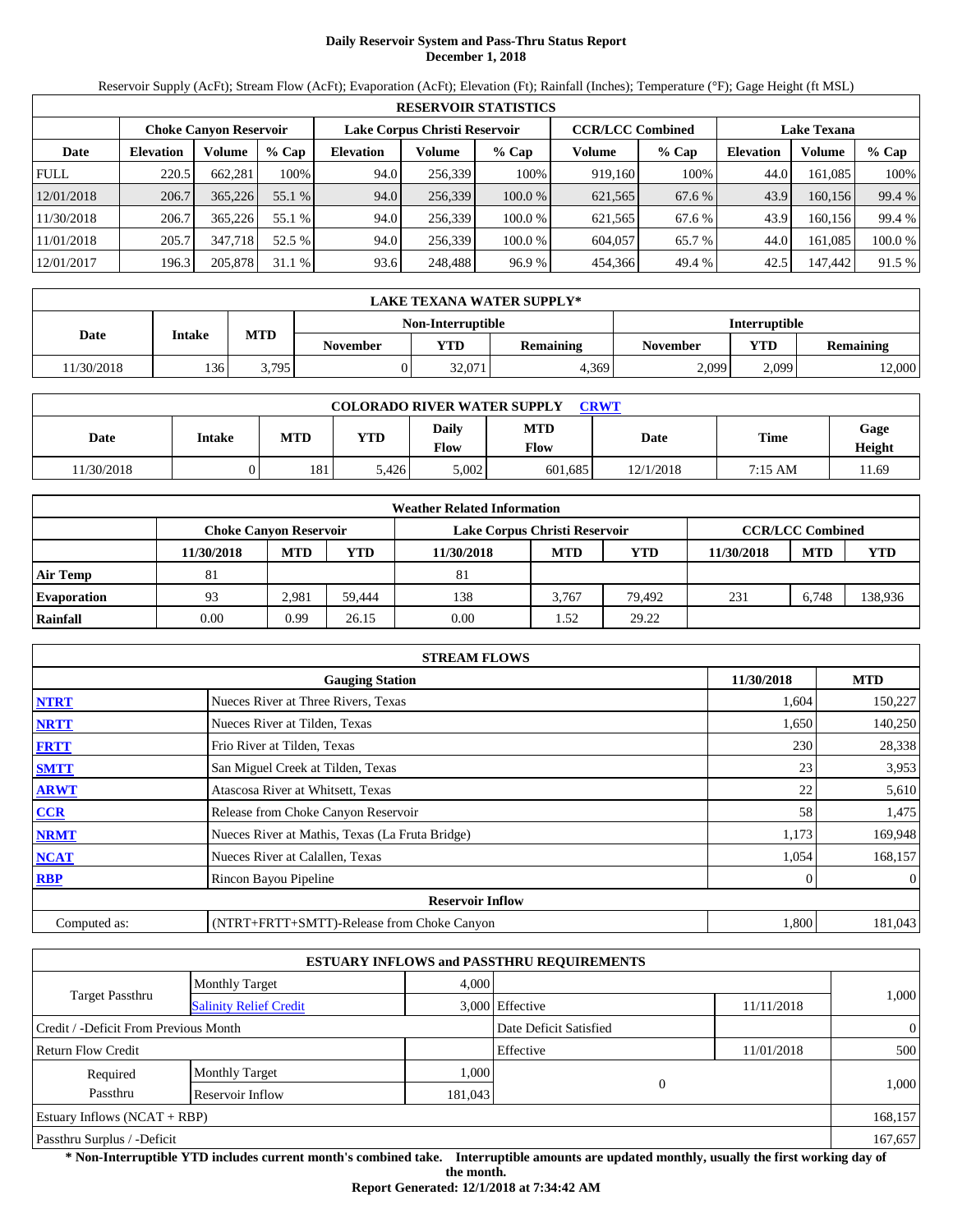# **Daily Reservoir System and Pass-Thru Status Report December 2, 2018**

Reservoir Supply (AcFt); Stream Flow (AcFt); Evaporation (AcFt); Elevation (Ft); Rainfall (Inches); Temperature (°F); Gage Height (ft MSL)

|             |                  |                               |         |                               |         | <b>RESERVOIR STATISTICS</b> |                         |         |                    |         |         |
|-------------|------------------|-------------------------------|---------|-------------------------------|---------|-----------------------------|-------------------------|---------|--------------------|---------|---------|
|             |                  | <b>Choke Canvon Reservoir</b> |         | Lake Corpus Christi Reservoir |         |                             | <b>CCR/LCC Combined</b> |         | <b>Lake Texana</b> |         |         |
| Date        | <b>Elevation</b> | Volume                        | $%$ Cap | <b>Elevation</b>              | Volume  | $%$ Cap                     | Volume                  | $%$ Cap | <b>Elevation</b>   | Volume  | % Cap   |
| <b>FULL</b> | 220.5            | 662.281                       | 100%    | 94.0                          | 256,339 | 100%                        | 919.160                 | 100%    | 44.0               | 161.085 | 100%    |
| 12/02/2018  | 206.6            | 365,226                       | 55.1 %  | 94.0                          | 256,339 | 100.0 %                     | 621,565                 | 67.6 %  | 43.9               | 160.156 | 99.4 %  |
| 12/01/2018  | 206.7            | 365.226                       | 55.1 %  | 94.0                          | 256,339 | 100.0 %                     | 621.565                 | 67.6 %  | 43.9               | 160.156 | 99.4 %  |
| 11/02/2018  | 205.7            | 347,718                       | 52.5 %  | 94.0                          | 256,339 | 100.0 %                     | 604,057                 | 65.7 %  | 44.0               | 161.085 | 100.0 % |
| 12/02/2017  | 196.3            | 205,878                       | 31.1%   | 93.6                          | 248,488 | 96.9 %                      | 454,366                 | 49.4 %  | 42.4               | 146.555 | 91.0 %  |

|            | LAKE TEXANA WATER SUPPLY* |            |                 |                   |                  |                      |            |                  |  |  |
|------------|---------------------------|------------|-----------------|-------------------|------------------|----------------------|------------|------------------|--|--|
|            |                           |            |                 | Non-Interruptible |                  | <b>Interruptible</b> |            |                  |  |  |
| Date       | <b>Intake</b>             | <b>MTD</b> | <b>November</b> | <b>YTD</b>        | <b>Remaining</b> | November             | <b>YTD</b> | <b>Remaining</b> |  |  |
| 12/01/2018 | 136                       | 136        |                 | 28.411            | 8,029            | 2,099                | 2.099      | 12,000           |  |  |

| <b>COLORADO RIVER WATER SUPPLY</b><br><b>CRWT</b> |        |     |       |               |                    |           |             |                |  |  |
|---------------------------------------------------|--------|-----|-------|---------------|--------------------|-----------|-------------|----------------|--|--|
| Date                                              | Intake | MTD | YTD   | Daily<br>Flow | <b>MTD</b><br>Flow | Date      | <b>Time</b> | Gage<br>Height |  |  |
| 12/01/2018                                        |        |     | 5.244 | 5.082         | 5.082              | 12/2/2018 | 7:15 AM     | 1.99           |  |  |

|                    |                        |            |        | <b>Weather Related Information</b> |            |            |            |                         |            |
|--------------------|------------------------|------------|--------|------------------------------------|------------|------------|------------|-------------------------|------------|
|                    | Choke Canvon Reservoir |            |        | Lake Corpus Christi Reservoir      |            |            |            | <b>CCR/LCC Combined</b> |            |
|                    | 12/01/2018             | <b>MTD</b> | YTD    | 12/01/2018                         | <b>MTD</b> | <b>YTD</b> | 12/01/2018 | <b>MTD</b>              | <b>YTD</b> |
| <b>Air Temp</b>    | 77                     |            |        | 79                                 |            |            |            |                         |            |
| <b>Evaporation</b> | 155                    | 155        | 59.599 | 115                                | 115        | 79.607     | 270        | 270                     | 139,206    |
| Rainfall           | 0.00                   | 0.00       | 26.15  | 0.00                               | 0.00       | 29.22      |            |                         |            |

|              | <b>STREAM FLOWS</b>                             |            |                |
|--------------|-------------------------------------------------|------------|----------------|
|              | <b>Gauging Station</b>                          | 12/01/2018 | <b>MTD</b>     |
| <b>NTRT</b>  | Nueces River at Three Rivers, Texas             | 1,570      | 1,570          |
| <b>NRTT</b>  | Nueces River at Tilden, Texas                   | 1,570      | 1,570          |
| <b>FRTT</b>  | Frio River at Tilden, Texas                     | 208        | 208            |
| <b>SMTT</b>  | San Miguel Creek at Tilden, Texas               | 23         | 23             |
| <b>ARWT</b>  | Atascosa River at Whitsett, Texas               | 23         | 23             |
| <b>CCR</b>   | Release from Choke Canyon Reservoir             | 58         | 58             |
| <b>NRMT</b>  | Nueces River at Mathis, Texas (La Fruta Bridge) | 1,354      | 1,354          |
| <b>NCAT</b>  | Nueces River at Calallen, Texas                 | 1,086      | 1,086          |
| <b>RBP</b>   | Rincon Bayou Pipeline                           | 0          | $\overline{0}$ |
|              | <b>Reservoir Inflow</b>                         |            |                |
| Computed as: | (NTRT+FRTT+SMTT)-Release from Choke Canyon      | 1,744      | 1,744          |

|                                       |                               |          | <b>ESTUARY INFLOWS and PASSTHRU REQUIREMENTS</b> |            |                |
|---------------------------------------|-------------------------------|----------|--------------------------------------------------|------------|----------------|
|                                       | <b>Monthly Target</b>         | 4.500    |                                                  |            |                |
| <b>Target Passthru</b>                | <b>Salinity Relief Credit</b> |          | 4,500 Effective                                  | 12/01/2018 | $\theta$       |
| Credit / -Deficit From Previous Month |                               |          | Date Deficit Satisfied                           |            | $\overline{0}$ |
| <b>Return Flow Credit</b>             |                               |          | Effective                                        | 12/01/2018 | 500            |
| Required                              | <b>Monthly Target</b>         | $\Omega$ |                                                  |            |                |
| Passthru                              | Reservoir Inflow              | .744     |                                                  |            | $\Omega$       |
| Estuary Inflows $(NCAT + RBP)$        |                               |          |                                                  |            | 1,086          |
| Passthru Surplus / -Deficit           |                               |          |                                                  |            | 1,586          |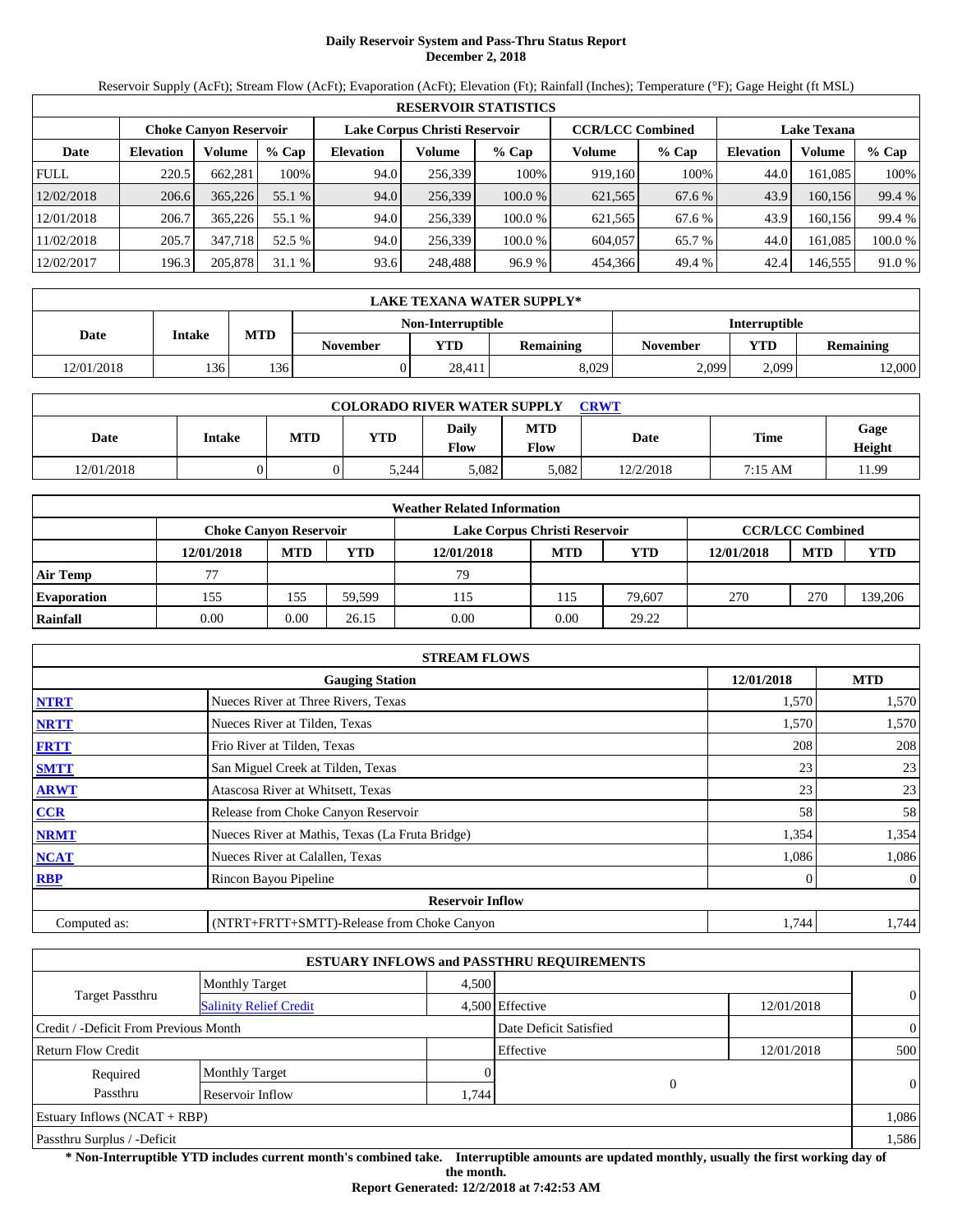# **Daily Reservoir System and Pass-Thru Status Report December 3, 2018**

Reservoir Supply (AcFt); Stream Flow (AcFt); Evaporation (AcFt); Elevation (Ft); Rainfall (Inches); Temperature (°F); Gage Height (ft MSL)

|             | <b>RESERVOIR STATISTICS</b> |                               |         |                               |         |         |                         |        |                    |         |        |  |
|-------------|-----------------------------|-------------------------------|---------|-------------------------------|---------|---------|-------------------------|--------|--------------------|---------|--------|--|
|             |                             | <b>Choke Canyon Reservoir</b> |         | Lake Corpus Christi Reservoir |         |         | <b>CCR/LCC Combined</b> |        | <b>Lake Texana</b> |         |        |  |
| Date        | <b>Elevation</b>            | Volume                        | $%$ Cap | <b>Elevation</b>              | Volume  | $%$ Cap | Volume                  | % Cap  | <b>Elevation</b>   | Volume  | % Cap  |  |
| <b>FULL</b> | 220.5                       | 662,281                       | 100%    | 94.0                          | 256.339 | 100%    | 919,160                 | 100%   | 44.0               | 161,085 | 100%   |  |
| 12/03/2018  | 206.6                       | 363,453                       | 54.8 %  | 94.0                          | 256,339 | 100.0 % | 619.792                 | 67.4 % | 43.9               | 160.156 | 99.4 % |  |
| 12/02/2018  | 206.7                       | 365,226                       | 55.1 %  | 94.0                          | 256.339 | 100.0 % | 621,565                 | 67.6 % | 43.9               | 160.156 | 99.4 % |  |
| 11/03/2018  | 205.6                       | 345.994                       | 52.2 %  | 94.0                          | 256.339 | 100.0 % | 602,333                 | 65.5 % | 43.9               | 160,156 | 99.4 % |  |
| 12/03/2017  | 196.2                       | 204,609                       | 30.9%   | 93.6                          | 248,488 | 96.9%   | 453,097                 | 49.3 % | 42.4               | 146,555 | 91.0 % |  |

|            | LAKE TEXANA WATER SUPPLY* |                                           |                 |            |                  |                 |       |           |  |  |  |
|------------|---------------------------|-------------------------------------------|-----------------|------------|------------------|-----------------|-------|-----------|--|--|--|
|            |                           | <b>Interruptible</b><br>Non-Interruptible |                 |            |                  |                 |       |           |  |  |  |
| Date       | <b>Intake</b>             | <b>MTD</b>                                | <b>November</b> | <b>YTD</b> | <b>Remaining</b> | <b>November</b> | YTD   | Remaining |  |  |  |
| 12/02/2018 | 136                       | 272                                       |                 | 28.547     | 7,893            | 2,099           | 2.099 | 12,000    |  |  |  |

| <b>COLORADO RIVER WATER SUPPLY</b><br><b>CRWT</b> |        |            |            |                      |                    |           |         |                |  |  |
|---------------------------------------------------|--------|------------|------------|----------------------|--------------------|-----------|---------|----------------|--|--|
| Date                                              | Intake | <b>MTD</b> | <b>YTD</b> | Daily<br><b>Flow</b> | <b>MTD</b><br>Flow | Date      | Time    | Gage<br>Height |  |  |
| 12/02/2018                                        |        |            | 5,244      | 5,280                | 10,362             | 12/3/2018 | 7:15 AM | 11.68          |  |  |

|                    |                        |            |        | <b>Weather Related Information</b> |            |        |            |                         |         |
|--------------------|------------------------|------------|--------|------------------------------------|------------|--------|------------|-------------------------|---------|
|                    | Choke Canvon Reservoir |            |        | Lake Corpus Christi Reservoir      |            |        |            | <b>CCR/LCC Combined</b> |         |
|                    | 12/02/2018             | <b>MTD</b> | YTD    | 12/02/2018                         | <b>MTD</b> | YTD    | 12/02/2018 | <b>MTD</b>              | YTD     |
| Air Temp           | 78                     |            |        | 79                                 |            |        |            |                         |         |
| <b>Evaporation</b> | 196                    | 351        | 59.795 | 196                                | 311        | 79.803 | 392        | 662                     | 139,598 |
| Rainfall           | 0.00                   | 0.00       | 26.15  | 0.00                               | 0.00       | 29.22  |            |                         |         |

|              | <b>STREAM FLOWS</b>                             |            |                  |
|--------------|-------------------------------------------------|------------|------------------|
|              | <b>Gauging Station</b>                          | 12/02/2018 | <b>MTD</b>       |
| <b>NTRT</b>  | Nueces River at Three Rivers, Texas             | 1,519      | 3,089            |
| <b>NRTT</b>  | Nueces River at Tilden, Texas                   | 1,497      | 3,067            |
| <b>FRTT</b>  | Frio River at Tilden, Texas                     | 189        | 397              |
| <b>SMTT</b>  | San Miguel Creek at Tilden, Texas               | 22         | 45               |
| <b>ARWT</b>  | Atascosa River at Whitsett, Texas               | 23         | 46               |
| CCR          | Release from Choke Canyon Reservoir             | 58         | 115              |
| <b>NRMT</b>  | Nueces River at Mathis, Texas (La Fruta Bridge) | 1,280      | 2,634            |
| <b>NCAT</b>  | Nueces River at Calallen, Texas                 | 1,165      | 2,251            |
| <b>RBP</b>   | Rincon Bayou Pipeline                           |            | $\boldsymbol{0}$ |
|              | <b>Reservoir Inflow</b>                         |            |                  |
| Computed as: | (NTRT+FRTT+SMTT)-Release from Choke Canyon      | 1,672      | 3,416            |

|                                       |                               |       | <b>ESTUARY INFLOWS and PASSTHRU REQUIREMENTS</b> |            |                |
|---------------------------------------|-------------------------------|-------|--------------------------------------------------|------------|----------------|
|                                       | <b>Monthly Target</b>         | 4,500 |                                                  |            |                |
| <b>Target Passthru</b>                | <b>Salinity Relief Credit</b> |       | 4,500 Effective                                  | 12/01/2018 | $\theta$       |
| Credit / -Deficit From Previous Month |                               |       | Date Deficit Satisfied                           |            | $\overline{0}$ |
| <b>Return Flow Credit</b>             |                               |       | Effective                                        | 12/01/2018 | 500            |
| Required                              | <b>Monthly Target</b>         |       |                                                  |            |                |
| Passthru                              | Reservoir Inflow              | 3,416 | $\Omega$                                         |            | $\theta$       |
| Estuary Inflows $(NCAT + RBP)$        |                               |       |                                                  |            | 2,251          |
| Passthru Surplus / -Deficit           |                               |       |                                                  |            | 2,751          |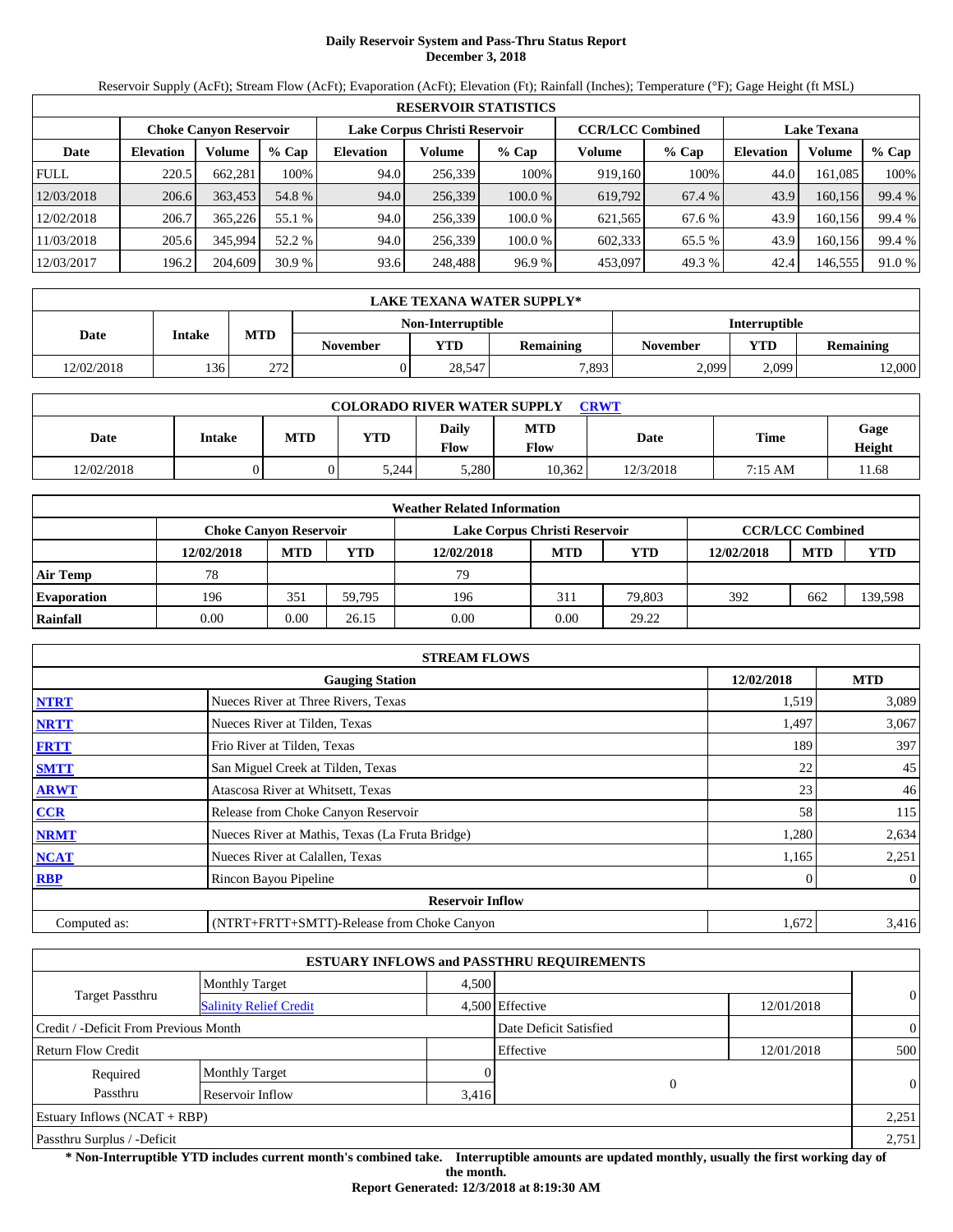# **Daily Reservoir System and Pass-Thru Status Report December 4, 2018**

Reservoir Supply (AcFt); Stream Flow (AcFt); Evaporation (AcFt); Elevation (Ft); Rainfall (Inches); Temperature (°F); Gage Height (ft MSL)

|             | <b>RESERVOIR STATISTICS</b> |                        |         |                               |         |         |                         |         |                    |         |        |  |  |
|-------------|-----------------------------|------------------------|---------|-------------------------------|---------|---------|-------------------------|---------|--------------------|---------|--------|--|--|
|             |                             | Choke Canvon Reservoir |         | Lake Corpus Christi Reservoir |         |         | <b>CCR/LCC Combined</b> |         | <b>Lake Texana</b> |         |        |  |  |
| Date        | <b>Elevation</b>            | Volume                 | $%$ Cap | <b>Elevation</b>              | Volume  | $%$ Cap | Volume                  | $%$ Cap | <b>Elevation</b>   | Volume  | % Cap  |  |  |
| <b>FULL</b> | 220.5                       | 662,281                | 100%    | 94.0                          | 256.339 | 100%    | 919.160                 | 100%    | 44.0               | 161.085 | 100%   |  |  |
| 12/04/2018  | 206.6                       | 363.453                | 54.8 %  | 94.0                          | 256,339 | 100.0 % | 619,792                 | 67.4 %  | 43.8               | 159,229 | 98.8%  |  |  |
| 12/03/2018  | 206.6                       | 363,453                | 54.8 %  | 94.0                          | 256.339 | 100.0 % | 619.792                 | 67.4 %  | 43.9               | 160,156 | 99.4 % |  |  |
| 11/04/2018  | 205.8                       | 349,447                | 52.7 %  | 94.0                          | 256.339 | 100.0 % | 605.786                 | 65.9 %  | 43.9               | 160.156 | 99.4 % |  |  |
| 12/04/2017  | 196.2                       | 204,609                | 30.9%   | 93.5                          | 246,539 | 96.2 %  | 451,148                 | 49.1 %  | 42.4               | 146,555 | 91.0 % |  |  |

|            | LAKE TEXANA WATER SUPPLY*                 |            |          |            |                  |                 |       |                  |  |  |  |
|------------|-------------------------------------------|------------|----------|------------|------------------|-----------------|-------|------------------|--|--|--|
|            | <b>Interruptible</b><br>Non-Interruptible |            |          |            |                  |                 |       |                  |  |  |  |
| Date       | <b>Intake</b>                             | <b>MTD</b> | November | <b>YTD</b> | <b>Remaining</b> | <b>November</b> | YTD   | <b>Remaining</b> |  |  |  |
| 12/03/2018 | 94                                        | 366        | 3.829    | 32.4711    | 3,969            | 2,099           | 2.099 | 12,000           |  |  |  |

| <b>COLORADO RIVER WATER SUPPLY</b><br>CRWT |                 |            |            |               |                    |           |         |                |  |  |
|--------------------------------------------|-----------------|------------|------------|---------------|--------------------|-----------|---------|----------------|--|--|
| Date                                       | Intake          | <b>MTD</b> | <b>YTD</b> | Daily<br>Flow | <b>MTD</b><br>Flow | Date      | Time    | Gage<br>Height |  |  |
| 12/03/2018                                 | $\Lambda$<br>44 | 42         | 5,286      | 2,402         | 12,764             | 12/4/2018 | 7:15 AM | '1.48          |  |  |

|                    |            |                               |        | <b>Weather Related Information</b> |            |            |            |                         |            |
|--------------------|------------|-------------------------------|--------|------------------------------------|------------|------------|------------|-------------------------|------------|
|                    |            | <b>Choke Canvon Reservoir</b> |        | Lake Corpus Christi Reservoir      |            |            |            | <b>CCR/LCC Combined</b> |            |
|                    | 12/03/2018 | <b>MTD</b>                    | YTD    | 12/03/2018                         | <b>MTD</b> | <b>YTD</b> | 12/03/2018 | <b>MTD</b>              | <b>YTD</b> |
| <b>Air Temp</b>    | 67         |                               |        | 68                                 |            |            |            |                         |            |
| <b>Evaporation</b> | 206        | 557                           | 60.001 | 288                                | 599        | 80.091     | 494        | 1,156                   | 140,092    |
| Rainfall           | 0.00       | 0.00                          | 26.15  | 0.00                               | 0.00       | 29.22      |            |                         |            |

|              | <b>STREAM FLOWS</b>                             |            |                |
|--------------|-------------------------------------------------|------------|----------------|
|              | <b>Gauging Station</b>                          | 12/03/2018 | <b>MTD</b>     |
| <b>NTRT</b>  | Nueces River at Three Rivers, Texas             | 1,465      | 4,554          |
| <b>NRTT</b>  | Nueces River at Tilden, Texas                   | 1,511      | 4,577          |
| <b>FRTT</b>  | Frio River at Tilden, Texas                     | 175        | 572            |
| <b>SMTT</b>  | San Miguel Creek at Tilden, Texas               | 22         | 67             |
| <b>ARWT</b>  | Atascosa River at Whitsett, Texas               | 21         | 67             |
| CCR          | Release from Choke Canyon Reservoir             | 58         | 173            |
| <b>NRMT</b>  | Nueces River at Mathis, Texas (La Fruta Bridge) | 1,388      | 4,022          |
| <b>NCAT</b>  | Nueces River at Calallen, Texas                 | 1,185      | 3,436          |
| <b>RBP</b>   | Rincon Bayou Pipeline                           | 0          | $\overline{0}$ |
|              | <b>Reservoir Inflow</b>                         |            |                |
| Computed as: | (NTRT+FRTT+SMTT)-Release from Choke Canyon      | 1,604      | 5,019          |

|                                                         |                       |       | <b>ESTUARY INFLOWS and PASSTHRU REQUIREMENTS</b> |            |                |  |
|---------------------------------------------------------|-----------------------|-------|--------------------------------------------------|------------|----------------|--|
|                                                         | <b>Monthly Target</b> | 4,500 |                                                  |            |                |  |
| <b>Target Passthru</b><br><b>Salinity Relief Credit</b> |                       |       | 4,500 Effective                                  | 12/01/2018 | $\overline{0}$ |  |
| Credit / -Deficit From Previous Month                   |                       |       | Date Deficit Satisfied                           |            | $\overline{0}$ |  |
| Return Flow Credit                                      |                       |       | Effective                                        | 12/01/2018 | 500            |  |
| Required                                                | <b>Monthly Target</b> |       |                                                  |            |                |  |
| Passthru                                                | Reservoir Inflow      | 5,019 | $\overline{0}$                                   |            | $\overline{0}$ |  |
| Estuary Inflows $(NCAT + RBP)$                          |                       |       |                                                  |            | 3,436          |  |
| Passthru Surplus / -Deficit                             |                       |       |                                                  |            | 3,936          |  |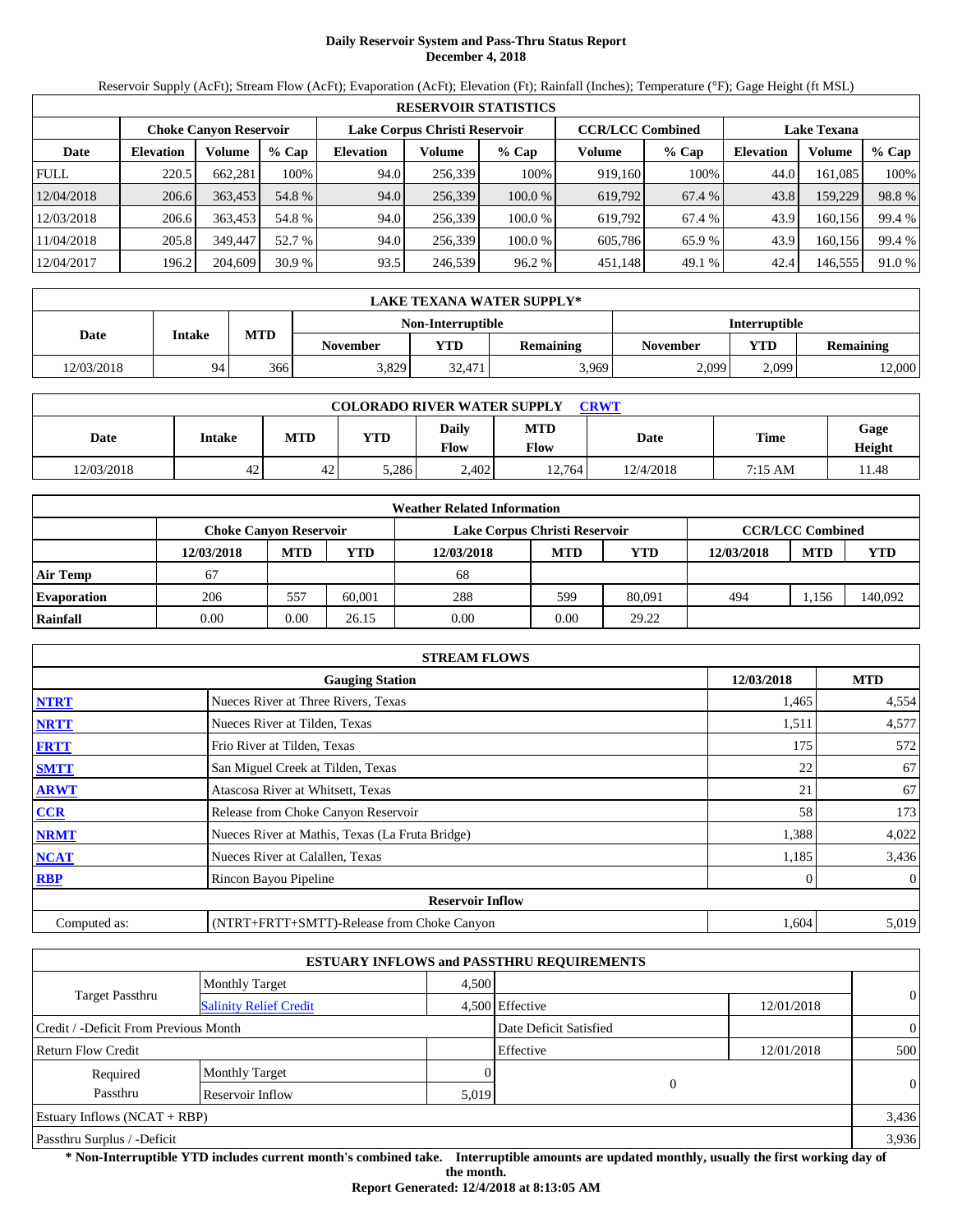# **Daily Reservoir System and Pass-Thru Status Report December 5, 2018**

Reservoir Supply (AcFt); Stream Flow (AcFt); Evaporation (AcFt); Elevation (Ft); Rainfall (Inches); Temperature (°F); Gage Height (ft MSL)

|             | <b>RESERVOIR STATISTICS</b> |                               |         |                  |                               |         |                         |        |                    |         |        |  |
|-------------|-----------------------------|-------------------------------|---------|------------------|-------------------------------|---------|-------------------------|--------|--------------------|---------|--------|--|
|             |                             | <b>Choke Canyon Reservoir</b> |         |                  | Lake Corpus Christi Reservoir |         | <b>CCR/LCC Combined</b> |        | <b>Lake Texana</b> |         |        |  |
| Date        | <b>Elevation</b>            | Volume                        | $%$ Cap | <b>Elevation</b> | Volume                        | $%$ Cap | Volume                  | % Cap  | <b>Elevation</b>   | Volume  | % Cap  |  |
| <b>FULL</b> | 220.5                       | 662,281                       | 100%    | 94.0             | 256.339                       | 100%    | 919,160                 | 100%   | 44.0               | 161,085 | 100%   |  |
| 12/05/2018  | 206.6                       | 363,453                       | 54.8 %  | 94.0             | 256,339                       | 100.0 % | 619.792                 | 67.4 % | 43.7               | 159,229 | 98.8%  |  |
| 12/04/2018  | 206.6                       | 363,453                       | 54.8 %  | 94.0             | 256.339                       | 100.0 % | 619.792                 | 67.4 % | 43.8               | 159,229 | 98.8%  |  |
| 11/05/2018  | 205.8                       | 349,447                       | 52.7 %  | 94.0             | 256.339                       | 100.0 % | 605.786                 | 65.9%  | 43.9               | 160,156 | 99.4 % |  |
| 12/05/2017  | 196.3                       | 205,878                       | 31.1%   | 93.5             | 246,539                       | 96.2 %  | 452,417                 | 49.2 % | 42.4               | 146,555 | 91.0 % |  |

|            | LAKE TEXANA WATER SUPPLY* |            |          |                   |                  |                      |       |                  |  |  |  |
|------------|---------------------------|------------|----------|-------------------|------------------|----------------------|-------|------------------|--|--|--|
|            |                           |            |          | Non-Interruptible |                  | <b>Interruptible</b> |       |                  |  |  |  |
| Date       | <b>Intake</b>             | <b>MTD</b> | November | <b>YTD</b>        | <b>Remaining</b> | <b>November</b>      | YTD   | <b>Remaining</b> |  |  |  |
| 12/04/2018 | 68                        | 434        | 3.829    | 32.538            | 3.902            | 2,099                | 2.099 | 12,000           |  |  |  |

| <b>COLORADO RIVER WATER SUPPLY</b><br>CRWT |        |            |            |                      |                    |           |         |                |  |  |
|--------------------------------------------|--------|------------|------------|----------------------|--------------------|-----------|---------|----------------|--|--|
| Date                                       | Intake | <b>MTD</b> | <b>YTD</b> | Daily<br><b>Flow</b> | <b>MTD</b><br>Flow | Date      | Time    | Gage<br>Height |  |  |
| 12/04/2018                                 | 68     | 110        | 5,354      | 4,724                | 19.870             | 12/5/2018 | 7:15 AM | 11.68          |  |  |

|                    |            |                               |        | <b>Weather Related Information</b> |            |            |            |                         |            |
|--------------------|------------|-------------------------------|--------|------------------------------------|------------|------------|------------|-------------------------|------------|
|                    |            | <b>Choke Canvon Reservoir</b> |        | Lake Corpus Christi Reservoir      |            |            |            | <b>CCR/LCC Combined</b> |            |
|                    | 12/04/2018 | <b>MTD</b>                    | YTD    | 12/04/2018                         | <b>MTD</b> | <b>YTD</b> | 12/04/2018 | <b>MTD</b>              | <b>YTD</b> |
| <b>Air Temp</b>    | 63         |                               |        | 62                                 |            |            |            |                         |            |
| <b>Evaporation</b> | 155        | 712                           | 60.156 | 148                                | 747        | 80.239     | 303        | . 459                   | 140,395    |
| Rainfall           | 0.00       | 0.00                          | 26.15  | 0.00                               | 0.00       | 29.22      |            |                         |            |

|              | <b>STREAM FLOWS</b>                             |            |                |
|--------------|-------------------------------------------------|------------|----------------|
|              | <b>Gauging Station</b>                          | 12/04/2018 | <b>MTD</b>     |
| <b>NTRT</b>  | Nueces River at Three Rivers, Texas             | 1,419      | 5,973          |
| <b>NRTT</b>  | Nueces River at Tilden, Texas                   | 1,449      | 6,026          |
| <b>FRTT</b>  | Frio River at Tilden, Texas                     | 160        | 732            |
| <b>SMTT</b>  | San Miguel Creek at Tilden, Texas               | 21         | 88             |
| <b>ARWT</b>  | Atascosa River at Whitsett, Texas               | 20         | 88             |
| <b>CCR</b>   | Release from Choke Canyon Reservoir             | 58         | 230            |
| <b>NRMT</b>  | Nueces River at Mathis, Texas (La Fruta Bridge) | 1,294      | 5,316          |
| <b>NCAT</b>  | Nueces River at Calallen, Texas                 | 1,225      | 4,661          |
| <b>RBP</b>   | Rincon Bayou Pipeline                           | 0          | $\overline{0}$ |
|              | <b>Reservoir Inflow</b>                         |            |                |
| Computed as: | (NTRT+FRTT+SMTT)-Release from Choke Canyon      | 1,543      | 6,562          |

|                                       |                               |          | <b>ESTUARY INFLOWS and PASSTHRU REQUIREMENTS</b> |            |                |
|---------------------------------------|-------------------------------|----------|--------------------------------------------------|------------|----------------|
|                                       | <b>Monthly Target</b>         | 4.500    |                                                  |            |                |
| <b>Target Passthru</b>                | <b>Salinity Relief Credit</b> |          | 4,500 Effective                                  | 12/01/2018 | $\theta$       |
| Credit / -Deficit From Previous Month |                               |          | Date Deficit Satisfied                           |            | $\overline{0}$ |
| <b>Return Flow Credit</b>             |                               |          | Effective                                        | 12/01/2018 | 500            |
| Required                              | <b>Monthly Target</b>         | $\Omega$ |                                                  |            |                |
| Passthru                              | Reservoir Inflow              | 6,562    |                                                  |            | $\Omega$       |
| Estuary Inflows $(NCAT + RBP)$        |                               |          |                                                  |            | 4,661          |
| Passthru Surplus / -Deficit           |                               |          |                                                  |            | 5,161          |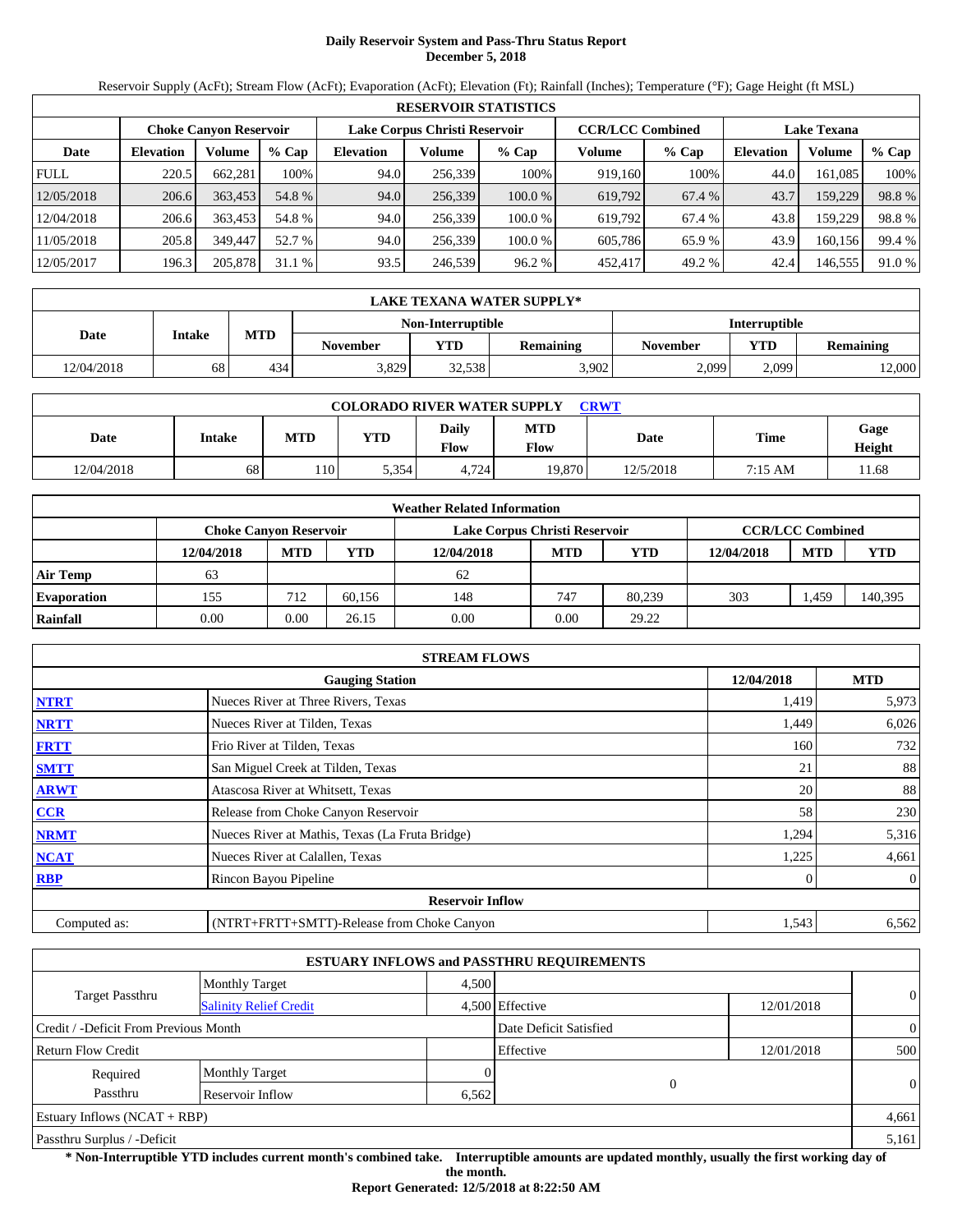# **Daily Reservoir System and Pass-Thru Status Report December 6, 2018**

Reservoir Supply (AcFt); Stream Flow (AcFt); Evaporation (AcFt); Elevation (Ft); Rainfall (Inches); Temperature (°F); Gage Height (ft MSL)

|             | <b>RESERVOIR STATISTICS</b> |                               |         |                               |         |         |                         |         |                    |         |        |  |
|-------------|-----------------------------|-------------------------------|---------|-------------------------------|---------|---------|-------------------------|---------|--------------------|---------|--------|--|
|             |                             | <b>Choke Canyon Reservoir</b> |         | Lake Corpus Christi Reservoir |         |         | <b>CCR/LCC Combined</b> |         | <b>Lake Texana</b> |         |        |  |
| Date        | <b>Elevation</b>            | Volume                        | $%$ Cap | <b>Elevation</b>              | Volume  | $%$ Cap | Volume                  | $%$ Cap | Elevation          | Volume  | % Cap  |  |
| <b>FULL</b> | 220.5                       | 662,281                       | 100%    | 94.0                          | 256,339 | 100%    | 919.160                 | 100%    | 44.0               | 161,085 | 100%   |  |
| 12/06/2018  | 206.6                       | 363,453                       | 54.8 %  | 94.0                          | 256,339 | 100.0 % | 619,792                 | 67.4 %  | 43.7               | 158,306 | 98.3 % |  |
| 12/05/2018  | 206.6                       | 363,453                       | 54.8 %  | 94.0                          | 256,339 | 100.0 % | 619.792                 | 67.4 %  | 43.7               | 159,229 | 98.8%  |  |
| 11/06/2018  | 205.9                       | 351,181                       | 53.0 %  | 94.0                          | 256,339 | 100.0 % | 607.520                 | 66.1 %  | 43.9               | 160,156 | 99.4 % |  |
| 12/06/2017  | 196.2                       | 204,609                       | 30.9%   | 93.7                          | 250,442 | 97.7 %  | 455,051                 | 49.5 %  | 42.3               | 145,671 | 90.4 % |  |

|            | LAKE TEXANA WATER SUPPLY* |            |                 |                   |                  |                      |            |                  |  |  |  |
|------------|---------------------------|------------|-----------------|-------------------|------------------|----------------------|------------|------------------|--|--|--|
|            |                           |            |                 | Non-Interruptible |                  | <b>Interruptible</b> |            |                  |  |  |  |
| Date       | <b>Intake</b>             | <b>MTD</b> | <b>November</b> | <b>VTD</b>        | <b>Remaining</b> | <b>November</b>      | <b>YTD</b> | <b>Remaining</b> |  |  |  |
| 12/05/2018 | 92                        | 526        | 3,829           | 32,630            | 3,810            | 2,099                | 2.099      | 12,000           |  |  |  |

| <b>COLORADO RIVER WATER SUPPLY</b><br>CRWT |        |            |            |                      |                    |           |         |                |  |  |
|--------------------------------------------|--------|------------|------------|----------------------|--------------------|-----------|---------|----------------|--|--|
| Date                                       | Intake | <b>MTD</b> | <b>YTD</b> | Daily<br><b>Flow</b> | <b>MTD</b><br>Flow | Date      | Time    | Gage<br>Height |  |  |
| 12/05/2018                                 | 44     | 153        | 5,398      | 4.863                | 24.733             | 12/6/2018 | 7:15 AM | 1.35           |  |  |

|                    |                               |            |        | <b>Weather Related Information</b> |            |            |            |                         |            |
|--------------------|-------------------------------|------------|--------|------------------------------------|------------|------------|------------|-------------------------|------------|
|                    | <b>Choke Canvon Reservoir</b> |            |        | Lake Corpus Christi Reservoir      |            |            |            | <b>CCR/LCC Combined</b> |            |
|                    | 12/05/2018                    | <b>MTD</b> | YTD    | 12/05/2018                         | <b>MTD</b> | <b>YTD</b> | 12/05/2018 | <b>MTD</b>              | <b>YTD</b> |
| <b>Air Temp</b>    | 56                            |            |        | 59                                 |            |            |            |                         |            |
| <b>Evaporation</b> | 93                            | 805        | 60.249 | 57                                 | 804        | 80.296     | 150        | . .609                  | 140,545    |
| Rainfall           | 0.03                          | 0.03       | 26.18  | 0.00                               | 0.00       | 29.22      |            |                         |            |

|              | <b>STREAM FLOWS</b>                             |            |                |
|--------------|-------------------------------------------------|------------|----------------|
|              | <b>Gauging Station</b>                          | 12/05/2018 | <b>MTD</b>     |
| <b>NTRT</b>  | Nueces River at Three Rivers, Texas             | 1,372      | 7,345          |
| <b>NRTT</b>  | Nueces River at Tilden, Texas                   | 1,401      | 7,428          |
| <b>FRTT</b>  | Frio River at Tilden, Texas                     | 147        | 879            |
| <b>SMTT</b>  | San Miguel Creek at Tilden, Texas               | 23         | 111            |
| <b>ARWT</b>  | Atascosa River at Whitsett, Texas               | 20         | 108            |
| CCR          | Release from Choke Canyon Reservoir             | 58         | 288            |
| <b>NRMT</b>  | Nueces River at Mathis, Texas (La Fruta Bridge) | 1,235      | 6,551          |
| <b>NCAT</b>  | Nueces River at Calallen, Texas                 | 1,110      | 5,770          |
| <b>RBP</b>   | Rincon Bayou Pipeline                           | 0          | $\overline{0}$ |
|              | <b>Reservoir Inflow</b>                         |            |                |
| Computed as: | (NTRT+FRTT+SMTT)-Release from Choke Canyon      | 1,485      | 8,047          |

|                                       |                               |       | <b>ESTUARY INFLOWS and PASSTHRU REQUIREMENTS</b> |            |                |
|---------------------------------------|-------------------------------|-------|--------------------------------------------------|------------|----------------|
|                                       | <b>Monthly Target</b>         | 4,500 |                                                  |            |                |
| <b>Target Passthru</b>                | <b>Salinity Relief Credit</b> |       | 4,500 Effective                                  | 12/01/2018 | $\overline{0}$ |
| Credit / -Deficit From Previous Month |                               |       | Date Deficit Satisfied                           |            | $\overline{0}$ |
| Return Flow Credit                    |                               |       | Effective                                        | 12/01/2018 | 500            |
| Required                              | <b>Monthly Target</b>         |       |                                                  |            |                |
| Passthru                              | Reservoir Inflow              | 8,047 | $\overline{0}$                                   |            | $\overline{0}$ |
| Estuary Inflows $(NCAT + RBP)$        |                               |       |                                                  |            | 5,770          |
| Passthru Surplus / -Deficit           |                               |       |                                                  |            | 6,270          |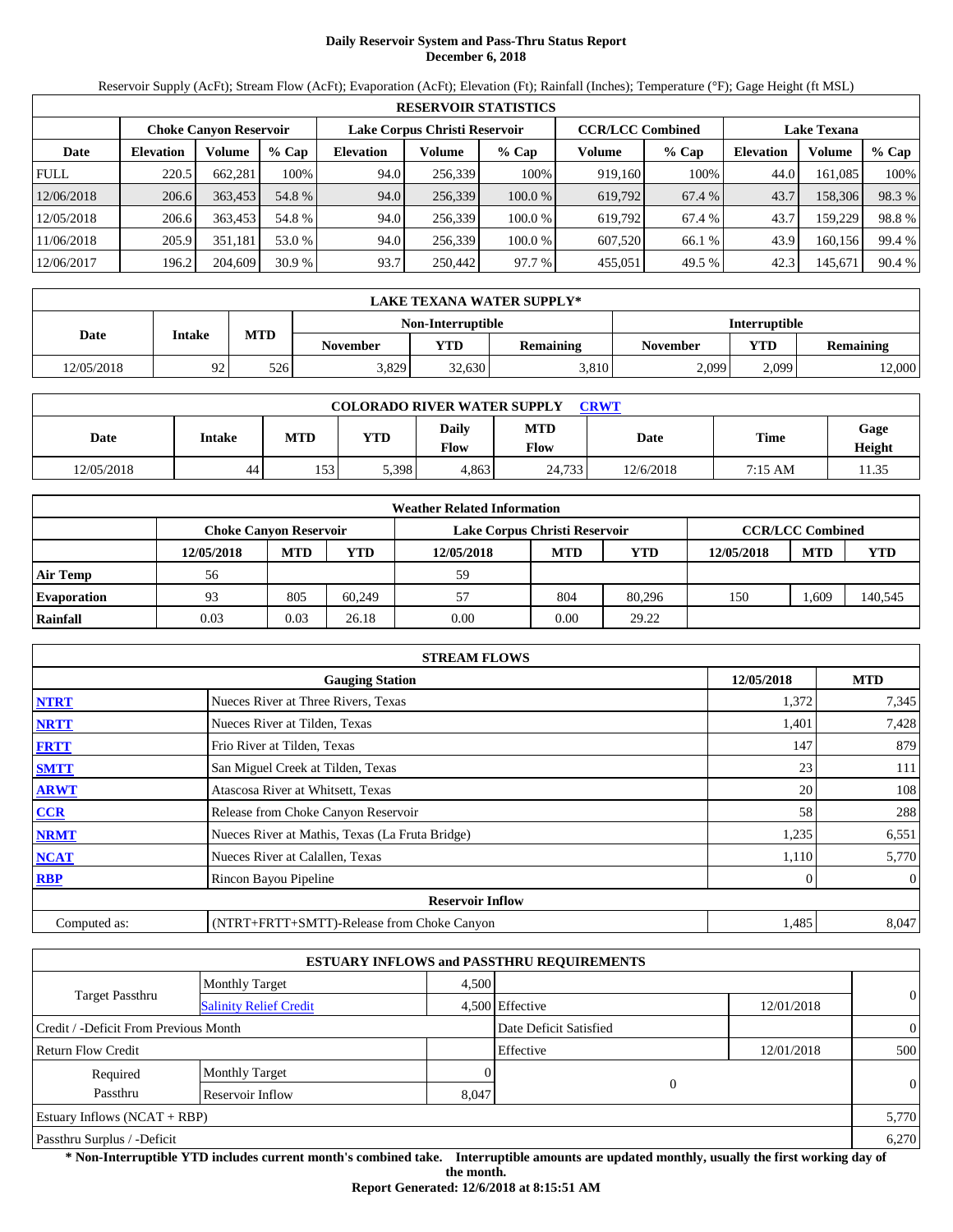# **Daily Reservoir System and Pass-Thru Status Report December 7, 2018**

Reservoir Supply (AcFt); Stream Flow (AcFt); Evaporation (AcFt); Elevation (Ft); Rainfall (Inches); Temperature (°F); Gage Height (ft MSL)

|             | <b>RESERVOIR STATISTICS</b> |                               |         |                               |         |         |                         |        |                    |         |        |  |
|-------------|-----------------------------|-------------------------------|---------|-------------------------------|---------|---------|-------------------------|--------|--------------------|---------|--------|--|
|             |                             | <b>Choke Canyon Reservoir</b> |         | Lake Corpus Christi Reservoir |         |         | <b>CCR/LCC Combined</b> |        | <b>Lake Texana</b> |         |        |  |
| Date        | <b>Elevation</b>            | Volume                        | $%$ Cap | <b>Elevation</b>              | Volume  | $%$ Cap | Volume                  | % Cap  | <b>Elevation</b>   | Volume  | % Cap  |  |
| <b>FULL</b> | 220.5                       | 662,281                       | 100%    | 94.0                          | 256.339 | 100%    | 919,160                 | 100%   | 44.0               | 161,085 | 100%   |  |
| 12/07/2018  | 206.6                       | 363,453                       | 54.8 %  | 94.0                          | 256,339 | 100.0 % | 619.792                 | 67.4 % | 43.7               | 158,306 | 98.3 % |  |
| 12/06/2018  | 206.6                       | 363,453                       | 54.8 %  | 94.0                          | 256.339 | 100.0 % | 619.792                 | 67.4 % | 43.7               | 158,306 | 98.3 % |  |
| 11/07/2018  | 205.9                       | 351.181                       | 53.0 %  | 94.0                          | 256.339 | 100.0 % | 607.520                 | 66.1 % | 43.9               | 160,156 | 99.4 % |  |
| 12/07/2017  | 196.2                       | 204,609                       | 30.9%   | 93.6                          | 248,488 | 96.9%   | 453,097                 | 49.3 % | 42.4               | 146,555 | 91.0 % |  |

|            | LAKE TEXANA WATER SUPPLY* |            |          |                   |                  |                      |       |                  |  |  |  |
|------------|---------------------------|------------|----------|-------------------|------------------|----------------------|-------|------------------|--|--|--|
|            |                           |            |          | Non-Interruptible |                  | <b>Interruptible</b> |       |                  |  |  |  |
| Date       | <b>Intake</b>             | <b>MTD</b> | November | <b>YTD</b>        | <b>Remaining</b> | <b>November</b>      | YTD   | <b>Remaining</b> |  |  |  |
| 12/06/2018 | 135                       | 661        | 3.829    | 32.765            | 3,675            | 2,099                | 2.099 | 12,000           |  |  |  |

| <b>COLORADO RIVER WATER SUPPLY</b><br>CRWT |        |            |            |                      |                    |           |         |                |  |  |
|--------------------------------------------|--------|------------|------------|----------------------|--------------------|-----------|---------|----------------|--|--|
| Date                                       | Intake | <b>MTD</b> | <b>YTD</b> | Daily<br><b>Flow</b> | <b>MTD</b><br>Flow | Date      | Time    | Gage<br>Height |  |  |
| 12/06/2018                                 |        | 153        | 5,398      | 4.427                | 29,160             | 12/7/2018 | 7:15 AM | 11.11          |  |  |

|                    | <b>Weather Related Information</b> |            |        |                               |            |            |            |                         |            |  |  |
|--------------------|------------------------------------|------------|--------|-------------------------------|------------|------------|------------|-------------------------|------------|--|--|
|                    | Choke Canvon Reservoir             |            |        | Lake Corpus Christi Reservoir |            |            |            | <b>CCR/LCC Combined</b> |            |  |  |
|                    | 12/06/2018                         | <b>MTD</b> | YTD    | 12/06/2018                    | <b>MTD</b> | <b>YTD</b> | 12/06/2018 | <b>MTD</b>              | <b>YTD</b> |  |  |
| <b>Air Temp</b>    | 72                                 |            |        | 73                            |            |            |            |                         |            |  |  |
| <b>Evaporation</b> | 31                                 | 836        | 60.280 |                               | 804        | 80.296     | 31         | .,640                   | 140,576    |  |  |
| Rainfall           | 0.02                               | 0.05       | 26.20  | 0.01                          | 0.01       | 29.23      |            |                         |            |  |  |

|              | <b>STREAM FLOWS</b>                             |            |              |
|--------------|-------------------------------------------------|------------|--------------|
|              | <b>Gauging Station</b>                          | 12/06/2018 | <b>MTD</b>   |
| <b>NTRT</b>  | Nueces River at Three Rivers, Texas             | 1,328      | 8,672        |
| <b>NRTT</b>  | Nueces River at Tilden, Texas                   | 1,366      | 8,794        |
| <b>FRTT</b>  | Frio River at Tilden, Texas                     | 136        | 1,015        |
| <b>SMTT</b>  | San Miguel Creek at Tilden, Texas               | 23         | 134          |
| <b>ARWT</b>  | Atascosa River at Whitsett, Texas               | 20         | 127          |
| CCR          | Release from Choke Canyon Reservoir             | 58         | 345          |
| <b>NRMT</b>  | Nueces River at Mathis, Texas (La Fruta Bridge) | 1,191      | 7,742        |
| <b>NCAT</b>  | Nueces River at Calallen, Texas                 | 1,076      | 6,846        |
| <b>RBP</b>   | Rincon Bayou Pipeline                           |            | $\mathbf{0}$ |
|              | <b>Reservoir Inflow</b>                         |            |              |
| Computed as: | (NTRT+FRTT+SMTT)-Release from Choke Canyon      | 1,429      | 9,476        |

|                                       |                               |       | <b>ESTUARY INFLOWS and PASSTHRU REQUIREMENTS</b> |            |                |
|---------------------------------------|-------------------------------|-------|--------------------------------------------------|------------|----------------|
|                                       | <b>Monthly Target</b>         | 4.500 |                                                  |            |                |
| <b>Target Passthru</b>                | <b>Salinity Relief Credit</b> |       | 4,500 Effective                                  | 12/01/2018 | $\overline{0}$ |
| Credit / -Deficit From Previous Month |                               |       | Date Deficit Satisfied                           |            | $\overline{0}$ |
| <b>Return Flow Credit</b>             |                               |       | Effective                                        | 12/01/2018 | 500            |
| Required                              | <b>Monthly Target</b>         |       |                                                  |            |                |
| Passthru                              | Reservoir Inflow              | 9,476 | 0                                                |            | $\Omega$       |
| Estuary Inflows $(NCAT + RBP)$        |                               |       |                                                  |            | 6,846          |
| Passthru Surplus / -Deficit           |                               |       |                                                  |            | 7,346          |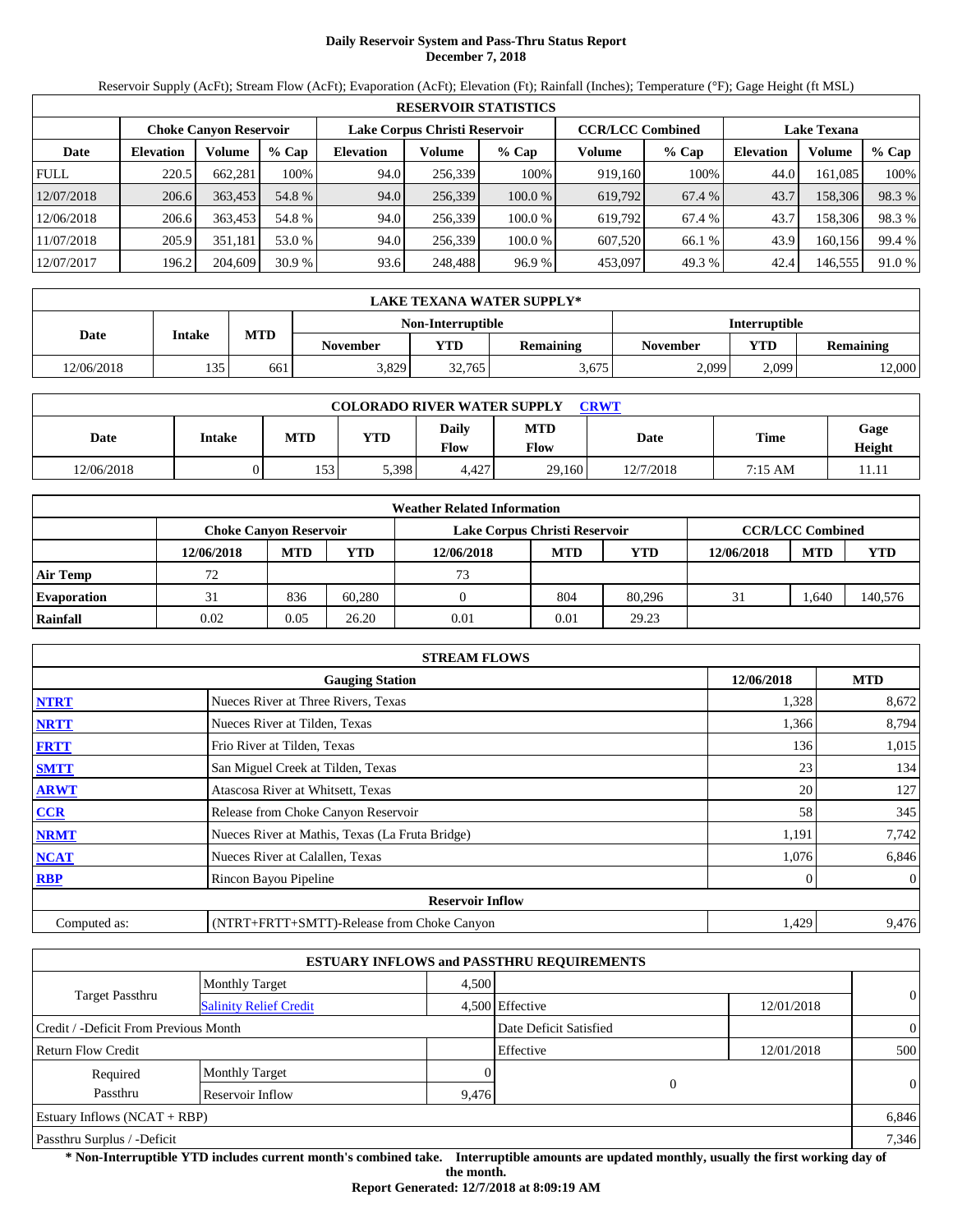# **Daily Reservoir System and Pass-Thru Status Report December 8, 2018**

Reservoir Supply (AcFt); Stream Flow (AcFt); Evaporation (AcFt); Elevation (Ft); Rainfall (Inches); Temperature (°F); Gage Height (ft MSL)

|             | <b>RESERVOIR STATISTICS</b> |                               |         |                               |         |         |                         |         |                    |         |        |  |
|-------------|-----------------------------|-------------------------------|---------|-------------------------------|---------|---------|-------------------------|---------|--------------------|---------|--------|--|
|             |                             | <b>Choke Canyon Reservoir</b> |         | Lake Corpus Christi Reservoir |         |         | <b>CCR/LCC Combined</b> |         | <b>Lake Texana</b> |         |        |  |
| Date        | <b>Elevation</b>            | Volume                        | $%$ Cap | <b>Elevation</b>              | Volume  | $%$ Cap | Volume                  | $%$ Cap | <b>Elevation</b>   | Volume  | % Cap  |  |
| <b>FULL</b> | 220.5                       | 662,281                       | 100%    | 94.0                          | 256,339 | 100%    | 919,160                 | 100%    | 44.0               | 161.085 | 100%   |  |
| 12/08/2018  | 206.7                       | 365,226                       | 55.1 %  | 94.0                          | 256,339 | 100.0 % | 621,565                 | 67.6 %  | 43.7               | 158,306 | 98.3%  |  |
| 12/07/2018  | 206.6                       | 363.453                       | 54.8 %  | 94.0                          | 256.339 | 100.0 % | 619.792                 | 67.4 %  | 43.7               | 158,306 | 98.3 % |  |
| 11/08/2018  | 205.9                       | 351.181                       | 53.0 %  | 94.0                          | 256,339 | 100.0%  | 607,520                 | 66.1 %  | 43.9               | 160.156 | 99.4 % |  |
| 12/08/2017  | 196.2                       | 204,609                       | 30.9%   | 93.6                          | 248,488 | 96.9%   | 453,097                 | 49.3 %  | 42.4               | 146,555 | 91.0 % |  |

|            | LAKE TEXANA WATER SUPPLY* |            |          |                   |                  |                      |       |                  |  |  |  |
|------------|---------------------------|------------|----------|-------------------|------------------|----------------------|-------|------------------|--|--|--|
|            |                           |            |          | Non-Interruptible |                  | <b>Interruptible</b> |       |                  |  |  |  |
| Date       | <b>Intake</b>             | <b>MTD</b> | November | <b>YTD</b>        | <b>Remaining</b> | <b>November</b>      | YTD   | <b>Remaining</b> |  |  |  |
| 12/07/2018 | 135                       | 796        | 3.829    | 32,900            | 3,540            | 2,099                | 2.099 | 12,000           |  |  |  |

| <b>COLORADO RIVER WATER SUPPLY</b><br>CRWT |        |            |            |                      |                    |           |           |                |  |  |
|--------------------------------------------|--------|------------|------------|----------------------|--------------------|-----------|-----------|----------------|--|--|
| Date                                       | Intake | <b>MTD</b> | <b>YTD</b> | Daily<br><b>Flow</b> | <b>MTD</b><br>Flow | Date      | Time      | Gage<br>Height |  |  |
| 12/07/2018                                 |        | 153        | 5,398      | 4.446                | 33,606             | 12/8/2018 | $6:15$ AM | 14.37          |  |  |

|                    |                               |            |        | <b>Weather Related Information</b> |            |            |            |                         |            |
|--------------------|-------------------------------|------------|--------|------------------------------------|------------|------------|------------|-------------------------|------------|
|                    | <b>Choke Canvon Reservoir</b> |            |        | Lake Corpus Christi Reservoir      |            |            |            | <b>CCR/LCC Combined</b> |            |
|                    | 12/07/2018                    | <b>MTD</b> | YTD    | 12/07/2018                         | <b>MTD</b> | <b>YTD</b> | 12/07/2018 | <b>MTD</b>              | <b>YTD</b> |
| <b>Air Temp</b>    | 68                            |            |        | 70                                 |            |            |            |                         |            |
| <b>Evaporation</b> | 21                            | 857        | 60.301 |                                    | 804        | 80.296     | 21         | . 661                   | 140,597    |
| Rainfall           | . 93                          | . 98       | 28.13  | 3.52                               | 3.53       | 32.75      |            |                         |            |

|              | <b>STREAM FLOWS</b>                             |            |              |
|--------------|-------------------------------------------------|------------|--------------|
|              | <b>Gauging Station</b>                          | 12/07/2018 | <b>MTD</b>   |
| <b>NTRT</b>  | Nueces River at Three Rivers, Texas             | 1,320      | 9,992        |
| <b>NRTT</b>  | Nueces River at Tilden, Texas                   | 1,348      | 10,141       |
| <b>FRTT</b>  | Frio River at Tilden, Texas                     | 133        | 1,147        |
| <b>SMTT</b>  | San Miguel Creek at Tilden, Texas               | 22         | 156          |
| <b>ARWT</b>  | Atascosa River at Whitsett, Texas               | 21         | 148          |
| CCR          | Release from Choke Canyon Reservoir             | 58         | 403          |
| <b>NRMT</b>  | Nueces River at Mathis, Texas (La Fruta Bridge) | 2,045      | 9,786        |
| <b>NCAT</b>  | Nueces River at Calallen, Texas                 | 1,064      | 7,910        |
| <b>RBP</b>   | Rincon Bayou Pipeline                           |            | $\mathbf{0}$ |
|              | <b>Reservoir Inflow</b>                         |            |              |
| Computed as: | (NTRT+FRTT+SMTT)-Release from Choke Canyon      | 1,417      | 10,893       |

|                                       |                               |        | <b>ESTUARY INFLOWS and PASSTHRU REQUIREMENTS</b> |            |                |
|---------------------------------------|-------------------------------|--------|--------------------------------------------------|------------|----------------|
|                                       | <b>Monthly Target</b>         | 4.500  |                                                  |            |                |
| Target Passthru                       | <b>Salinity Relief Credit</b> |        | 4,500 Effective                                  | 12/01/2018 | $\overline{0}$ |
| Credit / -Deficit From Previous Month |                               |        | Date Deficit Satisfied                           |            | $\overline{0}$ |
| <b>Return Flow Credit</b>             |                               |        | Effective                                        | 12/01/2018 | 500            |
| Required                              | <b>Monthly Target</b>         |        |                                                  |            |                |
| Passthru                              | Reservoir Inflow              | 10,893 |                                                  |            | $\Omega$       |
| Estuary Inflows $(NCAT + RBP)$        |                               |        |                                                  |            | 7,910          |
| Passthru Surplus / -Deficit           |                               |        |                                                  |            | 8.410          |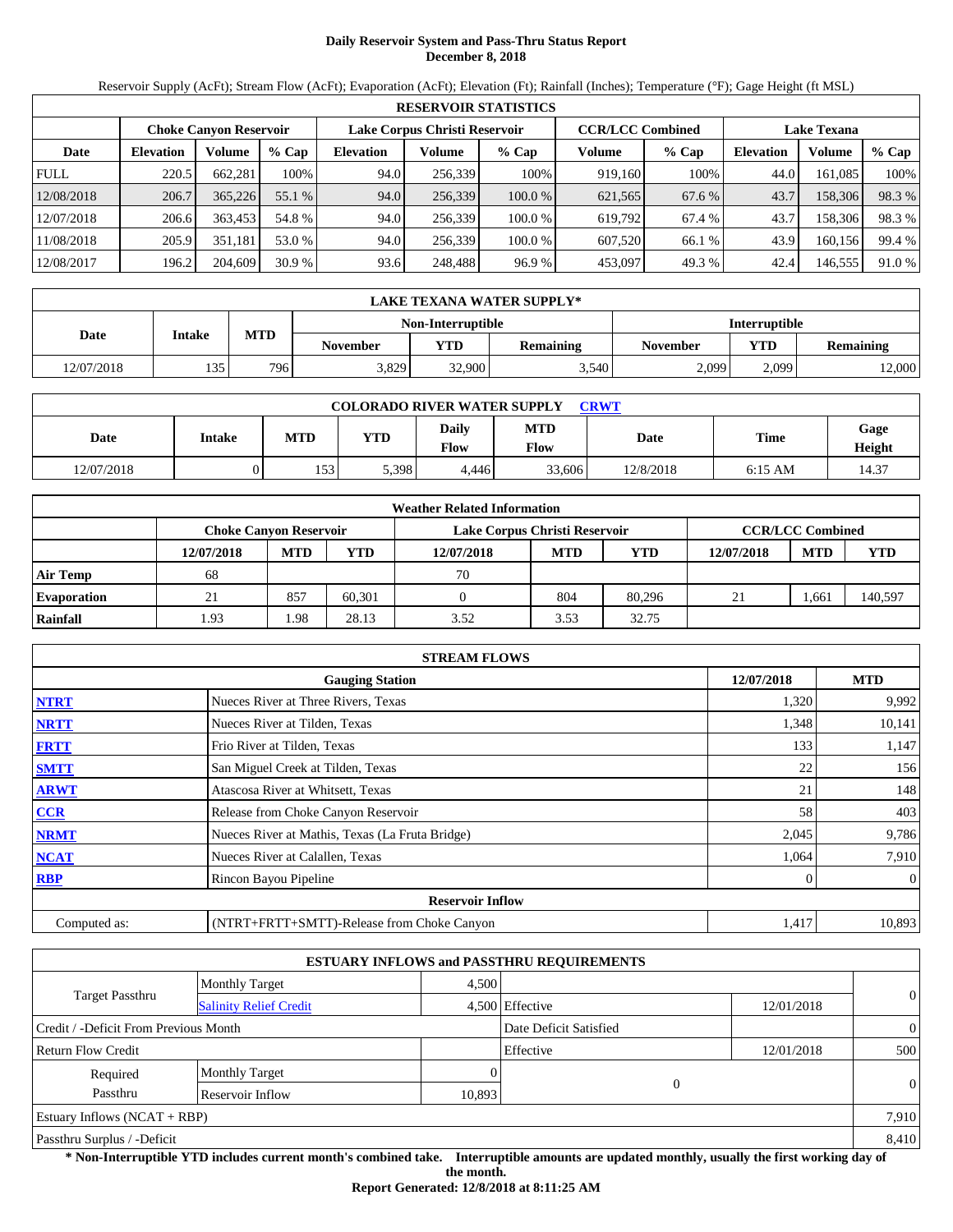# **Daily Reservoir System and Pass-Thru Status Report December 9, 2018**

Reservoir Supply (AcFt); Stream Flow (AcFt); Evaporation (AcFt); Elevation (Ft); Rainfall (Inches); Temperature (°F); Gage Height (ft MSL)

|             |                  |                               |         |                               |         | <b>RESERVOIR STATISTICS</b> |                         |         |                    |         |         |
|-------------|------------------|-------------------------------|---------|-------------------------------|---------|-----------------------------|-------------------------|---------|--------------------|---------|---------|
|             |                  | <b>Choke Canvon Reservoir</b> |         | Lake Corpus Christi Reservoir |         |                             | <b>CCR/LCC Combined</b> |         | <b>Lake Texana</b> |         |         |
| Date        | <b>Elevation</b> | Volume                        | $%$ Cap | <b>Elevation</b>              | Volume  | $%$ Cap                     | Volume                  | $%$ Cap | <b>Elevation</b>   | Volume  | % Cap   |
| <b>FULL</b> | 220.5            | 662.281                       | 100%    | 94.0                          | 256.339 | 100%                        | 919.160                 | 100%    | 44.0               | 161.085 | 100%    |
| 12/09/2018  | 206.7            | 365,226                       | 55.1 %  | 94.0                          | 256,339 | 100.0%                      | 621,565                 | 67.6 %  | 43.7               | 158,306 | 98.3 %  |
| 12/08/2018  | 206.7            | 365,226                       | 55.1 %  | 94.0                          | 256.339 | 100.0 %                     | 621,565                 | 67.6 %  | 43.7               | 158.306 | 98.3 %  |
| 11/09/2018  | 206.0            | 352,920                       | 53.2 %  | 94.0                          | 256,339 | 100.0 %                     | 609.259                 | 66.3%   | 44.0               | 161.085 | 100.0 % |
| 12/09/2017  | 196.2            | 204,609                       | 30.9%   | 93.6                          | 248,488 | 96.9%                       | 453,097                 | 49.3 %  | 42.4               | 146,555 | 91.0 %  |

|            | LAKE TEXANA WATER SUPPLY* |            |                 |            |           |                 |            |                      |  |  |
|------------|---------------------------|------------|-----------------|------------|-----------|-----------------|------------|----------------------|--|--|
|            | Non-Interruptible         |            |                 |            |           |                 |            | <b>Interruptible</b> |  |  |
| Date       | <b>Intake</b>             | <b>MTD</b> | <b>November</b> | <b>YTD</b> | Remaining | <b>November</b> | <b>YTD</b> | <b>Remaining</b>     |  |  |
| 12/08/2018 | 135                       | 931        | 3,829           | 33,035     | 3,405     | 2,099           | 2.099      | 12,000               |  |  |

| <b>COLORADO RIVER WATER SUPPLY</b><br>CRWT |        |            |       |               |                             |           |           |                |  |  |
|--------------------------------------------|--------|------------|-------|---------------|-----------------------------|-----------|-----------|----------------|--|--|
| Date                                       | Intake | <b>MTD</b> | YTD   | Daily<br>Flow | <b>MTD</b><br>$F_{\rm low}$ | Date      | Time      | Gage<br>Height |  |  |
| 12/08/2018                                 |        | 153        | 5.398 | 12,466        | 46.072                      | 12/9/2018 | $6:15$ AM | 25.40          |  |  |

|                    |                        |            |        | <b>Weather Related Information</b> |                         |            |            |            |            |
|--------------------|------------------------|------------|--------|------------------------------------|-------------------------|------------|------------|------------|------------|
|                    | Choke Canvon Reservoir |            |        | Lake Corpus Christi Reservoir      | <b>CCR/LCC Combined</b> |            |            |            |            |
|                    | 12/08/2018             | <b>MTD</b> | YTD    | 12/08/2018                         | <b>MTD</b>              | <b>YTD</b> | 12/08/2018 | <b>MTD</b> | <b>YTD</b> |
| <b>Air Temp</b>    | 53                     |            |        | 52                                 |                         |            |            |            |            |
| <b>Evaporation</b> | 83                     | 940        | 60.384 | 57                                 | 861                     | 80.353     | 140        | .801       | 140,737    |
| Rainfall           | 0.00                   | .98        | 28.13  | 0.02                               | 3.55                    | 32.77      |            |            |            |

|              | <b>STREAM FLOWS</b>                             |            |                |
|--------------|-------------------------------------------------|------------|----------------|
|              | <b>Gauging Station</b>                          | 12/08/2018 | <b>MTD</b>     |
| <b>NTRT</b>  | Nueces River at Three Rivers, Texas             | 1,437      | 11,430         |
| <b>NRTT</b>  | Nueces River at Tilden, Texas                   | 1,397      | 11,539         |
| <b>FRTT</b>  | Frio River at Tilden, Texas                     | 136        | 1,284          |
| <b>SMTT</b>  | San Miguel Creek at Tilden, Texas               | 25         | 181            |
| <b>ARWT</b>  | Atascosa River at Whitsett, Texas               | 27         | 175            |
| <b>CCR</b>   | Release from Choke Canyon Reservoir             | 58         | 461            |
| <b>NRMT</b>  | Nueces River at Mathis, Texas (La Fruta Bridge) | 4,327      | 14,113         |
| <b>NCAT</b>  | Nueces River at Calallen, Texas                 | 1,854      | 9,764          |
| <b>RBP</b>   | Rincon Bayou Pipeline                           |            | $\overline{0}$ |
|              | <b>Reservoir Inflow</b>                         |            |                |
| Computed as: | (NTRT+FRTT+SMTT)-Release from Choke Canyon      | 1,541      | 12,434         |

|                                       |                               |       | <b>ESTUARY INFLOWS and PASSTHRU REQUIREMENTS</b> |            |                |
|---------------------------------------|-------------------------------|-------|--------------------------------------------------|------------|----------------|
|                                       | <b>Monthly Target</b>         | 4.500 |                                                  |            |                |
| Target Passthru                       | <b>Salinity Relief Credit</b> |       | 4,500 Effective                                  | 12/01/2018 | $\overline{0}$ |
| Credit / -Deficit From Previous Month |                               |       | Date Deficit Satisfied                           |            | $\overline{0}$ |
| <b>Return Flow Credit</b>             |                               |       | Effective                                        | 12/01/2018 | 500            |
| Required                              | <b>Monthly Target</b>         |       |                                                  |            |                |
| Passthru<br>Reservoir Inflow          |                               |       | 12,434                                           | $\Omega$   | $\theta$       |
| Estuary Inflows $(NCAT + RBP)$        |                               |       |                                                  |            | 9,764          |
| Passthru Surplus / -Deficit           |                               |       |                                                  |            | 10,264         |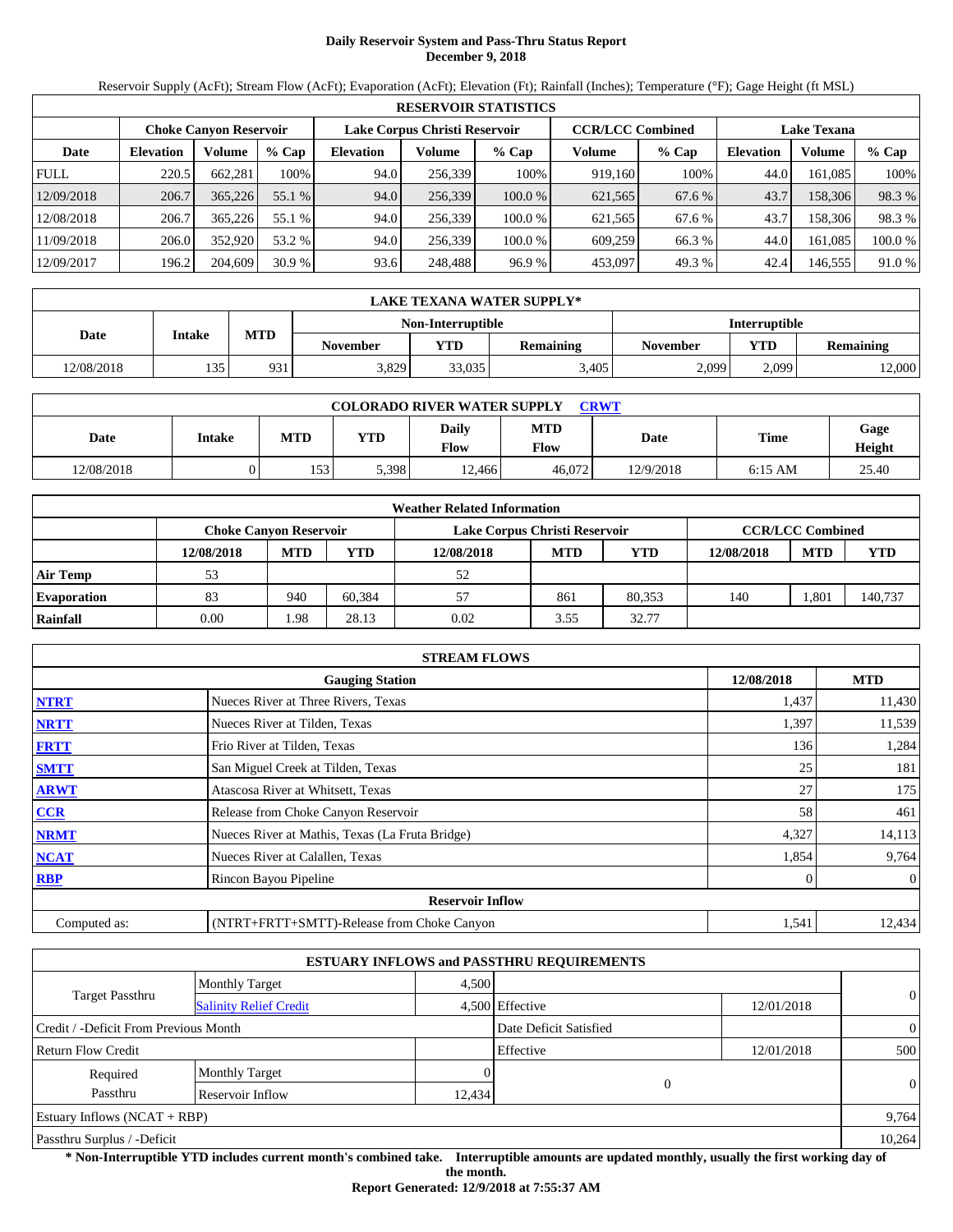# **Daily Reservoir System and Pass-Thru Status Report December 10, 2018**

Reservoir Supply (AcFt); Stream Flow (AcFt); Evaporation (AcFt); Elevation (Ft); Rainfall (Inches); Temperature (°F); Gage Height (ft MSL)

|             |                  |                               |         |                  |                               | <b>RESERVOIR STATISTICS</b> |                         |         |                    |         |         |
|-------------|------------------|-------------------------------|---------|------------------|-------------------------------|-----------------------------|-------------------------|---------|--------------------|---------|---------|
|             |                  | <b>Choke Canvon Reservoir</b> |         |                  | Lake Corpus Christi Reservoir |                             | <b>CCR/LCC Combined</b> |         | <b>Lake Texana</b> |         |         |
| Date        | <b>Elevation</b> | Volume                        | $%$ Cap | <b>Elevation</b> | Volume                        | $%$ Cap                     | Volume                  | $%$ Cap | <b>Elevation</b>   | Volume  | % Cap   |
| <b>FULL</b> | 220.5            | 662.281                       | 100%    | 94.0             | 256.339                       | 100%                        | 919.160                 | 100%    | 44.0               | 161.085 | 100%    |
| 12/10/2018  | 206.7            | 365,226                       | 55.1 %  | 94.0             | 256,339                       | 100.0%                      | 621,565                 | 67.6 %  | 43.7               | 158,306 | 98.3 %  |
| 12/09/2018  | 206.7            | 365,226                       | 55.1 %  | 94.0             | 256.339                       | 100.0 %                     | 621,565                 | 67.6 %  | 43.7               | 158.306 | 98.3 %  |
| 11/10/2018  | 206.0            | 352,920                       | 53.2 %  | 94.0             | 256,339                       | 100.0 %                     | 609.259                 | 66.3%   | 44.0               | 161.085 | 100.0 % |
| 12/10/2017  | 196.2            | 204,609                       | 30.9%   | 93.6             | 248,488                       | 96.9 %                      | 453,097                 | 49.3 %  | 42.4               | 146,555 | 91.0 %  |

|            | LAKE TEXANA WATER SUPPLY* |            |                 |                                           |                  |          |            |                  |  |  |
|------------|---------------------------|------------|-----------------|-------------------------------------------|------------------|----------|------------|------------------|--|--|
|            |                           |            |                 | <b>Interruptible</b><br>Non-Interruptible |                  |          |            |                  |  |  |
| Date       | <b>Intake</b>             | <b>MTD</b> | <b>November</b> | VTD                                       | <b>Remaining</b> | November | <b>YTD</b> | <b>Remaining</b> |  |  |
| 12/09/2018 | 135                       | .065       | 3,829           | 33.170                                    | 3,270            | 2,099    | 2.099      | 12,000           |  |  |

| <b>COLORADO RIVER WATER SUPPLY</b><br>CRWT |        |            |            |               |                    |            |           |                |  |  |
|--------------------------------------------|--------|------------|------------|---------------|--------------------|------------|-----------|----------------|--|--|
| Date                                       | Intake | <b>MTD</b> | <b>YTD</b> | Daily<br>Flow | <b>MTD</b><br>Flow | Date       | Time      | Gage<br>Height |  |  |
| 12/09/2018                                 |        | 153        | 5.398      | 39,502        | 85.573             | 12/10/2018 | $6:15$ AM | 31.36          |  |  |

|                    |                        |            |        | <b>Weather Related Information</b> |                         |            |            |            |            |
|--------------------|------------------------|------------|--------|------------------------------------|-------------------------|------------|------------|------------|------------|
|                    | Choke Canvon Reservoir |            |        | Lake Corpus Christi Reservoir      | <b>CCR/LCC Combined</b> |            |            |            |            |
|                    | 12/09/2018             | <b>MTD</b> | YTD    | 12/09/2018                         | <b>MTD</b>              | <b>YTD</b> | 12/09/2018 | <b>MTD</b> | <b>YTD</b> |
| <b>Air Temp</b>    | 56                     |            |        | 54                                 |                         |            |            |            |            |
| <b>Evaporation</b> | 72                     | 1.012      | 60.456 | 125                                | 986                     | 80,478     | 197        | .998       | 140,934    |
| Rainfall           | 0.00                   | . 98       | 28.13  | 0.00                               | 3.55                    | 32.77      |            |            |            |

|              | <b>STREAM FLOWS</b>                             |            |                |
|--------------|-------------------------------------------------|------------|----------------|
|              | <b>Gauging Station</b>                          | 12/09/2018 | <b>MTD</b>     |
| <b>NTRT</b>  | Nueces River at Three Rivers, Texas             | 1,423      | 12,853         |
| <b>NRTT</b>  | Nueces River at Tilden, Texas                   | 1,350      | 12,889         |
| <b>FRTT</b>  | Frio River at Tilden, Texas                     | 121        | 1,405          |
| <b>SMTT</b>  | San Miguel Creek at Tilden, Texas               | 24         | 204            |
| <b>ARWT</b>  | Atascosa River at Whitsett, Texas               | 218        | 393            |
| <b>CCR</b>   | Release from Choke Canyon Reservoir             | 58         | 518            |
| <b>NRMT</b>  | Nueces River at Mathis, Texas (La Fruta Bridge) | 3,573      | 17,686         |
| <b>NCAT</b>  | Nueces River at Calallen, Texas                 | 3,103      | 12,867         |
| <b>RBP</b>   | Rincon Bayou Pipeline                           |            | $\overline{0}$ |
|              | <b>Reservoir Inflow</b>                         |            |                |
| Computed as: | (NTRT+FRTT+SMTT)-Release from Choke Canyon      | 1,511      | 13,944         |

|                                       |                               |                 | <b>ESTUARY INFLOWS and PASSTHRU REQUIREMENTS</b> |            |                |
|---------------------------------------|-------------------------------|-----------------|--------------------------------------------------|------------|----------------|
|                                       | <b>Monthly Target</b>         | 4,500           |                                                  |            |                |
| Target Passthru                       | <b>Salinity Relief Credit</b> | 4,500 Effective |                                                  | 12/01/2018 | $\overline{0}$ |
| Credit / -Deficit From Previous Month |                               |                 | Date Deficit Satisfied                           |            | $\overline{0}$ |
| <b>Return Flow Credit</b>             |                               |                 | Effective                                        | 12/01/2018 | 500            |
| Required                              | <b>Monthly Target</b>         |                 |                                                  |            |                |
| Passthru                              | <b>Reservoir Inflow</b>       | 13,944          |                                                  | $\theta$   | $\Omega$       |
| Estuary Inflows $(NCAT + RBP)$        |                               |                 |                                                  |            | 12,867         |
| Passthru Surplus / -Deficit           |                               |                 |                                                  |            | 13,367         |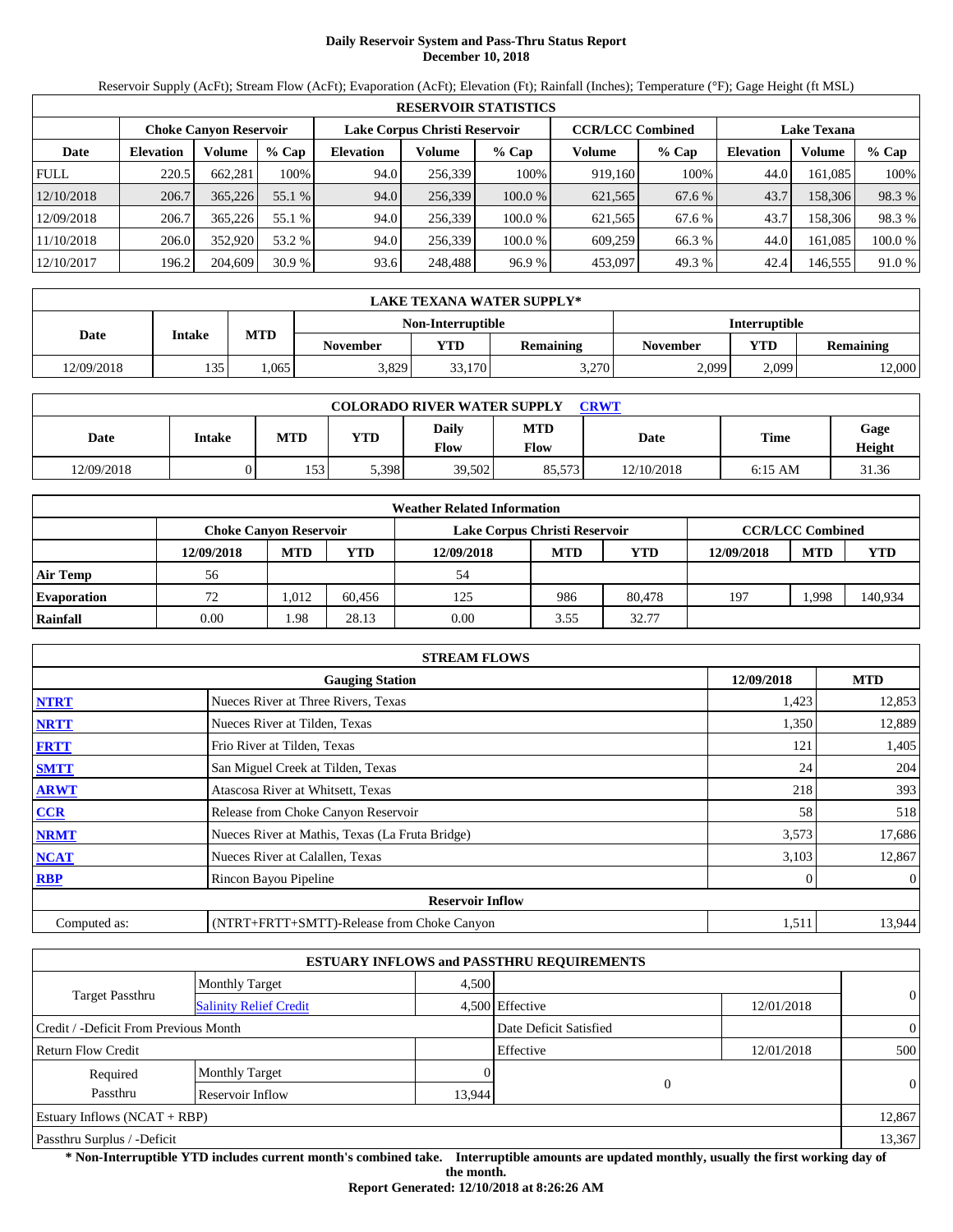# **Daily Reservoir System and Pass-Thru Status Report December 11, 2018**

Reservoir Supply (AcFt); Stream Flow (AcFt); Evaporation (AcFt); Elevation (Ft); Rainfall (Inches); Temperature (°F); Gage Height (ft MSL)

|             | <b>RESERVOIR STATISTICS</b> |                               |         |                               |         |         |                         |         |                    |         |        |  |
|-------------|-----------------------------|-------------------------------|---------|-------------------------------|---------|---------|-------------------------|---------|--------------------|---------|--------|--|
|             |                             | <b>Choke Canyon Reservoir</b> |         | Lake Corpus Christi Reservoir |         |         | <b>CCR/LCC Combined</b> |         | <b>Lake Texana</b> |         |        |  |
| Date        | <b>Elevation</b>            | Volume                        | $%$ Cap | <b>Elevation</b>              | Volume  | $%$ Cap | Volume                  | $%$ Cap | <b>Elevation</b>   | Volume  | % Cap  |  |
| <b>FULL</b> | 220.5                       | 662.281                       | 100%    | 94.0                          | 256,339 | 100%    | 919,160                 | 100%    | 44.0               | 161.085 | 100%   |  |
| 12/11/2018  | 206.8                       | 367,005                       | 55.4 %  | 94.0                          | 256,339 | 100.0%  | 623,344                 | 67.8 %  | 43.7               | 158,306 | 98.3%  |  |
| 12/10/2018  | 206.7                       | 365,226                       | 55.1 %  | 94.0                          | 256.339 | 100.0 % | 621.565                 | 67.6 %  | 43.7               | 158.306 | 98.3%  |  |
| 11/11/2018  | 206.1                       | 354.663                       | 53.5 %  | 94.0                          | 256.339 | 100.0 % | 611.002                 | 66.5 %  | 43.9               | 160.156 | 99.4 % |  |
| 12/11/2017  | 196.2                       | 204,609                       | 30.9%   | 93.5                          | 246,539 | 96.2%   | 451,148                 | 49.1 %  | 42.2               | 144,790 | 89.9 % |  |

|            | <b>LAKE TEXANA WATER SUPPLY*</b> |                                           |                 |        |                  |          |            |           |  |  |
|------------|----------------------------------|-------------------------------------------|-----------------|--------|------------------|----------|------------|-----------|--|--|
|            |                                  | <b>Interruptible</b><br>Non-Interruptible |                 |        |                  |          |            |           |  |  |
| Date       | <b>Intake</b>                    | <b>MTD</b>                                | <b>November</b> | VTD    | <b>Remaining</b> | November | <b>YTD</b> | Remaining |  |  |
| 12/10/2018 | 135                              | ,200                                      | 3,829           | 33,304 | 3,136            | 2,099    | 2.099      | 12,000    |  |  |

| <b>COLORADO RIVER WATER SUPPLY</b><br><b>CRWT</b> |        |            |       |                             |                           |             |             |                |  |  |
|---------------------------------------------------|--------|------------|-------|-----------------------------|---------------------------|-------------|-------------|----------------|--|--|
| Date                                              | Intake | <b>MTD</b> | YTD   | <b>Daily</b><br><b>Flow</b> | <b>MTD</b><br><b>Flow</b> | <b>Date</b> | <b>Time</b> | Gage<br>Height |  |  |
| 12/10/2018                                        |        | 153        | 5,398 | 53,397                      | 38,970                    | 12/11/2018  | $6:15$ AM   | 31.50          |  |  |

|                    |            |                               |        | <b>Weather Related Information</b> |                         |            |            |            |            |
|--------------------|------------|-------------------------------|--------|------------------------------------|-------------------------|------------|------------|------------|------------|
|                    |            | <b>Choke Canvon Reservoir</b> |        | Lake Corpus Christi Reservoir      | <b>CCR/LCC Combined</b> |            |            |            |            |
|                    | 12/10/2018 | <b>MTD</b>                    | YTD    | 12/10/2018                         | <b>MTD</b>              | <b>YTD</b> | 12/10/2018 | <b>MTD</b> | <b>YTD</b> |
| <b>Air Temp</b>    | 58         |                               |        | 57                                 |                         |            |            |            |            |
| <b>Evaporation</b> | 73         | .085                          | 60.529 | 79                                 | 1.065                   | 80.557     | 152        | 2.150      | 141,086    |
| Rainfall           | 0.00       | .98                           | 28.13  | 0.00                               | 3.55                    | 32.77      |            |            |            |

|              | <b>STREAM FLOWS</b>                             |       |                |  |  |  |  |
|--------------|-------------------------------------------------|-------|----------------|--|--|--|--|
|              | <b>Gauging Station</b>                          |       |                |  |  |  |  |
| <b>NTRT</b>  | Nueces River at Three Rivers, Texas             | 1,598 | 14,451         |  |  |  |  |
| <b>NRTT</b>  | Nueces River at Tilden, Texas                   | 1,294 | 14,183         |  |  |  |  |
| <b>FRTT</b>  | Frio River at Tilden, Texas                     | 117   | 1,522          |  |  |  |  |
| <b>SMTT</b>  | San Miguel Creek at Tilden, Texas               | 33    | 237            |  |  |  |  |
| <b>ARWT</b>  | Atascosa River at Whitsett, Texas               | 195   | 588            |  |  |  |  |
| CCR          | Release from Choke Canyon Reservoir             | 58    | 576            |  |  |  |  |
| <b>NRMT</b>  | Nueces River at Mathis, Texas (La Fruta Bridge) | 2,719 | 20,406         |  |  |  |  |
| <b>NCAT</b>  | Nueces River at Calallen, Texas                 | 3,216 | 16,082         |  |  |  |  |
| <b>RBP</b>   | Rincon Bayou Pipeline                           |       | $\overline{0}$ |  |  |  |  |
|              | <b>Reservoir Inflow</b>                         |       |                |  |  |  |  |
| Computed as: | (NTRT+FRTT+SMTT)-Release from Choke Canyon      | 1,690 | 15,634         |  |  |  |  |

|                                                  |                       |        | <b>ESTUARY INFLOWS and PASSTHRU REQUIREMENTS</b> |            |                |  |
|--------------------------------------------------|-----------------------|--------|--------------------------------------------------|------------|----------------|--|
|                                                  | <b>Monthly Target</b> | 4,500  |                                                  |            |                |  |
| Target Passthru<br><b>Salinity Relief Credit</b> |                       |        | 4,500 Effective                                  | 12/01/2018 | $\overline{0}$ |  |
| Credit / -Deficit From Previous Month            |                       |        | Date Deficit Satisfied                           |            | $\overline{0}$ |  |
| <b>Return Flow Credit</b>                        |                       |        | Effective                                        | 12/01/2018 | 500            |  |
| Required                                         | <b>Monthly Target</b> |        |                                                  |            |                |  |
| Passthru                                         | Reservoir Inflow      | 15,634 | $\Omega$                                         |            | $\theta$       |  |
| Estuary Inflows $(NCAT + RBP)$                   |                       |        |                                                  |            | 16,082         |  |
| Passthru Surplus / -Deficit                      |                       |        |                                                  |            | 16,582         |  |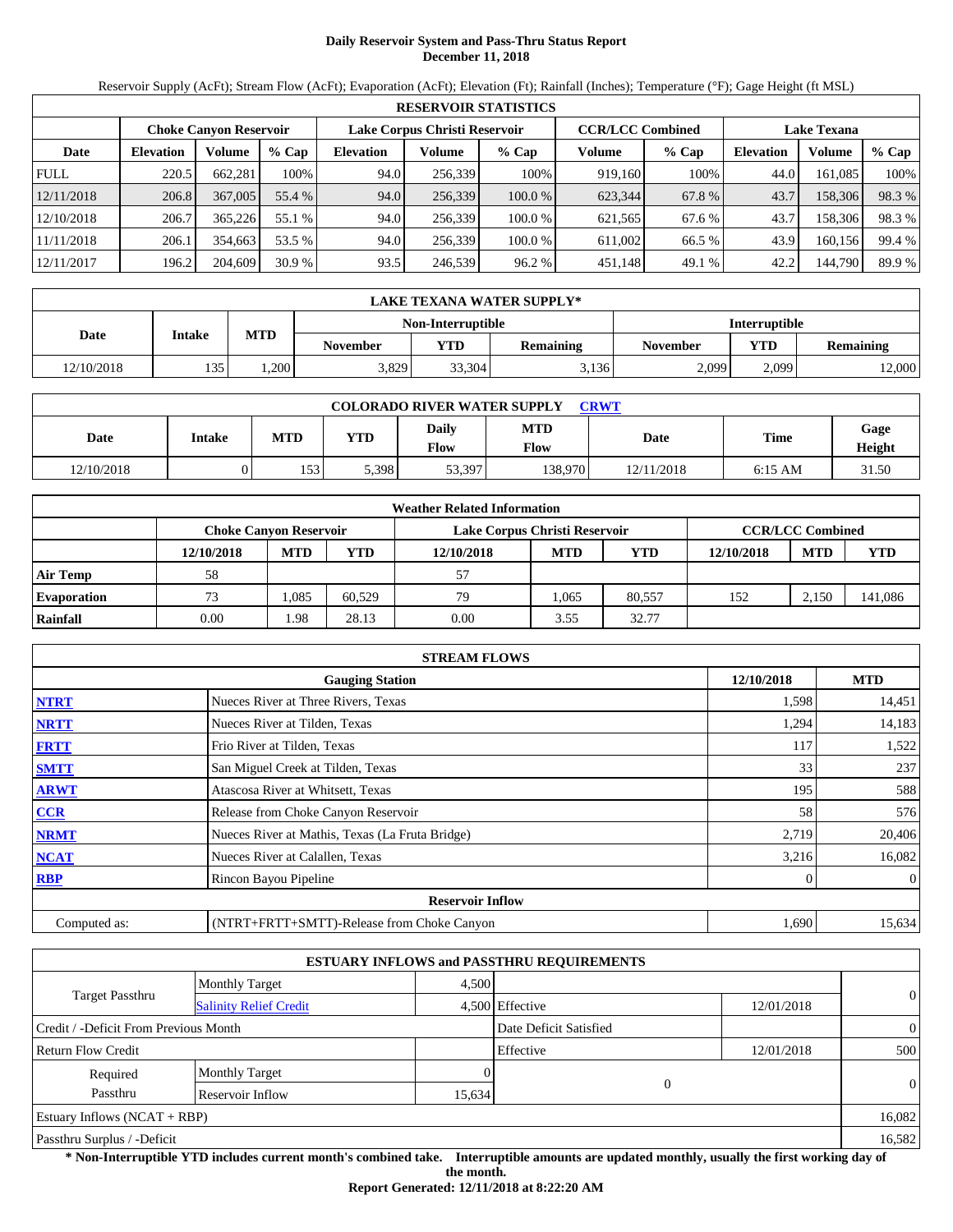# **Daily Reservoir System and Pass-Thru Status Report December 12, 2018**

Reservoir Supply (AcFt); Stream Flow (AcFt); Evaporation (AcFt); Elevation (Ft); Rainfall (Inches); Temperature (°F); Gage Height (ft MSL)

|             | <b>RESERVOIR STATISTICS</b> |                               |         |                               |         |         |                         |         |                    |         |        |  |
|-------------|-----------------------------|-------------------------------|---------|-------------------------------|---------|---------|-------------------------|---------|--------------------|---------|--------|--|
|             |                             | <b>Choke Canyon Reservoir</b> |         | Lake Corpus Christi Reservoir |         |         | <b>CCR/LCC Combined</b> |         | <b>Lake Texana</b> |         |        |  |
| Date        | <b>Elevation</b>            | Volume                        | $%$ Cap | <b>Elevation</b>              | Volume  | $%$ Cap | Volume                  | $%$ Cap | <b>Elevation</b>   | Volume  | % Cap  |  |
| <b>FULL</b> | 220.5                       | 662,281                       | 100%    | 94.0                          | 256,339 | 100%    | 919,160                 | 100%    | 44.0               | 161.085 | 100%   |  |
| 12/12/2018  | 206.8                       | 367,005                       | 55.4 %  | 94.0                          | 256,339 | 100.0 % | 623,344                 | 67.8 %  | 43.7               | 158,306 | 98.3 % |  |
| 12/11/2018  | 206.8                       | 367,005                       | 55.4 %  | 94.0                          | 256.339 | 100.0 % | 623.344                 | 67.8 %  | 43.7               | 158,306 | 98.3 % |  |
| 11/12/2018  | 206.2                       | 356.411                       | 53.8 %  | 94.0                          | 256.339 | 100.0 % | 612.750                 | 66.7 %  | 43.9               | 160,156 | 99.4 % |  |
| 12/12/2017  | 196.2                       | 204,609                       | 30.9%   | 93.6                          | 248,488 | 96.9%   | 453,097                 | 49.3 %  | 42.3               | 145,671 | 90.4 % |  |

|            | LAKE TEXANA WATER SUPPLY* |            |                                           |        |                  |                 |            |           |  |  |
|------------|---------------------------|------------|-------------------------------------------|--------|------------------|-----------------|------------|-----------|--|--|
|            |                           |            | <b>Interruptible</b><br>Non-Interruptible |        |                  |                 |            |           |  |  |
| Date       | <b>Intake</b>             | <b>MTD</b> | <b>November</b>                           | VTD    | <b>Remaining</b> | <b>November</b> | <b>YTD</b> | Remaining |  |  |
| 12/11/2018 | 135                       | .334       | 3,829                                     | 33,439 | 3,001            | 2,099           | 2.099      | 12,000    |  |  |

| <b>COLORADO RIVER WATER SUPPLY</b><br>CRWT |               |            |       |               |                           |             |             |                |  |  |
|--------------------------------------------|---------------|------------|-------|---------------|---------------------------|-------------|-------------|----------------|--|--|
| Date                                       | <b>Intake</b> | <b>MTD</b> | YTD   | Daily<br>Flow | <b>MTD</b><br><b>Flow</b> | <b>Date</b> | <b>Time</b> | Gage<br>Height |  |  |
| 12/11/2018                                 |               | 153        | 5,398 | 44.663        | 183.632                   | 12/12/2018  | $6:15$ AM   | 19.87          |  |  |

|                    |                        |            |        | <b>Weather Related Information</b> |                         |            |            |            |            |
|--------------------|------------------------|------------|--------|------------------------------------|-------------------------|------------|------------|------------|------------|
|                    | Choke Canvon Reservoir |            |        | Lake Corpus Christi Reservoir      | <b>CCR/LCC Combined</b> |            |            |            |            |
|                    | 12/11/2018             | <b>MTD</b> | YTD    | 12/11/2018                         | <b>MTD</b>              | <b>YTD</b> | 12/11/2018 | <b>MTD</b> | <b>YTD</b> |
| <b>Air Temp</b>    | 53                     |            |        | 63                                 |                         |            |            |            |            |
| <b>Evaporation</b> | 52                     | 1,137      | 60.581 | 45                                 | 1.110                   | 80.602     | 97         | 2,247      | 141,183    |
| Rainfall           | 0.00                   | .98        | 28.13  | 0.00                               | 3.55                    | 32.77      |            |            |            |

|              | <b>STREAM FLOWS</b>                             |       |                |  |  |  |  |
|--------------|-------------------------------------------------|-------|----------------|--|--|--|--|
|              | <b>Gauging Station</b>                          |       |                |  |  |  |  |
| <b>NTRT</b>  | Nueces River at Three Rivers, Texas             | 1,397 | 15,848         |  |  |  |  |
| <b>NRTT</b>  | Nueces River at Tilden, Texas                   | 1,268 | 15,451         |  |  |  |  |
| <b>FRTT</b>  | Frio River at Tilden, Texas                     | 113   | 1,635          |  |  |  |  |
| <b>SMTT</b>  | San Miguel Creek at Tilden, Texas               | 270   | 507            |  |  |  |  |
| <b>ARWT</b>  | Atascosa River at Whitsett, Texas               | 85    | 673            |  |  |  |  |
| CCR          | Release from Choke Canyon Reservoir             | 58    | 633            |  |  |  |  |
| <b>NRMT</b>  | Nueces River at Mathis, Texas (La Fruta Bridge) | 2,184 | 22,589         |  |  |  |  |
| <b>NCAT</b>  | Nueces River at Calallen, Texas                 | 2,858 | 18,941         |  |  |  |  |
| <b>RBP</b>   | Rincon Bayou Pipeline                           |       | $\overline{0}$ |  |  |  |  |
|              | <b>Reservoir Inflow</b>                         |       |                |  |  |  |  |
| Computed as: | (NTRT+FRTT+SMTT)-Release from Choke Canyon      | 1,723 | 17,357         |  |  |  |  |

|                                       |                               |        | <b>ESTUARY INFLOWS and PASSTHRU REQUIREMENTS</b> |            |                |
|---------------------------------------|-------------------------------|--------|--------------------------------------------------|------------|----------------|
|                                       | <b>Monthly Target</b>         | 4,500  |                                                  |            |                |
| Target Passthru                       | <b>Salinity Relief Credit</b> |        | 4,500 Effective                                  | 12/01/2018 | $\overline{0}$ |
| Credit / -Deficit From Previous Month |                               |        | Date Deficit Satisfied                           |            | $\overline{0}$ |
| <b>Return Flow Credit</b>             |                               |        | Effective                                        | 12/01/2018 | 500            |
| Required                              | <b>Monthly Target</b>         |        |                                                  |            |                |
| Passthru                              | Reservoir Inflow              | 17,357 | $\Omega$                                         |            | $\theta$       |
| Estuary Inflows $(NCAT + RBP)$        |                               |        |                                                  |            | 18,941         |
| Passthru Surplus / -Deficit           |                               |        |                                                  |            | 19,441         |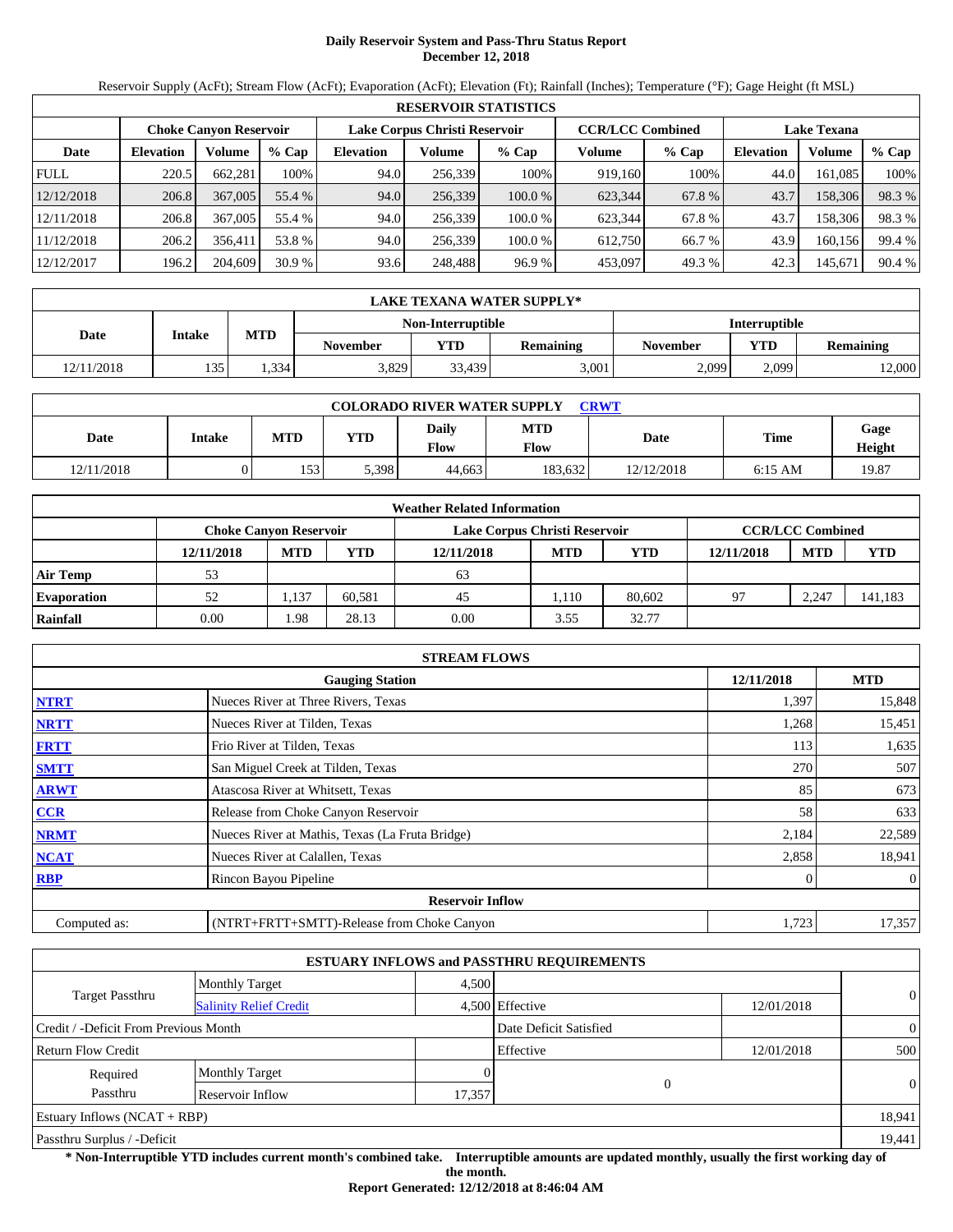# **Daily Reservoir System and Pass-Thru Status Report December 13, 2018**

Reservoir Supply (AcFt); Stream Flow (AcFt); Evaporation (AcFt); Elevation (Ft); Rainfall (Inches); Temperature (°F); Gage Height (ft MSL)

|             |                               |         |         |                  |                               | <b>RESERVOIR STATISTICS</b> |                         |         |                    |         |        |
|-------------|-------------------------------|---------|---------|------------------|-------------------------------|-----------------------------|-------------------------|---------|--------------------|---------|--------|
|             | <b>Choke Canvon Reservoir</b> |         |         |                  | Lake Corpus Christi Reservoir |                             | <b>CCR/LCC Combined</b> |         | <b>Lake Texana</b> |         |        |
| Date        | <b>Elevation</b>              | Volume  | $%$ Cap | <b>Elevation</b> | Volume                        | $%$ Cap                     | Volume                  | $%$ Cap | <b>Elevation</b>   | Volume  | % Cap  |
| <b>FULL</b> | 220.5                         | 662.281 | 100%    | 94.0             | 256.339                       | 100%                        | 919.160                 | 100%    | 44.0               | 161.085 | 100%   |
| 12/13/2018  | 206.7                         | 365,226 | 55.1 %  | 94.0             | 256,339                       | 100.0%                      | 621,565                 | 67.6 %  | 43.8               | 159.229 | 98.8%  |
| 12/12/2018  | 206.8                         | 367,005 | 55.4 %  | 94.0             | 256.339                       | 100.0 %                     | 623.344                 | 67.8 %  | 43.7               | 158.306 | 98.3 % |
| 11/13/2018  | 206.3                         | 358.164 | 54.0 %  | 94.0             | 256,339                       | 100.0 %                     | 614,503                 | 66.9 %  | 44.0               | 161.085 | 100.0% |
| 12/13/2017  | 196.2                         | 204,609 | 30.9%   | 93.5             | 246,539                       | 96.2 %                      | 451,148                 | 49.1 %  | 42.3               | 145,671 | 90.4 % |

|            | LAKE TEXANA WATER SUPPLY* |                   |                 |                   |                  |                      |            |                  |  |  |
|------------|---------------------------|-------------------|-----------------|-------------------|------------------|----------------------|------------|------------------|--|--|
|            |                           |                   |                 | Non-Interruptible |                  | <b>Interruptible</b> |            |                  |  |  |
| Date       | <b>Intake</b>             | <b>MTD</b>        | <b>November</b> | VTD               | <b>Remaining</b> | November             | <b>YTD</b> | <b>Remaining</b> |  |  |
| 12/12/2018 | 125'                      | .460 <sup>1</sup> | 3,829           | 33.564            | 2.876            | 2,099                | 2.099      | 12,000           |  |  |

| <b>COLORADO RIVER WATER SUPPLY</b><br><b>CRWT</b> |        |            |       |                             |                           |            |           |                       |  |  |
|---------------------------------------------------|--------|------------|-------|-----------------------------|---------------------------|------------|-----------|-----------------------|--|--|
| Date                                              | Intake | <b>MTD</b> | YTD   | <b>Daily</b><br><b>Flow</b> | <b>MTD</b><br><b>Flow</b> | Date       | Time      | Gage<br><b>Height</b> |  |  |
| 12/12/2018                                        |        | 163        | 5.407 | 17.567                      | 201,200                   | 12/13/2018 | $6:15$ AM | 17.76                 |  |  |

|                    |                               |            |        | <b>Weather Related Information</b> |            |        |            |                         |            |
|--------------------|-------------------------------|------------|--------|------------------------------------|------------|--------|------------|-------------------------|------------|
|                    | <b>Choke Canvon Reservoir</b> |            |        | Lake Corpus Christi Reservoir      |            |        |            | <b>CCR/LCC Combined</b> |            |
|                    | 12/12/2018                    | <b>MTD</b> | YTD    | 12/12/2018                         | <b>MTD</b> | YTD    | 12/12/2018 | <b>MTD</b>              | <b>YTD</b> |
| <b>Air Temp</b>    | 69                            |            |        | 72                                 |            |        |            |                         |            |
| <b>Evaporation</b> | 21                            | 1,158      | 60.602 | 57                                 | l.167      | 80.659 | 78         | 2,325                   | 141,261    |
| Rainfall           | 0.03                          | 2.01       | 28.16  | 0.04                               | 3.59       | 32.81  |            |                         |            |

|              | <b>STREAM FLOWS</b>                             |            |                |
|--------------|-------------------------------------------------|------------|----------------|
|              | <b>Gauging Station</b>                          | 12/12/2018 | <b>MTD</b>     |
| <b>NTRT</b>  | Nueces River at Three Rivers, Texas             | 1,280      | 17,129         |
| <b>NRTT</b>  | Nueces River at Tilden, Texas                   | 1,249      | 16,700         |
| <b>FRTT</b>  | Frio River at Tilden, Texas                     | 115        | 1,750          |
| <b>SMTT</b>  | San Miguel Creek at Tilden, Texas               | 84         | 592            |
| <b>ARWT</b>  | Atascosa River at Whitsett, Texas               | 58         | 731            |
| <b>CCR</b>   | Release from Choke Canyon Reservoir             | 58         | 691            |
| <b>NRMT</b>  | Nueces River at Mathis, Texas (La Fruta Bridge) | 1,161      | 23,751         |
| <b>NCAT</b>  | Nueces River at Calallen, Texas                 | 2,243      | 21,184         |
| <b>RBP</b>   | Rincon Bayou Pipeline                           |            | $\overline{0}$ |
|              | <b>Reservoir Inflow</b>                         |            |                |
| Computed as: | (NTRT+FRTT+SMTT)-Release from Choke Canyon      | 1,422      | 18,779         |

|                                       |                               |        | <b>ESTUARY INFLOWS and PASSTHRU REQUIREMENTS</b> |            |                |  |
|---------------------------------------|-------------------------------|--------|--------------------------------------------------|------------|----------------|--|
|                                       | <b>Monthly Target</b>         | 4.500  |                                                  |            |                |  |
| Target Passthru                       | <b>Salinity Relief Credit</b> |        | 4,500 Effective                                  | 12/01/2018 | $\overline{0}$ |  |
| Credit / -Deficit From Previous Month |                               |        | Date Deficit Satisfied                           |            | $\overline{0}$ |  |
| <b>Return Flow Credit</b>             |                               |        | Effective                                        | 12/01/2018 | 500            |  |
| Required                              | <b>Monthly Target</b>         |        |                                                  |            |                |  |
| Passthru                              | Reservoir Inflow              | 18,779 |                                                  | $\Omega$   | $\theta$       |  |
| Estuary Inflows $(NCAT + RBP)$        |                               |        |                                                  |            | 21,184         |  |
| Passthru Surplus / -Deficit           |                               |        |                                                  |            | 21,684         |  |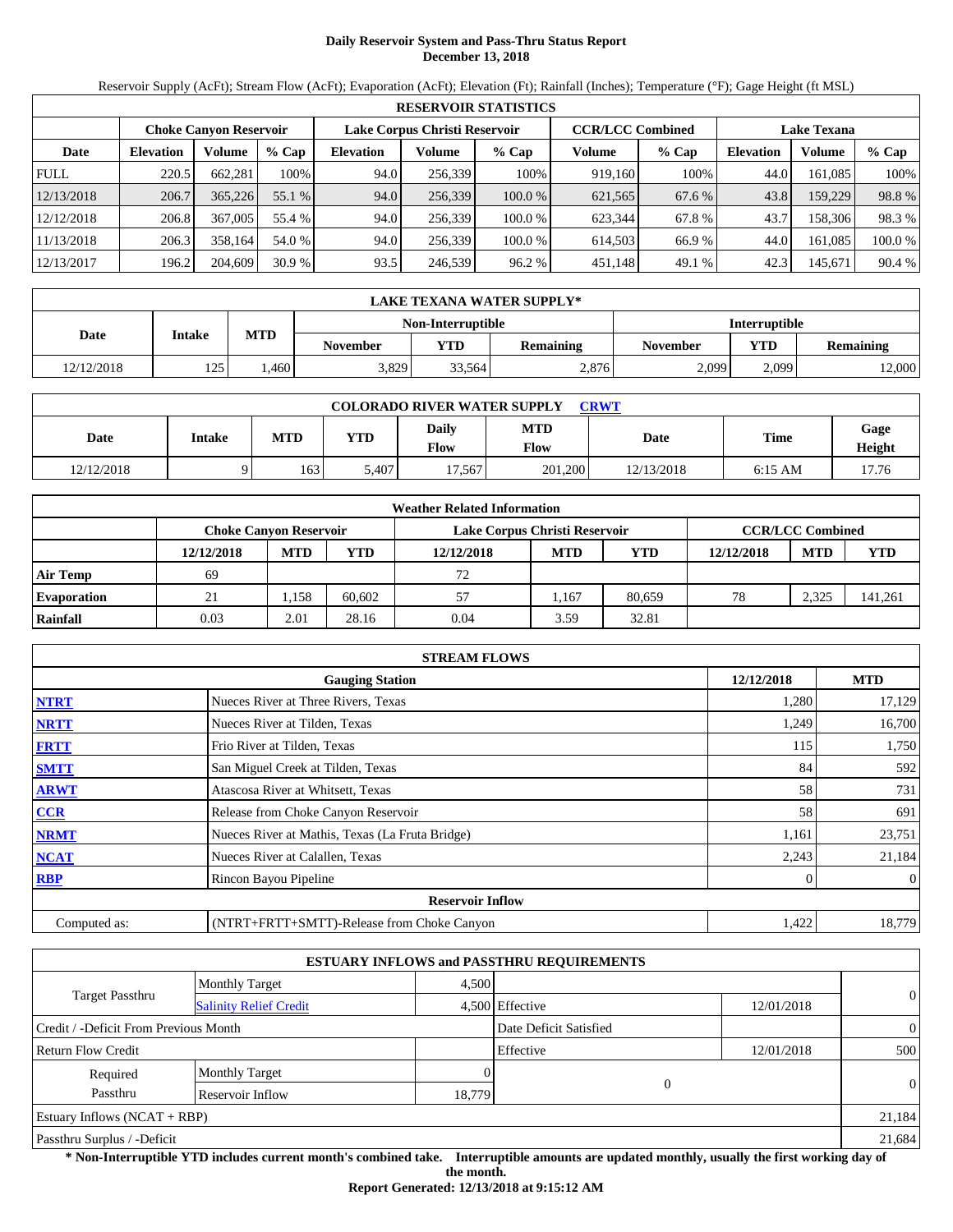# **Daily Reservoir System and Pass-Thru Status Report December 14, 2018**

Reservoir Supply (AcFt); Stream Flow (AcFt); Evaporation (AcFt); Elevation (Ft); Rainfall (Inches); Temperature (°F); Gage Height (ft MSL)

|             |                               |         |         |                               |         | <b>RESERVOIR STATISTICS</b> |                         |        |                    |         |        |
|-------------|-------------------------------|---------|---------|-------------------------------|---------|-----------------------------|-------------------------|--------|--------------------|---------|--------|
|             | <b>Choke Canyon Reservoir</b> |         |         | Lake Corpus Christi Reservoir |         |                             | <b>CCR/LCC Combined</b> |        | <b>Lake Texana</b> |         |        |
| Date        | <b>Elevation</b>              | Volume  | $%$ Cap | <b>Elevation</b>              | Volume  | $%$ Cap                     | Volume                  | % Cap  | <b>Elevation</b>   | Volume  | % Cap  |
| <b>FULL</b> | 220.5                         | 662,281 | 100%    | 94.0                          | 256.339 | 100%                        | 919,160                 | 100%   | 44.0               | 161,085 | 100%   |
| 12/14/2018  | 206.8                         | 367,005 | 55.4 %  | 94.0                          | 256,339 | 100.0 %                     | 623,344                 | 67.8 % | 43.8               | 159,229 | 98.8%  |
| 12/13/2018  | 206.7                         | 365,226 | 55.1 %  | 94.0                          | 256.339 | 100.0 %                     | 621,565                 | 67.6 % | 43.8               | 159,229 | 98.8%  |
| 11/14/2018  | 206.3                         | 358.164 | 54.0 %  | 94.0                          | 256.339 | 100.0 %                     | 614.503                 | 66.9%  | 43.9               | 160,156 | 99.4 % |
| 12/14/2017  | 196.2                         | 204,609 | 30.9%   | 93.5                          | 246,539 | 96.2 %                      | 451,148                 | 49.1 % | 42.2               | 144,790 | 89.9 % |

|            | LAKE TEXANA WATER SUPPLY* |            |                 |                   |                 |                 |                      |                  |  |  |
|------------|---------------------------|------------|-----------------|-------------------|-----------------|-----------------|----------------------|------------------|--|--|
|            |                           |            |                 | Non-Interruptible |                 |                 | <b>Interruptible</b> |                  |  |  |
| Date       | <b>Intake</b>             | <b>MTD</b> | <b>November</b> | YTD               | Remaining       | <b>November</b> | <b>YTD</b>           | <b>Remaining</b> |  |  |
| 12/13/2018 | 129                       | .589       | 3,829           | 33,693            | 2.747<br>، و سه | 2,099           | 2.099                | 12,000           |  |  |

| <b>COLORADO RIVER WATER SUPPLY</b><br><b>CRWT</b> |               |            |            |               |                    |            |             |                |  |  |
|---------------------------------------------------|---------------|------------|------------|---------------|--------------------|------------|-------------|----------------|--|--|
| Date                                              | <b>Intake</b> | <b>MTD</b> | <b>YTD</b> | Daily<br>Flow | <b>MTD</b><br>Flow | Date       | <b>Time</b> | Gage<br>Height |  |  |
| 12/13/2018                                        | )             | 163        | 5.407      | 14.530        | 215,730            | 12/14/2018 | $6:15$ AM   | 17.01          |  |  |

|                    |            |                               |        | <b>Weather Related Information</b> |            |            |            |                         |            |
|--------------------|------------|-------------------------------|--------|------------------------------------|------------|------------|------------|-------------------------|------------|
|                    |            | <b>Choke Canvon Reservoir</b> |        | Lake Corpus Christi Reservoir      |            |            |            | <b>CCR/LCC Combined</b> |            |
|                    | 12/13/2018 | <b>MTD</b>                    | YTD    | 12/13/2018                         | <b>MTD</b> | <b>YTD</b> | 12/13/2018 | <b>MTD</b>              | <b>YTD</b> |
| <b>Air Temp</b>    | 69         |                               |        | 75                                 |            |            |            |                         |            |
| <b>Evaporation</b> | 259        | .417                          | 60.861 | 420                                | .587       | 81,079     | 679        | 3.004                   | 141,940    |
| Rainfall           | 0.00       | 2.01                          | 28.16  | 0.00                               | 3.59       | 32.81      |            |                         |            |

|              | <b>STREAM FLOWS</b>                             |            |                |
|--------------|-------------------------------------------------|------------|----------------|
|              | <b>Gauging Station</b>                          | 12/13/2018 | <b>MTD</b>     |
| <b>NTRT</b>  | Nueces River at Three Rivers, Texas             | 1,229      | 18,357         |
| <b>NRTT</b>  | Nueces River at Tilden, Texas                   | 1,231      | 17,931         |
| <b>FRTT</b>  | Frio River at Tilden, Texas                     | 150        | 1,900          |
| <b>SMTT</b>  | San Miguel Creek at Tilden, Texas               | 52         | 644            |
| <b>ARWT</b>  | Atascosa River at Whitsett, Texas               | 45         | 776            |
| <b>CCR</b>   | Release from Choke Canyon Reservoir             | 58         | 748            |
| <b>NRMT</b>  | Nueces River at Mathis, Texas (La Fruta Bridge) | 2,422      | 26,172         |
| <b>NCAT</b>  | Nueces River at Calallen, Texas                 | 1,455      | 22,639         |
| <b>RBP</b>   | Rincon Bayou Pipeline                           |            | $\overline{0}$ |
|              | <b>Reservoir Inflow</b>                         |            |                |
| Computed as: | (NTRT+FRTT+SMTT)-Release from Choke Canyon      | 1,373      | 20,152         |

|                                       |                               |        | <b>ESTUARY INFLOWS and PASSTHRU REQUIREMENTS</b> |            |                |
|---------------------------------------|-------------------------------|--------|--------------------------------------------------|------------|----------------|
|                                       | <b>Monthly Target</b>         | 4.500  |                                                  |            |                |
| Target Passthru                       | <b>Salinity Relief Credit</b> |        | 4,500 Effective                                  | 12/01/2018 | $\overline{0}$ |
| Credit / -Deficit From Previous Month |                               |        | Date Deficit Satisfied                           |            | $\overline{0}$ |
| <b>Return Flow Credit</b>             |                               |        | Effective                                        | 12/01/2018 | 500            |
| Required                              | <b>Monthly Target</b>         |        |                                                  |            |                |
| Passthru                              | Reservoir Inflow              | 20,152 |                                                  |            | $\theta$       |
| Estuary Inflows $(NCAT + RBP)$        |                               |        |                                                  |            | 22,639         |
| Passthru Surplus / -Deficit           |                               |        |                                                  |            | 23,139         |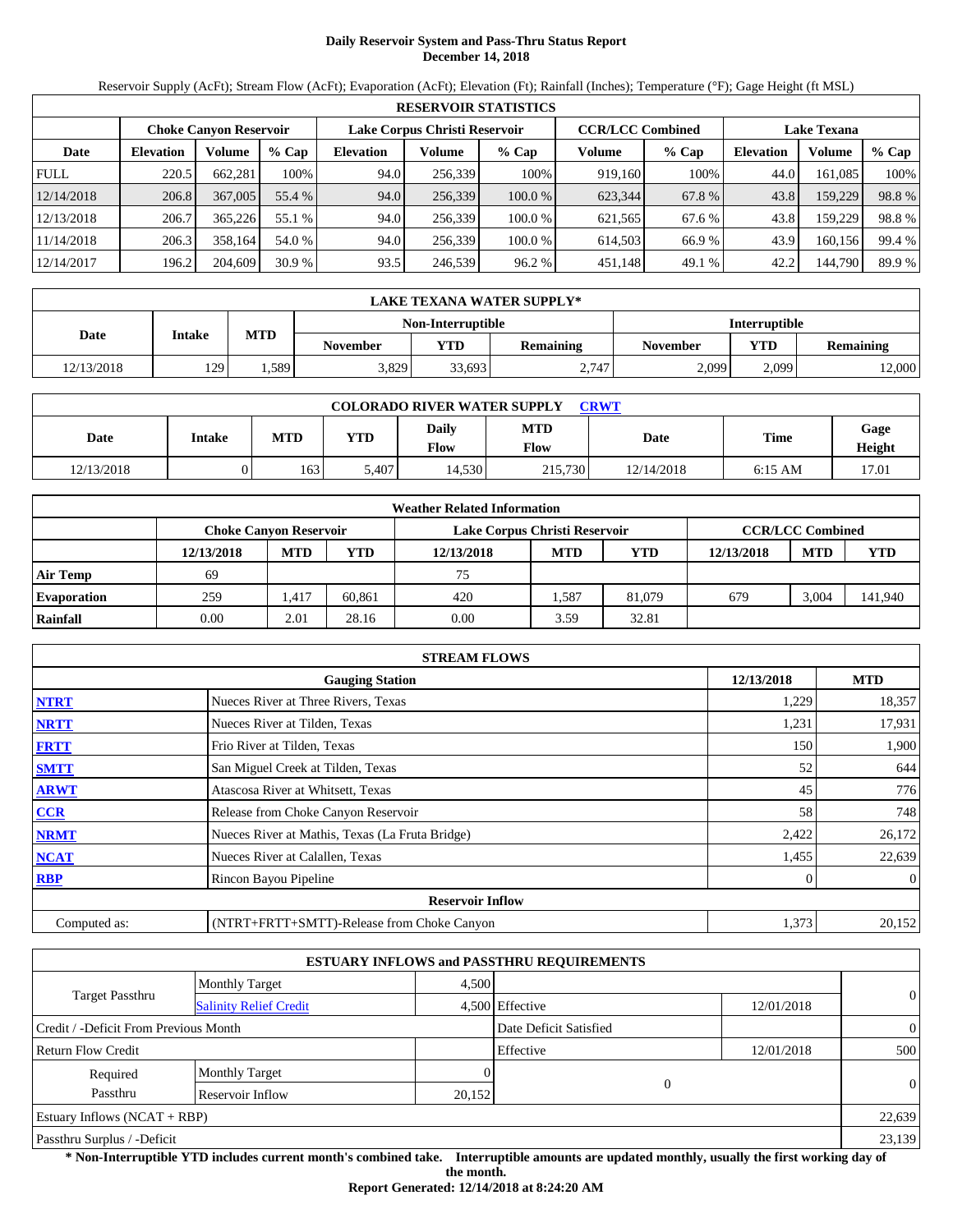# **Daily Reservoir System and Pass-Thru Status Report December 15, 2018**

Reservoir Supply (AcFt); Stream Flow (AcFt); Evaporation (AcFt); Elevation (Ft); Rainfall (Inches); Temperature (°F); Gage Height (ft MSL)

|             | <b>RESERVOIR STATISTICS</b> |                               |         |                               |         |         |                         |         |                    |         |        |  |  |
|-------------|-----------------------------|-------------------------------|---------|-------------------------------|---------|---------|-------------------------|---------|--------------------|---------|--------|--|--|
|             |                             | <b>Choke Canyon Reservoir</b> |         | Lake Corpus Christi Reservoir |         |         | <b>CCR/LCC Combined</b> |         | <b>Lake Texana</b> |         |        |  |  |
| Date        | <b>Elevation</b>            | Volume                        | $%$ Cap | <b>Elevation</b>              | Volume  | $%$ Cap | Volume                  | $%$ Cap | <b>Elevation</b>   | Volume  | % Cap  |  |  |
| <b>FULL</b> | 220.5                       | 662.281                       | 100%    | 94.0                          | 256,339 | 100%    | 919,160                 | 100%    | 44.0               | 161.085 | 100%   |  |  |
| 12/15/2018  | 206.7                       | 365,226                       | 55.1 %  | 94.0                          | 256,339 | 100.0%  | 621,565                 | 67.6 %  | 43.8               | 159,229 | 98.8%  |  |  |
| 12/14/2018  | 206.8                       | 367,005                       | 55.4 %  | 94.0                          | 256.339 | 100.0 % | 623.344                 | 67.8%   | 43.8               | 159.229 | 98.8%  |  |  |
| 11/15/2018  | 206.4                       | 359,922                       | 54.3 %  | 94.0                          | 256.339 | 100.0 % | 616.261                 | 67.0 %  | 43.9               | 160.156 | 99.4 % |  |  |
| 12/15/2017  | 196.1                       | 203,345                       | 30.7%   | 93.6                          | 248,488 | 96.9 %  | 451,833                 | 49.2 %  | 42.2               | 144,790 | 89.9 % |  |  |

|            | <b>LAKE TEXANA WATER SUPPLY*</b> |                                           |                 |        |                  |                 |            |           |  |  |
|------------|----------------------------------|-------------------------------------------|-----------------|--------|------------------|-----------------|------------|-----------|--|--|
|            |                                  | <b>Interruptible</b><br>Non-Interruptible |                 |        |                  |                 |            |           |  |  |
| Date       | <b>Intake</b>                    | <b>MTD</b>                                | <b>November</b> | VTD    | <b>Remaining</b> | <b>November</b> | <b>YTD</b> | Remaining |  |  |
| 12/14/2018 | 134                              | 1.723                                     | 3,829           | 33.827 | 2,613            | 2,099           | 2.099      | 12,000    |  |  |

| <b>COLORADO RIVER WATER SUPPLY</b><br><b>CRWT</b> |        |            |       |                             |                           |             |             |                |  |  |
|---------------------------------------------------|--------|------------|-------|-----------------------------|---------------------------|-------------|-------------|----------------|--|--|
| Date                                              | Intake | <b>MTD</b> | YTD   | <b>Daily</b><br><b>Flow</b> | <b>MTD</b><br><b>Flow</b> | <b>Date</b> | <b>Time</b> | Gage<br>Height |  |  |
| 12/14/2018                                        |        | 163        | 5.407 | 13,591                      | 229.321                   | 12/15/2018  | $6:15$ AM   | 16.62          |  |  |

|                    |                        |            |        | <b>Weather Related Information</b> |                         |            |            |            |            |
|--------------------|------------------------|------------|--------|------------------------------------|-------------------------|------------|------------|------------|------------|
|                    | Choke Canvon Reservoir |            |        | Lake Corpus Christi Reservoir      | <b>CCR/LCC Combined</b> |            |            |            |            |
|                    | 12/14/2018             | <b>MTD</b> | YTD    | 12/14/2018                         | <b>MTD</b>              | <b>YTD</b> | 12/14/2018 | <b>MTD</b> | <b>YTD</b> |
| <b>Air Temp</b>    | 60                     |            |        | 61                                 |                         |            |            |            |            |
| <b>Evaporation</b> | 145                    | .562       | 61.006 | 261                                | .848                    | 81,340     | 406        | 3.410      | 142,346    |
| Rainfall           | 0.00                   | 2.01       | 28.16  | 0.00                               | 3.59                    | 32.81      |            |            |            |

|              | <b>STREAM FLOWS</b>                             |            |                |
|--------------|-------------------------------------------------|------------|----------------|
|              | <b>Gauging Station</b>                          | 12/14/2018 | <b>MTD</b>     |
| <b>NTRT</b>  | Nueces River at Three Rivers, Texas             | 1,183      | 19,540         |
| <b>NRTT</b>  | Nueces River at Tilden, Texas                   | 1,215      | 19,145         |
| <b>FRTT</b>  | Frio River at Tilden, Texas                     | 181        | 2,081          |
| <b>SMTT</b>  | San Miguel Creek at Tilden, Texas               | 40         | 684            |
| <b>ARWT</b>  | Atascosa River at Whitsett, Texas               | 42         | 818            |
| <b>CCR</b>   | Release from Choke Canyon Reservoir             | 58         | 806            |
| <b>NRMT</b>  | Nueces River at Mathis, Texas (La Fruta Bridge) | 2,569      | 28,741         |
| <b>NCAT</b>  | Nueces River at Calallen, Texas                 | 2,007      | 24,646         |
| <b>RBP</b>   | Rincon Bayou Pipeline                           |            | $\overline{0}$ |
|              | <b>Reservoir Inflow</b>                         |            |                |
| Computed as: | (NTRT+FRTT+SMTT)-Release from Choke Canyon      | 1,347      | 21,499         |

|                                                  |                       |        | <b>ESTUARY INFLOWS and PASSTHRU REQUIREMENTS</b> |            |                |
|--------------------------------------------------|-----------------------|--------|--------------------------------------------------|------------|----------------|
|                                                  | <b>Monthly Target</b> | 4.500  |                                                  |            |                |
| Target Passthru<br><b>Salinity Relief Credit</b> |                       |        | 4,500 Effective                                  | 12/01/2018 | $\overline{0}$ |
| Credit / -Deficit From Previous Month            |                       |        | Date Deficit Satisfied                           |            | $\overline{0}$ |
| <b>Return Flow Credit</b>                        |                       |        | Effective                                        | 12/01/2018 | 500            |
| Required                                         | <b>Monthly Target</b> |        |                                                  |            |                |
| Passthru                                         | Reservoir Inflow      | 21,499 |                                                  | $\Omega$   | $\theta$       |
| Estuary Inflows $(NCAT + RBP)$                   |                       |        |                                                  |            | 24,646         |
| Passthru Surplus / -Deficit                      |                       |        |                                                  |            | 25,146         |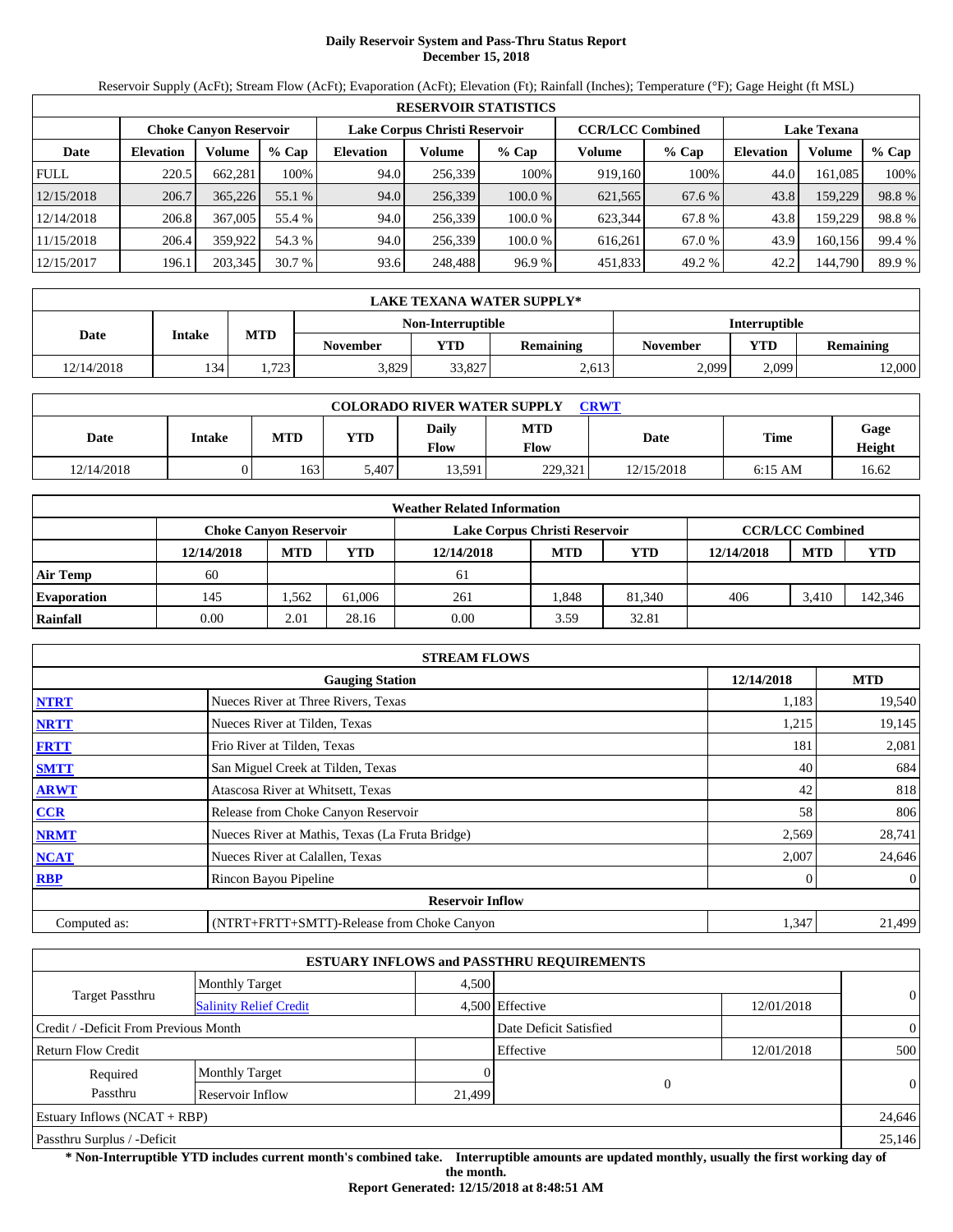# **Daily Reservoir System and Pass-Thru Status Report December 16, 2018**

Reservoir Supply (AcFt); Stream Flow (AcFt); Evaporation (AcFt); Elevation (Ft); Rainfall (Inches); Temperature (°F); Gage Height (ft MSL)

|             | <b>RESERVOIR STATISTICS</b> |                               |         |                               |         |         |                         |         |                    |         |        |  |  |
|-------------|-----------------------------|-------------------------------|---------|-------------------------------|---------|---------|-------------------------|---------|--------------------|---------|--------|--|--|
|             |                             | <b>Choke Canyon Reservoir</b> |         | Lake Corpus Christi Reservoir |         |         | <b>CCR/LCC Combined</b> |         | <b>Lake Texana</b> |         |        |  |  |
| Date        | <b>Elevation</b>            | Volume                        | $%$ Cap | <b>Elevation</b>              | Volume  | $%$ Cap | Volume                  | $%$ Cap | <b>Elevation</b>   | Volume  | % Cap  |  |  |
| <b>FULL</b> | 220.5                       | 662,281                       | 100%    | 94.0                          | 256,339 | 100%    | 919.160                 | 100%    | 44.0               | 161,085 | 100%   |  |  |
| 12/16/2018  | 206.7                       | 365,226                       | 55.1 %  | 94.0                          | 256.339 | 100.0 % | 621,565                 | 67.6 %  | 43.8               | 159,229 | 98.8%  |  |  |
| 12/15/2018  | 206.7                       | 365.226                       | 55.1 %  | 94.0                          | 256,339 | 100.0 % | 621,565                 | 67.6 %  | 43.8               | 159.229 | 98.8%  |  |  |
| 11/16/2018  | 206.4                       | 359,922                       | 54.3 %  | 94.0                          | 256.339 | 100.0 % | 616.261                 | 67.0 %  | 43.9               | 160.156 | 99.4 % |  |  |
| 12/16/2017  | 196.2                       | 204,609                       | 30.9%   | 93.5                          | 246,539 | 96.2 %  | 451,148                 | 49.1 %  | 42.1               | 143,911 | 89.3 % |  |  |

|            | LAKE TEXANA WATER SUPPLY* |            |                 |                   |           |                      |            |                  |  |  |
|------------|---------------------------|------------|-----------------|-------------------|-----------|----------------------|------------|------------------|--|--|
|            |                           |            |                 | Non-Interruptible |           | <b>Interruptible</b> |            |                  |  |  |
| Date       | <b>Intake</b>             | <b>MTD</b> | <b>November</b> | YTD               | Remaining | <b>November</b>      | <b>YTD</b> | <b>Remaining</b> |  |  |
| 12/15/2018 | 134                       | .857       | 3,829           | 33.961            | 2,479     | 2,099                | 2.099      | 12,000           |  |  |

| <b>COLORADO RIVER WATER SUPPLY</b><br>CRWT |               |            |            |               |                    |            |             |                |  |  |
|--------------------------------------------|---------------|------------|------------|---------------|--------------------|------------|-------------|----------------|--|--|
| Date                                       | <b>Intake</b> | <b>MTD</b> | <b>YTD</b> | Daily<br>Flow | <b>MTD</b><br>Flow | Date       | <b>Time</b> | Gage<br>Height |  |  |
| 12/15/2018                                 | ΩI            | 163        | 5.407      | 12.466        | 241.787            | 12/16/2018 | $6:15$ AM   | 15.85          |  |  |

|                    |                               |            |        | <b>Weather Related Information</b> |            |            |            |                         |            |
|--------------------|-------------------------------|------------|--------|------------------------------------|------------|------------|------------|-------------------------|------------|
|                    | <b>Choke Canvon Reservoir</b> |            |        | Lake Corpus Christi Reservoir      |            |            |            | <b>CCR/LCC Combined</b> |            |
|                    | 12/15/2018                    | <b>MTD</b> | YTD    | 12/15/2018                         | <b>MTD</b> | <b>YTD</b> | 12/15/2018 | <b>MTD</b>              | <b>YTD</b> |
| <b>Air Temp</b>    | 66                            |            |        | 65                                 |            |            |            |                         |            |
| <b>Evaporation</b> | 103                           | .665       | 61.109 | 159                                | 2.007      | 81.499     | 262        | 3.672                   | 142,608    |
| Rainfall           | 0.00                          | 2.01       | 28.16  | 0.00                               | 3.59       | 32.81      |            |                         |            |

|              | <b>STREAM FLOWS</b>                             |            |                |
|--------------|-------------------------------------------------|------------|----------------|
|              | <b>Gauging Station</b>                          | 12/15/2018 | <b>MTD</b>     |
| <b>NTRT</b>  | Nueces River at Three Rivers, Texas             | 1,151      | 20,692         |
| <b>NRTT</b>  | Nueces River at Tilden, Texas                   | 1,217      | 20,362         |
| <b>FRTT</b>  | Frio River at Tilden, Texas                     | 172        | 2,252          |
| <b>SMTT</b>  | San Miguel Creek at Tilden, Texas               | 33         | 717            |
| <b>ARWT</b>  | Atascosa River at Whitsett, Texas               | 38         | 855            |
| CCR          | Release from Choke Canyon Reservoir             | 58         | 863            |
| <b>NRMT</b>  | Nueces River at Mathis, Texas (La Fruta Bridge) | 728        | 29,469         |
| <b>NCAT</b>  | Nueces River at Calallen, Texas                 | 2,184      | 26,829         |
| <b>RBP</b>   | Rincon Bayou Pipeline                           |            | $\overline{0}$ |
|              | <b>Reservoir Inflow</b>                         |            |                |
| Computed as: | (NTRT+FRTT+SMTT)-Release from Choke Canyon      | 1,298      | 22,798         |

|                                                  |                       |        | <b>ESTUARY INFLOWS and PASSTHRU REQUIREMENTS</b> |            |                |  |
|--------------------------------------------------|-----------------------|--------|--------------------------------------------------|------------|----------------|--|
|                                                  | <b>Monthly Target</b> | 4.500  |                                                  |            |                |  |
| Target Passthru<br><b>Salinity Relief Credit</b> |                       |        | 4,500 Effective                                  | 12/01/2018 | $\overline{0}$ |  |
| Credit / -Deficit From Previous Month            |                       |        | Date Deficit Satisfied                           |            | $\overline{0}$ |  |
| <b>Return Flow Credit</b>                        |                       |        | Effective                                        | 12/01/2018 | 500            |  |
| Required                                         | <b>Monthly Target</b> |        |                                                  |            |                |  |
| Passthru                                         | Reservoir Inflow      | 22,798 |                                                  |            | $\theta$       |  |
| Estuary Inflows $(NCAT + RBP)$                   |                       |        |                                                  |            | 26,829         |  |
| Passthru Surplus / -Deficit                      |                       |        |                                                  |            | 27,329         |  |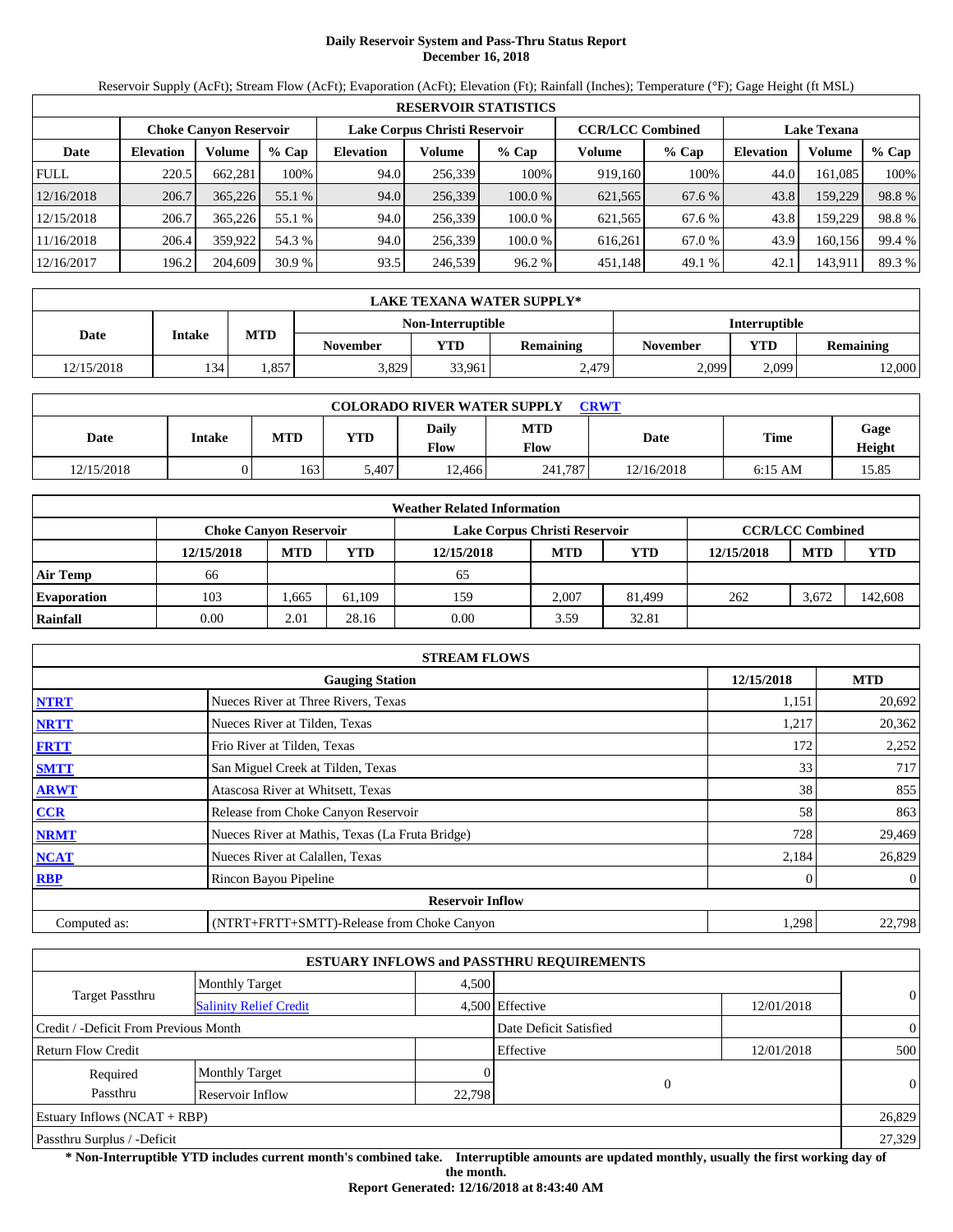# **Daily Reservoir System and Pass-Thru Status Report December 17, 2018**

Reservoir Supply (AcFt); Stream Flow (AcFt); Evaporation (AcFt); Elevation (Ft); Rainfall (Inches); Temperature (°F); Gage Height (ft MSL)

|             | <b>RESERVOIR STATISTICS</b> |                               |         |                               |         |         |                         |         |                    |         |        |  |  |
|-------------|-----------------------------|-------------------------------|---------|-------------------------------|---------|---------|-------------------------|---------|--------------------|---------|--------|--|--|
|             |                             | <b>Choke Canyon Reservoir</b> |         | Lake Corpus Christi Reservoir |         |         | <b>CCR/LCC Combined</b> |         | <b>Lake Texana</b> |         |        |  |  |
| Date        | <b>Elevation</b>            | Volume                        | $%$ Cap | <b>Elevation</b>              | Volume  | $%$ Cap | Volume                  | $%$ Cap | <b>Elevation</b>   | Volume  | % Cap  |  |  |
| <b>FULL</b> | 220.5                       | 662,281                       | 100%    | 94.0                          | 256,339 | 100%    | 919.160                 | 100%    | 44.0               | 161,085 | 100%   |  |  |
| 12/17/2018  | 206.7                       | 365,226                       | 55.1 %  | 94.0                          | 256.339 | 100.0 % | 621,565                 | 67.6 %  | 43.8               | 159,229 | 98.8%  |  |  |
| 12/16/2018  | 206.7                       | 365.226                       | 55.1 %  | 94.0                          | 256,339 | 100.0 % | 621,565                 | 67.6 %  | 43.8               | 159.229 | 98.8%  |  |  |
| 11/17/2018  | 206.5                       | 361.685                       | 54.6 %  | 94.0                          | 256.339 | 100.0 % | 618,024                 | 67.2 %  | 43.9               | 160.156 | 99.4 % |  |  |
| 12/17/2017  | 196.2                       | 204,609                       | 30.9%   | 93.5                          | 246,539 | 96.2 %  | 451,148                 | 49.1 %  | 42.1               | 143,911 | 89.3 % |  |  |

|            | LAKE TEXANA WATER SUPPLY* |            |                 |                   |           |                      |            |           |  |  |  |
|------------|---------------------------|------------|-----------------|-------------------|-----------|----------------------|------------|-----------|--|--|--|
|            |                           |            |                 | Non-Interruptible |           | <b>Interruptible</b> |            |           |  |  |  |
| Date       | <b>Intake</b>             | <b>MTD</b> | <b>November</b> | <b>YTD</b>        | Remaining | <b>November</b>      | <b>YTD</b> | Remaining |  |  |  |
| 12/16/2018 | 134                       | 1,991      | 3,829           | 34.095            | 2,345     | 2,099                | 2.099      | 12,000    |  |  |  |

| <b>COLORADO RIVER WATER SUPPLY</b><br><b>CRWT</b> |               |            |       |               |                    |            |             |                |  |  |
|---------------------------------------------------|---------------|------------|-------|---------------|--------------------|------------|-------------|----------------|--|--|
| Date                                              | <b>Intake</b> | <b>MTD</b> | YTD   | Daily<br>Flow | <b>MTD</b><br>Flow | Date       | <b>Time</b> | Gage<br>Height |  |  |
| 12/16/2018                                        | )             | 163        | 5.407 | 1.453         | 253,240            | 12/17/2018 | $6:15$ AM   | 15.50          |  |  |

|                    |                               |            |        | <b>Weather Related Information</b> |            |            |            |                         |            |
|--------------------|-------------------------------|------------|--------|------------------------------------|------------|------------|------------|-------------------------|------------|
|                    | <b>Choke Canvon Reservoir</b> |            |        | Lake Corpus Christi Reservoir      |            |            |            | <b>CCR/LCC Combined</b> |            |
|                    | 12/16/2018                    | <b>MTD</b> | YTD    | 12/16/2018                         | <b>MTD</b> | <b>YTD</b> | 12/16/2018 | <b>MTD</b>              | <b>YTD</b> |
| <b>Air Temp</b>    | 67                            |            |        | 66                                 |            |            |            |                         |            |
| <b>Evaporation</b> | 93                            | 1.758      | 61.202 | 91                                 | 2.098      | 81.590     | 184        | 3.856                   | 142.792    |
| Rainfall           | 0.00                          | 2.01       | 28.16  | 0.00                               | 3.59       | 32.81      |            |                         |            |

|              | <b>STREAM FLOWS</b>                             |            |                |
|--------------|-------------------------------------------------|------------|----------------|
|              | <b>Gauging Station</b>                          | 12/16/2018 | <b>MTD</b>     |
| <b>NTRT</b>  | Nueces River at Three Rivers, Texas             | 1,133      | 21,825         |
| <b>NRTT</b>  | Nueces River at Tilden, Texas                   | 1,235      | 21,597         |
| <b>FRTT</b>  | Frio River at Tilden, Texas                     | 156        | 2,409          |
| <b>SMTT</b>  | San Miguel Creek at Tilden, Texas               | 29         | 746            |
| <b>ARWT</b>  | Atascosa River at Whitsett, Texas               | 32         | 887            |
| <b>CCR</b>   | Release from Choke Canyon Reservoir             | 58         | 921            |
| <b>NRMT</b>  | Nueces River at Mathis, Texas (La Fruta Bridge) | 526        | 29,995         |
| <b>NCAT</b>  | Nueces River at Calallen, Texas                 | 1,114      | 27,943         |
| <b>RBP</b>   | Rincon Bayou Pipeline                           |            | $\overline{0}$ |
|              | <b>Reservoir Inflow</b>                         |            |                |
| Computed as: | (NTRT+FRTT+SMTT)-Release from Choke Canyon      | 1,261      | 24,059         |

|                                       |                               |        | <b>ESTUARY INFLOWS and PASSTHRU REQUIREMENTS</b> |            |                |
|---------------------------------------|-------------------------------|--------|--------------------------------------------------|------------|----------------|
|                                       | <b>Monthly Target</b>         | 4.500  |                                                  |            |                |
| Target Passthru                       | <b>Salinity Relief Credit</b> |        | 4,500 Effective                                  | 12/01/2018 | $\overline{0}$ |
| Credit / -Deficit From Previous Month |                               |        | Date Deficit Satisfied                           |            | $\overline{0}$ |
| <b>Return Flow Credit</b>             |                               |        | Effective                                        | 12/01/2018 | 500            |
| Required                              | <b>Monthly Target</b>         |        |                                                  |            |                |
| Passthru                              | Reservoir Inflow              | 24,059 |                                                  |            | $\theta$       |
| Estuary Inflows $(NCAT + RBP)$        |                               |        |                                                  |            | 27,943         |
| Passthru Surplus / -Deficit           |                               |        |                                                  |            | 28,443         |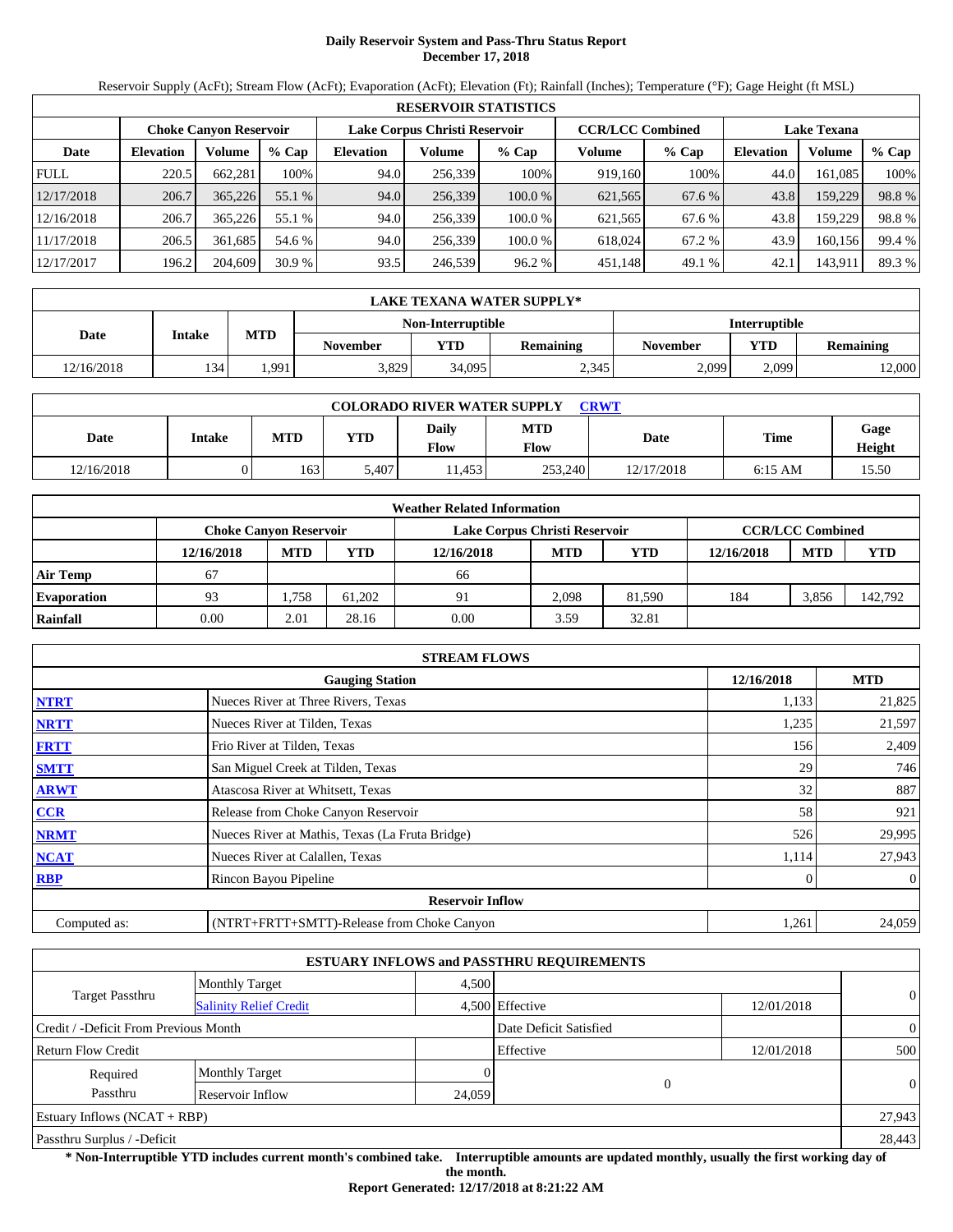# **Daily Reservoir System and Pass-Thru Status Report December 18, 2018**

Reservoir Supply (AcFt); Stream Flow (AcFt); Evaporation (AcFt); Elevation (Ft); Rainfall (Inches); Temperature (°F); Gage Height (ft MSL)

|             | <b>RESERVOIR STATISTICS</b> |                               |         |                               |         |         |                         |         |                    |         |        |  |  |
|-------------|-----------------------------|-------------------------------|---------|-------------------------------|---------|---------|-------------------------|---------|--------------------|---------|--------|--|--|
|             |                             | <b>Choke Canyon Reservoir</b> |         | Lake Corpus Christi Reservoir |         |         | <b>CCR/LCC Combined</b> |         | <b>Lake Texana</b> |         |        |  |  |
| Date        | <b>Elevation</b>            | Volume                        | $%$ Cap | <b>Elevation</b>              | Volume  | $%$ Cap | Volume                  | $%$ Cap | <b>Elevation</b>   | Volume  | % Cap  |  |  |
| <b>FULL</b> | 220.5                       | 662,281                       | 100%    | 94.0                          | 256,339 | 100%    | 919.160                 | 100%    | 44.0               | 161,085 | 100%   |  |  |
| 12/18/2018  | 206.8                       | 367,005                       | 55.4 %  | 94.0                          | 256.339 | 100.0 % | 623.344                 | 67.8 %  | 43.8               | 159,229 | 98.8%  |  |  |
| 12/17/2018  | 206.7                       | 365.226                       | 55.1 %  | 94.0                          | 256,339 | 100.0 % | 621,565                 | 67.6 %  | 43.8               | 159.229 | 98.8%  |  |  |
| 11/18/2018  | 206.6                       | 363,453                       | 54.8 %  | 94.0                          | 256.339 | 100.0 % | 619.792                 | 67.4%   | 43.9               | 160.156 | 99.4 % |  |  |
| 12/18/2017  | 196.2                       | 204,609                       | 30.9%   | 93.5                          | 246,539 | 96.2 %  | 451,148                 | 49.1 %  | 42.1               | 143,911 | 89.3 % |  |  |

|            | LAKE TEXANA WATER SUPPLY* |            |                 |                   |                  |                      |            |                  |  |  |  |
|------------|---------------------------|------------|-----------------|-------------------|------------------|----------------------|------------|------------------|--|--|--|
|            |                           |            |                 | Non-Interruptible |                  | <b>Interruptible</b> |            |                  |  |  |  |
| Date       | <b>Intake</b>             | <b>MTD</b> | <b>November</b> | VTD               | <b>Remaining</b> | November             | <b>YTD</b> | <b>Remaining</b> |  |  |  |
| 12/17/2018 | 134                       | 2.125      | 3,829           | 34.229            | 2.21<br>$-1$     | 2,099                | 2.099      | 12,000           |  |  |  |

| <b>COLORADO RIVER WATER SUPPLY</b><br><b>CRWT</b> |               |            |            |               |                    |            |             |                |  |  |  |
|---------------------------------------------------|---------------|------------|------------|---------------|--------------------|------------|-------------|----------------|--|--|--|
| Date                                              | <b>Intake</b> | <b>MTD</b> | <b>YTD</b> | Daily<br>Flow | <b>MTD</b><br>Flow | Date       | <b>Time</b> | Gage<br>Height |  |  |  |
| 12/17/2018                                        | ΩI            | 163        | 5.407      | 10,937        | 264,178            | 12/18/2018 | $6:15$ AM   | 15.49          |  |  |  |

|                    |                        |            |        | <b>Weather Related Information</b> |            |            |                         |            |            |  |  |
|--------------------|------------------------|------------|--------|------------------------------------|------------|------------|-------------------------|------------|------------|--|--|
|                    | Choke Canvon Reservoir |            |        | Lake Corpus Christi Reservoir      |            |            | <b>CCR/LCC Combined</b> |            |            |  |  |
|                    | 12/17/2018             | <b>MTD</b> | YTD    | 12/17/2018                         | <b>MTD</b> | <b>YTD</b> | 12/17/2018              | <b>MTD</b> | <b>YTD</b> |  |  |
| <b>Air Temp</b>    | 68                     |            |        | 69                                 |            |            |                         |            |            |  |  |
| <b>Evaporation</b> | 73                     | .331       | 61.275 | 68                                 | 2.166      | 81.658     | 141                     | 3,997      | 142,933    |  |  |
| Rainfall           | 0.00                   | 2.01       | 28.16  | 0.00                               | 3.59       | 32.81      |                         |            |            |  |  |

|              | <b>STREAM FLOWS</b>                             |            |                |
|--------------|-------------------------------------------------|------------|----------------|
|              | <b>Gauging Station</b>                          | 12/17/2018 | <b>MTD</b>     |
| <b>NTRT</b>  | Nueces River at Three Rivers, Texas             | 1,139      | 22,964         |
| <b>NRTT</b>  | Nueces River at Tilden, Texas                   | 1,237      | 22,833         |
| <b>FRTT</b>  | Frio River at Tilden, Texas                     | 135        | 2,544          |
| <b>SMTT</b>  | San Miguel Creek at Tilden, Texas               | 26         | 773            |
| <b>ARWT</b>  | Atascosa River at Whitsett, Texas               | 27         | 914            |
| CCR          | Release from Choke Canyon Reservoir             | 58         | 979            |
| <b>NRMT</b>  | Nueces River at Mathis, Texas (La Fruta Bridge) | 514        | 30,509         |
| <b>NCAT</b>  | Nueces River at Calallen, Texas                 | 607        | 28,550         |
| <b>RBP</b>   | Rincon Bayou Pipeline                           |            | $\overline{0}$ |
|              | <b>Reservoir Inflow</b>                         |            |                |
| Computed as: | (NTRT+FRTT+SMTT)-Release from Choke Canyon      | 1,243      | 25,302         |

|                                       |                               |        | <b>ESTUARY INFLOWS and PASSTHRU REQUIREMENTS</b> |            |                |
|---------------------------------------|-------------------------------|--------|--------------------------------------------------|------------|----------------|
|                                       | <b>Monthly Target</b>         | 4.500  |                                                  |            |                |
| Target Passthru                       | <b>Salinity Relief Credit</b> |        | 4,500 Effective                                  | 12/01/2018 | $\overline{0}$ |
| Credit / -Deficit From Previous Month |                               |        | Date Deficit Satisfied                           |            | $\overline{0}$ |
| <b>Return Flow Credit</b>             |                               |        | Effective                                        | 12/01/2018 | 500            |
| Required                              | <b>Monthly Target</b>         |        |                                                  |            |                |
| Passthru                              | Reservoir Inflow              | 25,302 | $\theta$                                         |            | $\Omega$       |
| Estuary Inflows $(NCAT + RBP)$        |                               |        |                                                  |            | 28,550         |
| Passthru Surplus / -Deficit           |                               |        |                                                  |            | 29,050         |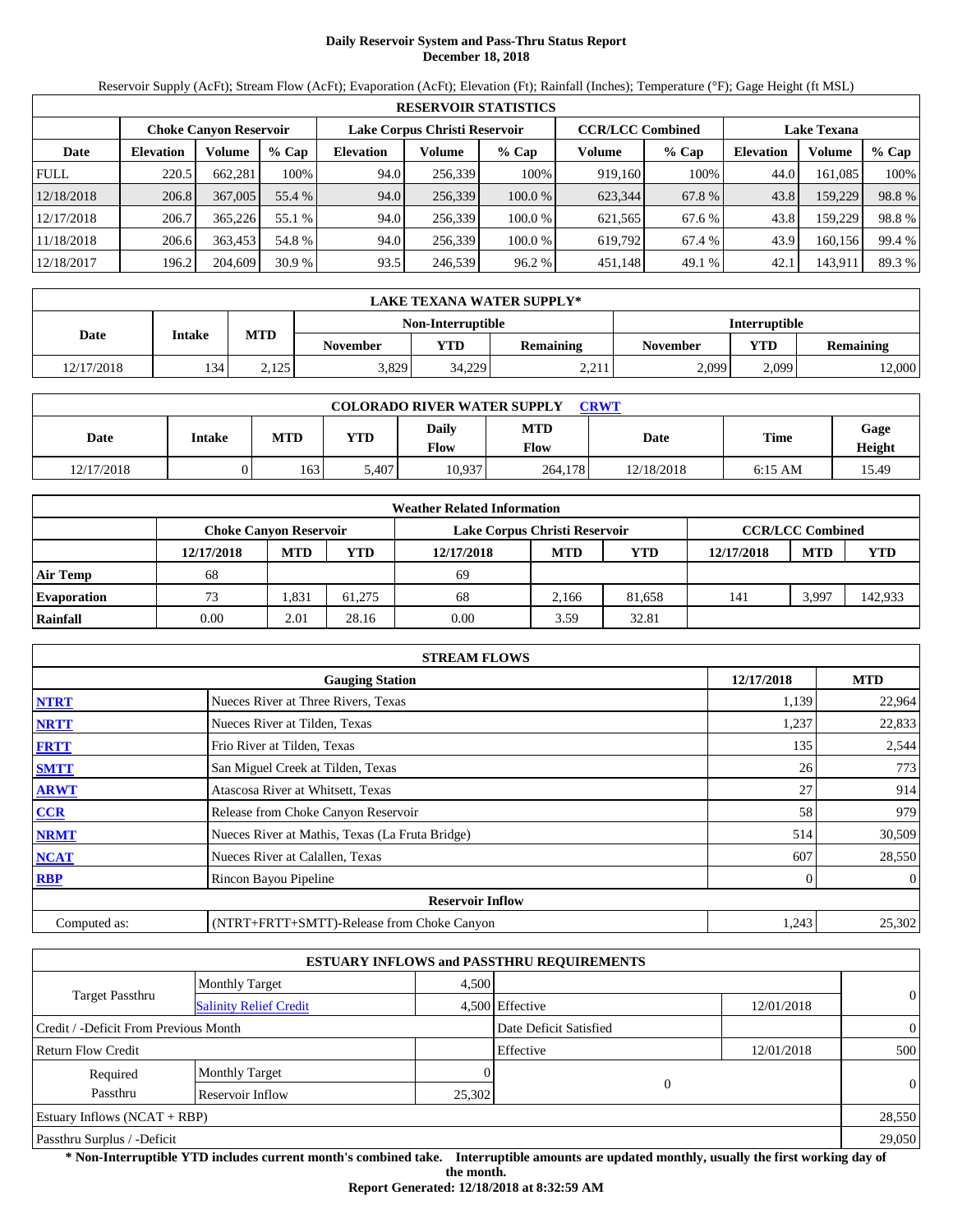# **Daily Reservoir System and Pass-Thru Status Report December 19, 2018**

Reservoir Supply (AcFt); Stream Flow (AcFt); Evaporation (AcFt); Elevation (Ft); Rainfall (Inches); Temperature (°F); Gage Height (ft MSL)

|             | <b>RESERVOIR STATISTICS</b> |                               |         |                               |         |         |                         |         |                    |         |        |  |
|-------------|-----------------------------|-------------------------------|---------|-------------------------------|---------|---------|-------------------------|---------|--------------------|---------|--------|--|
|             |                             | <b>Choke Canyon Reservoir</b> |         | Lake Corpus Christi Reservoir |         |         | <b>CCR/LCC Combined</b> |         | <b>Lake Texana</b> |         |        |  |
| Date        | <b>Elevation</b>            | Volume                        | $%$ Cap | <b>Elevation</b>              | Volume  | $%$ Cap | Volume                  | $%$ Cap | Elevation          | Volume  | % Cap  |  |
| <b>FULL</b> | 220.5                       | 662,281                       | 100%    | 94.0                          | 256,339 | 100%    | 919.160                 | 100%    | 44.0               | 161,085 | 100%   |  |
| 12/19/2018  | 206.8                       | 367,005                       | 55.4 %  | 94.0                          | 256,339 | 100.0 % | 623,344                 | 67.8 %  | 43.8               | 159,229 | 98.8%  |  |
| 12/18/2018  | 206.8                       | 367,005                       | 55.4 %  | 94.0                          | 256,339 | 100.0 % | 623.344                 | 67.8%   | 43.8               | 159,229 | 98.8%  |  |
| 11/19/2018  | 206.5                       | 361,685                       | 54.6 %  | 94.0                          | 256,339 | 100.0 % | 618,024                 | 67.2 %  | 43.9               | 160,156 | 99.4 % |  |
| 12/19/2017  | 196.3                       | 205,878                       | 31.1%   | 93.5                          | 246,539 | 96.2 %  | 452,417                 | 49.2 %  | 42.2               | 144,790 | 89.9 % |  |

|            | LAKE TEXANA WATER SUPPLY* |            |                 |                   |           |                      |            |           |  |  |  |
|------------|---------------------------|------------|-----------------|-------------------|-----------|----------------------|------------|-----------|--|--|--|
|            |                           |            |                 | Non-Interruptible |           | <b>Interruptible</b> |            |           |  |  |  |
| Date       | <b>Intake</b>             | <b>MTD</b> | <b>November</b> | YTD               | Remaining | <b>November</b>      | <b>YTD</b> | Remaining |  |  |  |
| 12/18/2018 | 134                       | 2,258      | 3,829           | 34,363            | 2,077     | 2,099                | 2.099      | 12,000    |  |  |  |

| <b>COLORADO RIVER WATER SUPPLY</b><br>CRWT |               |            |            |               |                    |            |             |                |  |  |
|--------------------------------------------|---------------|------------|------------|---------------|--------------------|------------|-------------|----------------|--|--|
| Date                                       | <b>Intake</b> | <b>MTD</b> | <b>YTD</b> | Daily<br>Flow | <b>MTD</b><br>Flow | Date       | <b>Time</b> | Gage<br>Height |  |  |
| 12/18/2018                                 | ΩI            | 163        | 5.407      | 10,600        | 274,778            | 12/19/2018 | 7:15 AM     | 15.13          |  |  |

|                    |            |                               |        | <b>Weather Related Information</b> |            |            |            |                         |            |
|--------------------|------------|-------------------------------|--------|------------------------------------|------------|------------|------------|-------------------------|------------|
|                    |            | <b>Choke Canvon Reservoir</b> |        | Lake Corpus Christi Reservoir      |            |            |            | <b>CCR/LCC Combined</b> |            |
|                    | 12/18/2018 | <b>MTD</b>                    | YTD    | 12/18/2018                         | <b>MTD</b> | <b>YTD</b> | 12/18/2018 | <b>MTD</b>              | <b>YTD</b> |
| <b>Air Temp</b>    | 69         |                               |        | 67                                 |            |            |            |                         |            |
| <b>Evaporation</b> | 52         | .883                          | 61.327 | 91                                 | 2.257      | 81.749     | 143        | 4.140                   | 143,076    |
| Rainfall           | 0.01       | 2.02                          | 28.17  | 0.00                               | 3.59       | 32.81      |            |                         |            |

|              | <b>STREAM FLOWS</b>                             |            |                |
|--------------|-------------------------------------------------|------------|----------------|
|              | <b>Gauging Station</b>                          | 12/18/2018 | <b>MTD</b>     |
| <b>NTRT</b>  | Nueces River at Three Rivers, Texas             | 1,137      | 24,102         |
| <b>NRTT</b>  | Nueces River at Tilden, Texas                   | 1,229      | 24,062         |
| <b>FRTT</b>  | Frio River at Tilden, Texas                     | 112        | 2,656          |
| <b>SMTT</b>  | San Miguel Creek at Tilden, Texas               | 24         | 797            |
| <b>ARWT</b>  | Atascosa River at Whitsett, Texas               | 25         | 939            |
| <b>CCR</b>   | Release from Choke Canyon Reservoir             | 58         | 1,036          |
| <b>NRMT</b>  | Nueces River at Mathis, Texas (La Fruta Bridge) | 451        | 30,960         |
| <b>NCAT</b>  | Nueces River at Calallen, Texas                 | 494        | 29,045         |
| <b>RBP</b>   | Rincon Bayou Pipeline                           |            | $\overline{0}$ |
|              | <b>Reservoir Inflow</b>                         |            |                |
| Computed as: | (NTRT+FRTT+SMTT)-Release from Choke Canyon      | 1,216      | 26,519         |

|                                       |                               |        | <b>ESTUARY INFLOWS and PASSTHRU REQUIREMENTS</b> |            |                |
|---------------------------------------|-------------------------------|--------|--------------------------------------------------|------------|----------------|
|                                       | <b>Monthly Target</b>         | 4.500  |                                                  |            |                |
| Target Passthru                       | <b>Salinity Relief Credit</b> |        | 4,500 Effective                                  | 12/01/2018 | $\overline{0}$ |
| Credit / -Deficit From Previous Month |                               |        | Date Deficit Satisfied                           |            | $\overline{0}$ |
| <b>Return Flow Credit</b>             |                               |        | Effective                                        | 12/01/2018 | 500            |
| Required                              | <b>Monthly Target</b>         |        |                                                  |            |                |
| Passthru                              | Reservoir Inflow              | 26,519 |                                                  |            | $\theta$       |
| Estuary Inflows $(NCAT + RBP)$        |                               |        |                                                  |            | 29,045         |
| Passthru Surplus / -Deficit           |                               |        |                                                  |            | 29,545         |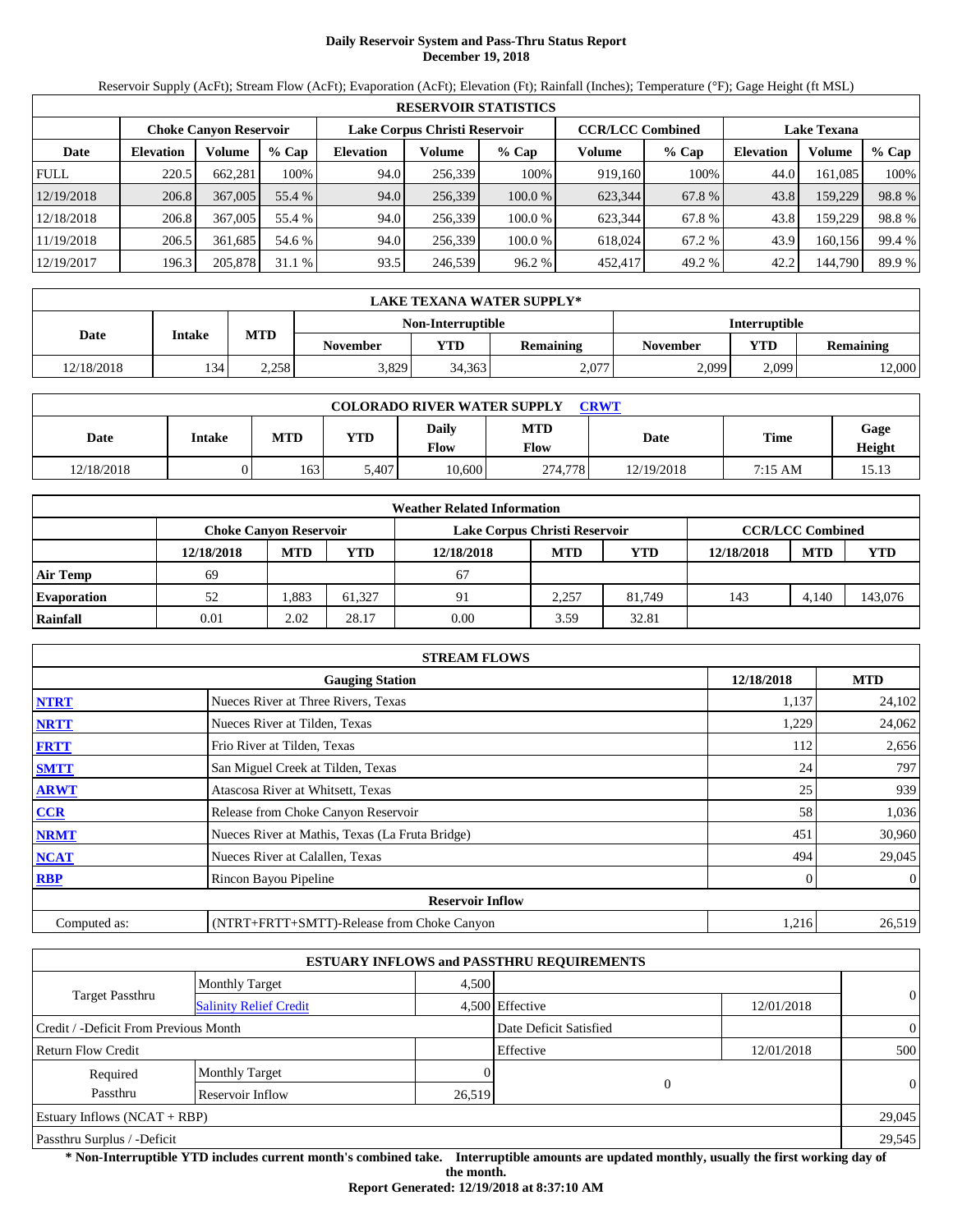# **Daily Reservoir System and Pass-Thru Status Report December 20, 2018**

Reservoir Supply (AcFt); Stream Flow (AcFt); Evaporation (AcFt); Elevation (Ft); Rainfall (Inches); Temperature (°F); Gage Height (ft MSL)

|             | <b>RESERVOIR STATISTICS</b> |                               |         |                               |         |         |                         |         |                    |         |        |  |
|-------------|-----------------------------|-------------------------------|---------|-------------------------------|---------|---------|-------------------------|---------|--------------------|---------|--------|--|
|             |                             | <b>Choke Canyon Reservoir</b> |         | Lake Corpus Christi Reservoir |         |         | <b>CCR/LCC Combined</b> |         | <b>Lake Texana</b> |         |        |  |
| Date        | <b>Elevation</b>            | Volume                        | $%$ Cap | <b>Elevation</b>              | Volume  | $%$ Cap | Volume                  | $%$ Cap | <b>Elevation</b>   | Volume  | % Cap  |  |
| <b>FULL</b> | 220.5                       | 662,281                       | 100%    | 94.0                          | 256,339 | 100%    | 919,160                 | 100%    | 44.0               | 161.085 | 100%   |  |
| 12/20/2018  | 206.7                       | 365,226                       | 55.1 %  | 94.0                          | 256,339 | 100.0 % | 621,565                 | 67.6 %  | 43.8               | 159,229 | 98.8%  |  |
| 12/19/2018  | 206.8                       | 367,005                       | 55.4 %  | 94.0                          | 256.339 | 100.0 % | 623.344                 | 67.8 %  | 43.8               | 159,229 | 98.8%  |  |
| 11/20/2018  | 206.5                       | 361.685                       | 54.6 %  | 94.0                          | 256.339 | 100.0 % | 618,024                 | 67.2 %  | 43.9               | 160,156 | 99.4 % |  |
| 12/20/2017  | 196.2                       | 204,609                       | 30.9%   | 93.5                          | 246,539 | 96.2 %  | 451,148                 | 49.1 %  | 42.2               | 144,790 | 89.9 % |  |

|            | LAKE TEXANA WATER SUPPLY* |            |                 |                   |                  |                      |            |                  |  |  |  |
|------------|---------------------------|------------|-----------------|-------------------|------------------|----------------------|------------|------------------|--|--|--|
|            |                           |            |                 | Non-Interruptible |                  | <b>Interruptible</b> |            |                  |  |  |  |
| Date       | <b>Intake</b>             | <b>MTD</b> | <b>November</b> | VTD               | <b>Remaining</b> | November             | <b>YTD</b> | <b>Remaining</b> |  |  |  |
| 12/19/2018 | 133                       | 2.392      | 3,829           | 34.496            | 1.944            | 2,099                | 2.099      | 12,000           |  |  |  |

| <b>COLORADO RIVER WATER SUPPLY</b><br>CRWT |               |            |            |               |                    |            |             |                |  |  |
|--------------------------------------------|---------------|------------|------------|---------------|--------------------|------------|-------------|----------------|--|--|
| Date                                       | <b>Intake</b> | <b>MTD</b> | <b>YTD</b> | Daily<br>Flow | <b>MTD</b><br>Flow | Date       | <b>Time</b> | Gage<br>Height |  |  |
| 12/19/2018                                 | )             | 163        | 5.407      | 10.322        | 285,100            | 12/20/2018 | 7:15 AM     | 14.93          |  |  |

|                    |                        |            |        | <b>Weather Related Information</b> |                         |            |            |            |            |
|--------------------|------------------------|------------|--------|------------------------------------|-------------------------|------------|------------|------------|------------|
|                    | Choke Canvon Reservoir |            |        | Lake Corpus Christi Reservoir      | <b>CCR/LCC Combined</b> |            |            |            |            |
|                    | 12/19/2018             | <b>MTD</b> | YTD    | 12/19/2018                         | <b>MTD</b>              | <b>YTD</b> | 12/19/2018 | <b>MTD</b> | <b>YTD</b> |
| <b>Air Temp</b>    | 69                     |            |        | 74                                 |                         |            |            |            |            |
| <b>Evaporation</b> | 103                    | .986       | 61.430 | 102                                | 2.359                   | 81.851     | 205        | 4,345      | 143,281    |
| Rainfall           | 0.00                   | 2.02       | 28.17  | 0.00                               | 3.59                    | 32.81      |            |            |            |

|              | <b>STREAM FLOWS</b>                             |            |                |
|--------------|-------------------------------------------------|------------|----------------|
|              | <b>Gauging Station</b>                          | 12/19/2018 | <b>MTD</b>     |
| <b>NTRT</b>  | Nueces River at Three Rivers, Texas             | 1,129      | 25,231         |
| <b>NRTT</b>  | Nueces River at Tilden, Texas                   | 1,207      | 25,269         |
| <b>FRTT</b>  | Frio River at Tilden, Texas                     | 101        | 2,757          |
| <b>SMTT</b>  | San Miguel Creek at Tilden, Texas               | 23         | 820            |
| <b>ARWT</b>  | Atascosa River at Whitsett, Texas               | 23         | 962            |
| <b>CCR</b>   | Release from Choke Canyon Reservoir             | 58         | 1,094          |
| <b>NRMT</b>  | Nueces River at Mathis, Texas (La Fruta Bridge) | 381        | 31,341         |
| <b>NCAT</b>  | Nueces River at Calallen, Texas                 | 431        | 29,475         |
| <b>RBP</b>   | Rincon Bayou Pipeline                           |            | $\overline{0}$ |
|              | <b>Reservoir Inflow</b>                         |            |                |
| Computed as: | (NTRT+FRTT+SMTT)-Release from Choke Canyon      | 1,196      | 27,715         |

|                                       |                               |        | <b>ESTUARY INFLOWS and PASSTHRU REQUIREMENTS</b> |            |                |
|---------------------------------------|-------------------------------|--------|--------------------------------------------------|------------|----------------|
|                                       | <b>Monthly Target</b>         | 4.500  |                                                  |            |                |
| Target Passthru                       | <b>Salinity Relief Credit</b> |        | 4,500 Effective                                  | 12/01/2018 | $\overline{0}$ |
| Credit / -Deficit From Previous Month |                               |        | Date Deficit Satisfied                           |            | $\overline{0}$ |
| <b>Return Flow Credit</b>             |                               |        | Effective                                        | 12/01/2018 | 500            |
| Required                              | <b>Monthly Target</b>         |        |                                                  |            |                |
| Passthru                              | Reservoir Inflow              | 27,715 |                                                  |            | $\theta$       |
| Estuary Inflows $(NCAT + RBP)$        |                               |        |                                                  |            | 29,475         |
| Passthru Surplus / -Deficit           |                               |        |                                                  |            | 29,975         |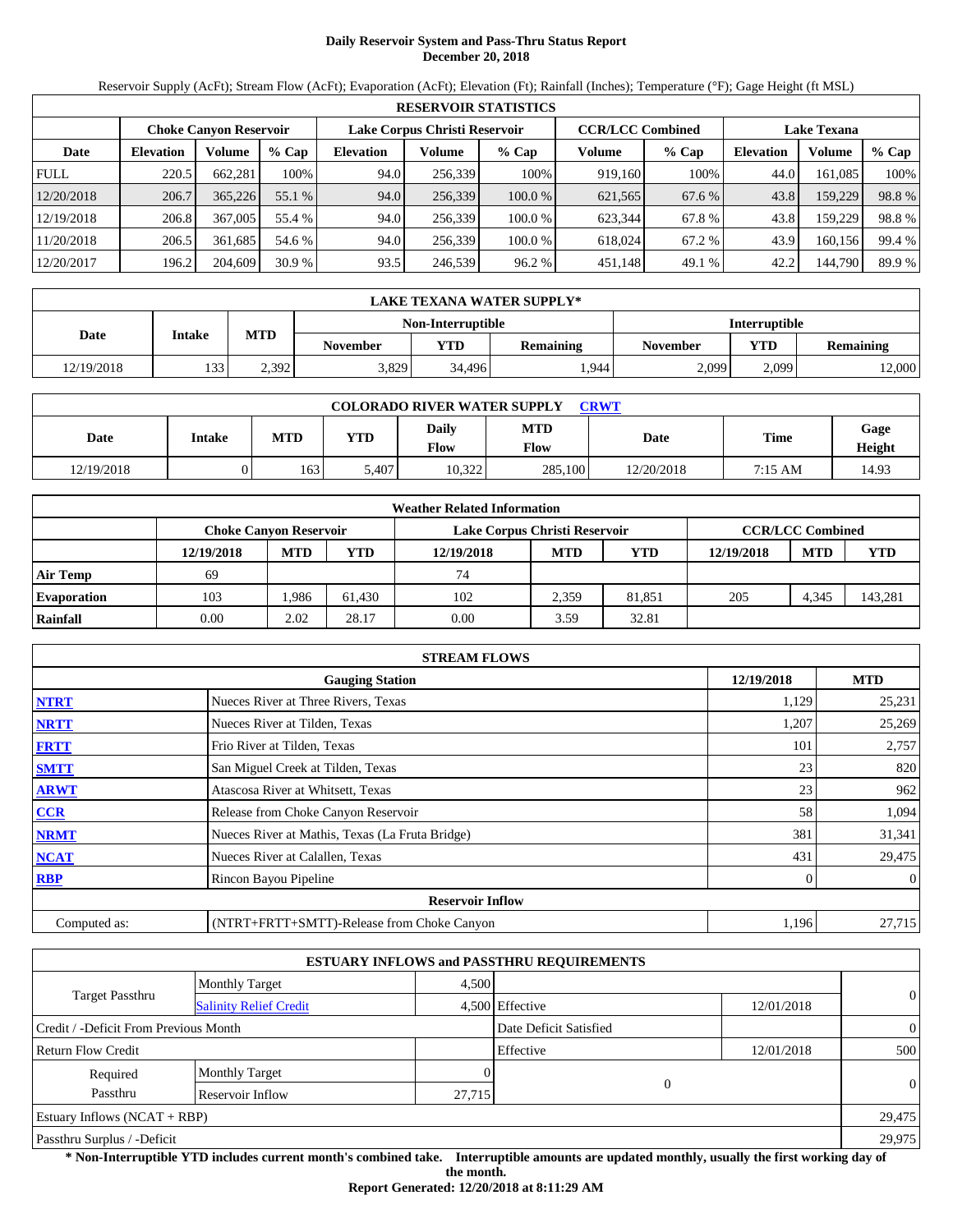# **Daily Reservoir System and Pass-Thru Status Report December 21, 2018**

Reservoir Supply (AcFt); Stream Flow (AcFt); Evaporation (AcFt); Elevation (Ft); Rainfall (Inches); Temperature (°F); Gage Height (ft MSL)

|             | <b>RESERVOIR STATISTICS</b> |                               |         |                               |         |         |                         |         |                    |         |        |  |  |
|-------------|-----------------------------|-------------------------------|---------|-------------------------------|---------|---------|-------------------------|---------|--------------------|---------|--------|--|--|
|             |                             | <b>Choke Canyon Reservoir</b> |         | Lake Corpus Christi Reservoir |         |         | <b>CCR/LCC Combined</b> |         | <b>Lake Texana</b> |         |        |  |  |
| Date        | <b>Elevation</b>            | Volume                        | $%$ Cap | <b>Elevation</b>              | Volume  | $%$ Cap | Volume                  | $%$ Cap | <b>Elevation</b>   | Volume  | % Cap  |  |  |
| <b>FULL</b> | 220.5                       | 662.281                       | 100%    | 94.0                          | 256,339 | 100%    | 919,160                 | 100%    | 44.0               | 161.085 | 100%   |  |  |
| 12/21/2018  | 206.7                       | 365,226                       | 55.1 %  | 94.0                          | 256,339 | 100.0%  | 621,565                 | 67.6 %  | 43.8               | 159,229 | 98.8%  |  |  |
| 12/20/2018  | 206.7                       | 365,226                       | 55.1 %  | 94.0                          | 256.339 | 100.0 % | 621.565                 | 67.6 %  | 43.8               | 159.229 | 98.8%  |  |  |
| 11/21/2018  | 206.5                       | 361.685                       | 54.6 %  | 94.0                          | 256.339 | 100.0 % | 618,024                 | 67.2 %  | 43.9               | 160.156 | 99.4 % |  |  |
| 12/21/2017  | 196.2                       | 204,609                       | 30.9%   | 93.5                          | 246,539 | 96.2%   | 451,148                 | 49.1 %  | 42.2               | 144,790 | 89.9 % |  |  |

|            | LAKE TEXANA WATER SUPPLY*   |       |                 |        |                  |                 |                      |           |  |  |
|------------|-----------------------------|-------|-----------------|--------|------------------|-----------------|----------------------|-----------|--|--|
|            | Non-Interruptible           |       |                 |        |                  |                 | <b>Interruptible</b> |           |  |  |
| Date       | <b>MTD</b><br><b>Intake</b> |       | <b>November</b> | VTD    | <b>Remaining</b> | <b>November</b> | <b>YTD</b>           | Remaining |  |  |
| 12/20/2018 | 133                         | 2,525 | 3,829           | 34.629 | 1.811            | 2,099           | 2.099                | 12,000    |  |  |

| <b>COLORADO RIVER WATER SUPPLY</b><br>CRWT |        |            |            |               |                    |             |           |                |  |  |
|--------------------------------------------|--------|------------|------------|---------------|--------------------|-------------|-----------|----------------|--|--|
| Date                                       | Intake | <b>MTD</b> | <b>YTD</b> | Daily<br>Flow | <b>MTD</b><br>Flow | <b>Date</b> | Time      | Gage<br>Height |  |  |
| 12/20/2018                                 |        | 1631       | 5.407      | 9.316         | 294.415            | 12/21/2018  | $6:15$ AM | 14.04          |  |  |

|                    |                        |            |        | <b>Weather Related Information</b> |            |            |            |                         |            |
|--------------------|------------------------|------------|--------|------------------------------------|------------|------------|------------|-------------------------|------------|
|                    | Choke Canvon Reservoir |            |        | Lake Corpus Christi Reservoir      |            |            |            | <b>CCR/LCC Combined</b> |            |
|                    | 12/20/2018             | <b>MTD</b> | YTD    | 12/20/2018                         | <b>MTD</b> | <b>YTD</b> | 12/20/2018 | <b>MTD</b>              | <b>YTD</b> |
| <b>Air Temp</b>    | 66                     |            |        | 65                                 |            |            |            |                         |            |
| <b>Evaporation</b> | 217                    | 2.203      | 61.647 | 219                                | 2.578      | 82,070     | 436        | 4.781                   | 143,717    |
| Rainfall           | 0.00                   | 2.02       | 28.17  | 0.00                               | 3.59       | 32.81      |            |                         |            |

|              | <b>STREAM FLOWS</b>                             |            |                |
|--------------|-------------------------------------------------|------------|----------------|
|              | <b>Gauging Station</b>                          | 12/20/2018 | <b>MTD</b>     |
| <b>NTRT</b>  | Nueces River at Three Rivers, Texas             | 1,110      | 26,341         |
| <b>NRTT</b>  | Nueces River at Tilden, Texas                   | 1,179      | 26,448         |
| <b>FRTT</b>  | Frio River at Tilden, Texas                     | 94         | 2,851          |
| <b>SMTT</b>  | San Miguel Creek at Tilden, Texas               | 21         | 841            |
| <b>ARWT</b>  | Atascosa River at Whitsett, Texas               | 22         | 984            |
| <b>CCR</b>   | Release from Choke Canyon Reservoir             | 58         | 1,151          |
| <b>NRMT</b>  | Nueces River at Mathis, Texas (La Fruta Bridge) | 1,159      | 32,500         |
| <b>NCAT</b>  | Nueces River at Calallen, Texas                 | 357        | 29,833         |
| <b>RBP</b>   | Rincon Bayou Pipeline                           |            | $\overline{0}$ |
|              | <b>Reservoir Inflow</b>                         |            |                |
| Computed as: | (NTRT+FRTT+SMTT)-Release from Choke Canyon      | 1,167      | 28,882         |

|                                       |                               |        | <b>ESTUARY INFLOWS and PASSTHRU REQUIREMENTS</b> |            |                |
|---------------------------------------|-------------------------------|--------|--------------------------------------------------|------------|----------------|
|                                       | <b>Monthly Target</b>         | 4.500  |                                                  |            |                |
| Target Passthru                       | <b>Salinity Relief Credit</b> |        | 4,500 Effective                                  | 12/01/2018 | $\overline{0}$ |
| Credit / -Deficit From Previous Month |                               |        | Date Deficit Satisfied                           |            | $\overline{0}$ |
| <b>Return Flow Credit</b>             |                               |        | Effective                                        | 12/01/2018 | 500            |
| Required                              | <b>Monthly Target</b>         |        |                                                  |            |                |
| Passthru                              | Reservoir Inflow              | 28,882 | $\theta$                                         |            | $\Omega$       |
| Estuary Inflows $(NCAT + RBP)$        |                               |        |                                                  |            | 29,833         |
| Passthru Surplus / -Deficit           |                               |        |                                                  |            | 30,333         |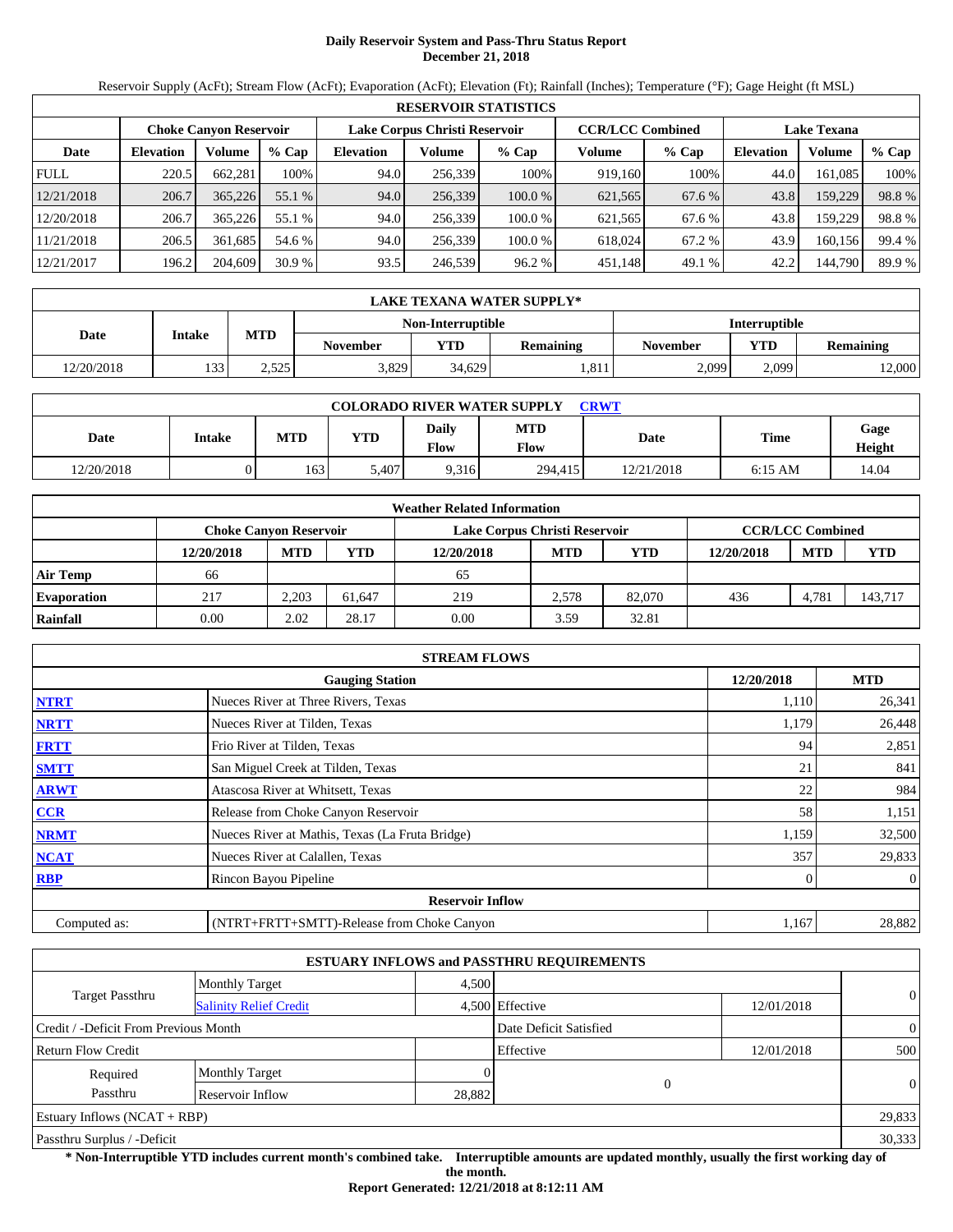# **Daily Reservoir System and Pass-Thru Status Report December 22, 2018**

Reservoir Supply (AcFt); Stream Flow (AcFt); Evaporation (AcFt); Elevation (Ft); Rainfall (Inches); Temperature (°F); Gage Height (ft MSL)

|             |                               |         |         |                  |                               | <b>RESERVOIR STATISTICS</b> |         |                         |                    |         |        |
|-------------|-------------------------------|---------|---------|------------------|-------------------------------|-----------------------------|---------|-------------------------|--------------------|---------|--------|
|             | <b>Choke Canyon Reservoir</b> |         |         |                  | Lake Corpus Christi Reservoir |                             |         | <b>CCR/LCC Combined</b> | <b>Lake Texana</b> |         |        |
| Date        | <b>Elevation</b>              | Volume  | $%$ Cap | <b>Elevation</b> | Volume                        | $%$ Cap                     | Volume  | % Cap                   | <b>Elevation</b>   | Volume  | % Cap  |
| <b>FULL</b> | 220.5                         | 662,281 | 100%    | 94.0             | 256.339                       | 100%                        | 919,160 | 100%                    | 44.0               | 161,085 | 100%   |
| 12/22/2018  | 206.7                         | 365,226 | 55.1 %  | 94.0             | 256,339                       | 100.0 %                     | 621,565 | 67.6 %                  | 43.8               | 159,229 | 98.8%  |
| 12/21/2018  | 206.7                         | 365,226 | 55.1 %  | 94.0             | 256.339                       | 100.0 %                     | 621,565 | 67.6 %                  | 43.8               | 159,229 | 98.8%  |
| 11/22/2018  | 206.6                         | 363.453 | 54.8 %  | 94.0             | 256.339                       | 100.0 %                     | 619.792 | 67.4 %                  | 43.9               | 160,156 | 99.4 % |
| 12/22/2017  | 196.2                         | 204,609 | 30.9%   | 93.5             | 246,539                       | 96.2 %                      | 451,148 | 49.1 %                  | 42.1               | 143,911 | 89.3 % |

|            | LAKE TEXANA WATER SUPPLY*   |                                           |                 |            |                  |                 |            |           |  |  |
|------------|-----------------------------|-------------------------------------------|-----------------|------------|------------------|-----------------|------------|-----------|--|--|
|            |                             | <b>Interruptible</b><br>Non-Interruptible |                 |            |                  |                 |            |           |  |  |
| Date       | <b>MTD</b><br><b>Intake</b> |                                           | <b>November</b> | <b>VTD</b> | <b>Remaining</b> | <b>November</b> | <b>YTD</b> | Remaining |  |  |
| 12/21/2018 | 133                         | 2,657                                     | 3,829           | 34,762     | 0.678            | 2,099           | 2.099      | 12,000    |  |  |

| <b>COLORADO RIVER WATER SUPPLY</b><br>CRWT |        |            |            |               |                    |             |         |                |  |  |
|--------------------------------------------|--------|------------|------------|---------------|--------------------|-------------|---------|----------------|--|--|
| Date                                       | Intake | <b>MTD</b> | <b>YTD</b> | Daily<br>Flow | <b>MTD</b><br>Flow | <b>Date</b> | Time    | Gage<br>Height |  |  |
| 12/21/2018                                 |        | 163        | 5,407      | 8,131         | 302.546            | 12/22/2018  | 7:15 AM | 14.88          |  |  |

|                    |                        |            |        | <b>Weather Related Information</b> |            |            |            |                         |            |
|--------------------|------------------------|------------|--------|------------------------------------|------------|------------|------------|-------------------------|------------|
|                    | Choke Canvon Reservoir |            |        | Lake Corpus Christi Reservoir      |            |            |            | <b>CCR/LCC Combined</b> |            |
|                    | 12/21/2018             | <b>MTD</b> | YTD    | 12/21/2018                         | <b>MTD</b> | <b>YTD</b> | 12/21/2018 | <b>MTD</b>              | <b>YTD</b> |
| <b>Air Temp</b>    | 70                     |            |        | 68                                 |            |            |            |                         |            |
| <b>Evaporation</b> | 124                    | 2.327      | 61.771 | 127                                | 2.705      | 82,197     | 251        | 5.032                   | 143,968    |
| Rainfall           | 0.00                   | 2.02       | 28.17  | 0.00                               | 3.59       | 32.81      |            |                         |            |

|              | <b>STREAM FLOWS</b>                             |            |                |
|--------------|-------------------------------------------------|------------|----------------|
|              | <b>Gauging Station</b>                          | 12/21/2018 | <b>MTD</b>     |
| <b>NTRT</b>  | Nueces River at Three Rivers, Texas             | 1,076      | 27,417         |
| <b>NRTT</b>  | Nueces River at Tilden, Texas                   | 1,145      | 27,593         |
| <b>FRTT</b>  | Frio River at Tilden, Texas                     | 86         | 2,937          |
| <b>SMTT</b>  | San Miguel Creek at Tilden, Texas               | 20         | 861            |
| <b>ARWT</b>  | Atascosa River at Whitsett, Texas               | 20         | 1,004          |
| <b>CCR</b>   | Release from Choke Canyon Reservoir             | 58         | 1,209          |
| <b>NRMT</b>  | Nueces River at Mathis, Texas (La Fruta Bridge) | 480        | 32,981         |
| <b>NCAT</b>  | Nueces River at Calallen, Texas                 | 826        | 30,658         |
| <b>RBP</b>   | Rincon Bayou Pipeline                           |            | $\overline{0}$ |
|              | <b>Reservoir Inflow</b>                         |            |                |
| Computed as: | (NTRT+FRTT+SMTT)-Release from Choke Canyon      | 1,124      | 30,006         |

|                                       |                               |        | <b>ESTUARY INFLOWS and PASSTHRU REQUIREMENTS</b> |            |                |
|---------------------------------------|-------------------------------|--------|--------------------------------------------------|------------|----------------|
|                                       | <b>Monthly Target</b>         | 4.500  |                                                  |            |                |
| Target Passthru                       | <b>Salinity Relief Credit</b> |        | 4,500 Effective                                  | 12/01/2018 | $\overline{0}$ |
| Credit / -Deficit From Previous Month |                               |        | Date Deficit Satisfied                           |            | $\theta$       |
| <b>Return Flow Credit</b>             |                               |        | Effective                                        | 12/01/2018 | 500            |
| Required                              | <b>Monthly Target</b>         |        |                                                  |            |                |
| Passthru                              | Reservoir Inflow              | 30,006 | $\theta$                                         |            | $\Omega$       |
| Estuary Inflows $(NCAT + RBP)$        |                               |        |                                                  |            | 30,658         |
| Passthru Surplus / -Deficit           |                               |        |                                                  |            | 31,158         |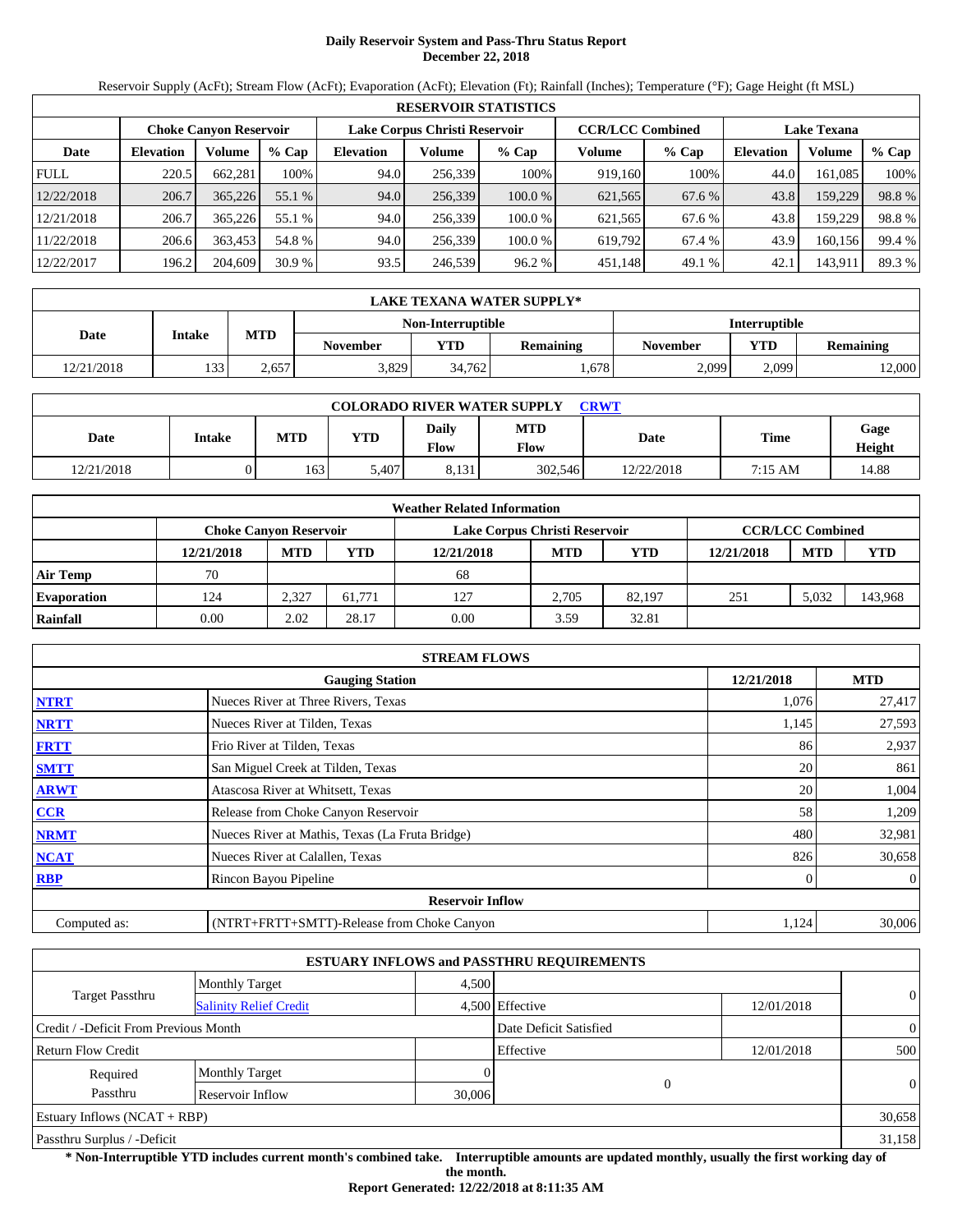# **Daily Reservoir System and Pass-Thru Status Report December 23, 2018**

Reservoir Supply (AcFt); Stream Flow (AcFt); Evaporation (AcFt); Elevation (Ft); Rainfall (Inches); Temperature (°F); Gage Height (ft MSL)

|             | <b>RESERVOIR STATISTICS</b> |                               |         |                               |         |         |                         |         |                    |         |        |  |
|-------------|-----------------------------|-------------------------------|---------|-------------------------------|---------|---------|-------------------------|---------|--------------------|---------|--------|--|
|             |                             | <b>Choke Canyon Reservoir</b> |         | Lake Corpus Christi Reservoir |         |         | <b>CCR/LCC Combined</b> |         | <b>Lake Texana</b> |         |        |  |
| Date        | <b>Elevation</b>            | Volume                        | $%$ Cap | <b>Elevation</b>              | Volume  | $%$ Cap | Volume                  | $%$ Cap | <b>Elevation</b>   | Volume  | % Cap  |  |
| <b>FULL</b> | 220.5                       | 662,281                       | 100%    | 94.0                          | 256,339 | 100%    | 919,160                 | 100%    | 44.0               | 161.085 | 100%   |  |
| 12/23/2018  | 206.8                       | 367,005                       | 55.4 %  | 94.0                          | 256,339 | 100.0 % | 623,344                 | 67.8 %  | 43.8               | 159,229 | 98.8%  |  |
| 12/22/2018  | 206.7                       | 365,226                       | 55.1 %  | 94.0                          | 256.339 | 100.0 % | 621.565                 | 67.6 %  | 43.8               | 159,229 | 98.8%  |  |
| 11/23/2018  | 206.5                       | 361.685                       | 54.6 %  | 94.0                          | 256.339 | 100.0 % | 618,024                 | 67.2 %  | 43.9               | 160,156 | 99.4 % |  |
| 12/23/2017  | 196.1                       | 203,345                       | 30.7%   | 93.6                          | 248,488 | 96.9%   | 451,833                 | 49.2 %  | 42.1               | 143,911 | 89.3 % |  |

|            | <b>LAKE TEXANA WATER SUPPLY*</b> |            |                 |            |                                           |                                            |       |        |  |  |  |
|------------|----------------------------------|------------|-----------------|------------|-------------------------------------------|--------------------------------------------|-------|--------|--|--|--|
|            |                                  |            |                 |            | <b>Interruptible</b><br>Non-Interruptible |                                            |       |        |  |  |  |
| Date       | <b>Intake</b>                    | <b>MTD</b> | <b>November</b> | <b>VTD</b> | <b>Remaining</b>                          | <b>YTD</b><br>Remaining<br><b>November</b> |       |        |  |  |  |
| 12/22/2018 | 132                              | 2,790      | 3,829           | 34,894     | . . 546                                   | 2,099                                      | 2.099 | 12,000 |  |  |  |

| <b>COLORADO RIVER WATER SUPPLY</b><br><b>CRWT</b> |        |            |            |               |             |            |         |                |  |  |
|---------------------------------------------------|--------|------------|------------|---------------|-------------|------------|---------|----------------|--|--|
| Date                                              | Intake | <b>MTD</b> | <b>YTD</b> | Daily<br>Flow | MTD<br>Flow | Date       | Time    | Gage<br>Height |  |  |
| 12/22/2018                                        |        | 163        | 5.407      | 9,607         | 312.153     | 12/23/2018 | 7:15 AM | 15.04          |  |  |

|                    | <b>Weather Related Information</b> |                               |        |                               |                         |            |            |            |            |  |  |  |
|--------------------|------------------------------------|-------------------------------|--------|-------------------------------|-------------------------|------------|------------|------------|------------|--|--|--|
|                    |                                    | <b>Choke Canvon Reservoir</b> |        | Lake Corpus Christi Reservoir | <b>CCR/LCC Combined</b> |            |            |            |            |  |  |  |
|                    | 12/22/2018                         | <b>MTD</b>                    | YTD    | 12/22/2018                    | <b>MTD</b>              | <b>YTD</b> | 12/22/2018 | <b>MTD</b> | <b>YTD</b> |  |  |  |
| <b>Air Temp</b>    | 74                                 |                               |        | 78                            |                         |            |            |            |            |  |  |  |
| <b>Evaporation</b> | 135                                | 2.462                         | 61.906 | 161                           | 2.866                   | 82.358     | 296        | 5.328      | 144,264    |  |  |  |
| Rainfall           | 0.00                               | 2.02                          | 28.17  | 0.00                          | 3.59                    | 32.81      |            |            |            |  |  |  |

|              | <b>STREAM FLOWS</b>                             |            |                |
|--------------|-------------------------------------------------|------------|----------------|
|              | <b>Gauging Station</b>                          | 12/22/2018 | <b>MTD</b>     |
| <b>NTRT</b>  | Nueces River at Three Rivers, Texas             | 1,050      | 28,467         |
| <b>NRTT</b>  | Nueces River at Tilden, Texas                   | 1,106      | 28,699         |
| <b>FRTT</b>  | Frio River at Tilden, Texas                     | 84         | 3,020          |
| <b>SMTT</b>  | San Miguel Creek at Tilden, Texas               | 19         | 880            |
| <b>ARWT</b>  | Atascosa River at Whitsett, Texas               | 19         | 1,023          |
| <b>CCR</b>   | Release from Choke Canyon Reservoir             | 58         | 1,266          |
| <b>NRMT</b>  | Nueces River at Mathis, Texas (La Fruta Bridge) | 304        | 33,284         |
| <b>NCAT</b>  | Nueces River at Calallen, Texas                 | 508        | 31,166         |
| <b>RBP</b>   | Rincon Bayou Pipeline                           |            | $\overline{0}$ |
|              | <b>Reservoir Inflow</b>                         |            |                |
| Computed as: | (NTRT+FRTT+SMTT)-Release from Choke Canyon      | 1,095      | 31,101         |

|                                       |                               |        | <b>ESTUARY INFLOWS and PASSTHRU REQUIREMENTS</b> |            |                |
|---------------------------------------|-------------------------------|--------|--------------------------------------------------|------------|----------------|
|                                       | <b>Monthly Target</b>         | 4.500  |                                                  |            |                |
| Target Passthru                       | <b>Salinity Relief Credit</b> |        | 4,500 Effective                                  | 12/01/2018 | $\overline{0}$ |
| Credit / -Deficit From Previous Month |                               |        | Date Deficit Satisfied                           |            | $\overline{0}$ |
| <b>Return Flow Credit</b>             |                               |        | Effective                                        | 12/01/2018 | 500            |
| Required                              | <b>Monthly Target</b>         |        |                                                  |            |                |
| Passthru                              | Reservoir Inflow              | 31,101 |                                                  |            | $\theta$       |
| Estuary Inflows $(NCAT + RBP)$        |                               |        |                                                  |            | 31,166         |
| Passthru Surplus / -Deficit           |                               |        |                                                  |            | 31,666         |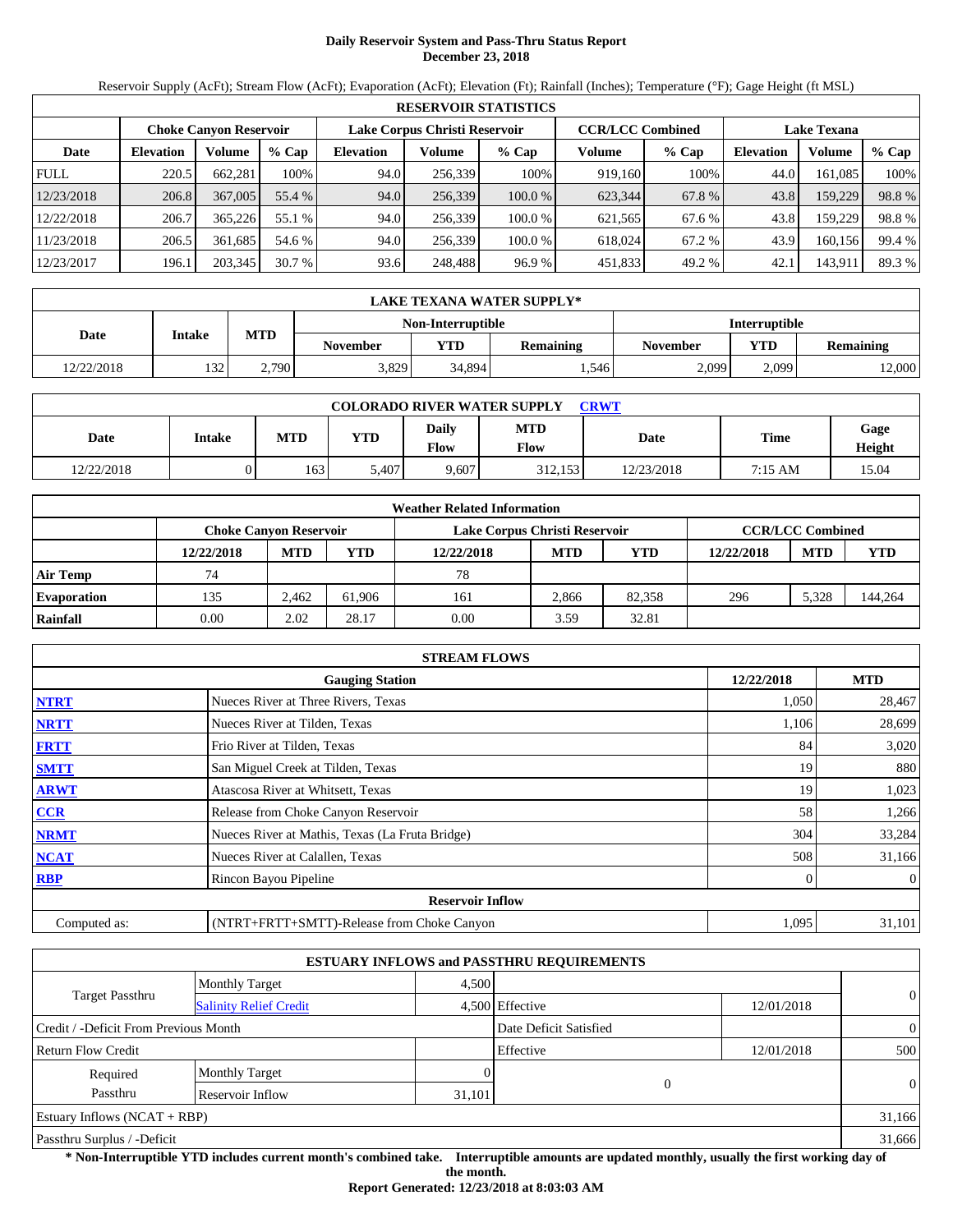# **Daily Reservoir System and Pass-Thru Status Report December 24, 2018**

Reservoir Supply (AcFt); Stream Flow (AcFt); Evaporation (AcFt); Elevation (Ft); Rainfall (Inches); Temperature (°F); Gage Height (ft MSL)

|             | <b>RESERVOIR STATISTICS</b> |                               |         |                               |         |         |                         |         |                    |         |        |  |  |
|-------------|-----------------------------|-------------------------------|---------|-------------------------------|---------|---------|-------------------------|---------|--------------------|---------|--------|--|--|
|             |                             | <b>Choke Canyon Reservoir</b> |         | Lake Corpus Christi Reservoir |         |         | <b>CCR/LCC Combined</b> |         | <b>Lake Texana</b> |         |        |  |  |
| Date        | <b>Elevation</b>            | Volume                        | $%$ Cap | <b>Elevation</b>              | Volume  | $%$ Cap | Volume                  | $%$ Cap | <b>Elevation</b>   | Volume  | % Cap  |  |  |
| <b>FULL</b> | 220.5                       | 662.281                       | 100%    | 94.0                          | 256,339 | 100%    | 919,160                 | 100%    | 44.0               | 161.085 | 100%   |  |  |
| 12/24/2018  | 206.7                       | 365,226                       | 55.1 %  | 94.0                          | 256,339 | 100.0%  | 621,565                 | 67.6 %  | 43.8               | 159,229 | 98.8%  |  |  |
| 12/23/2018  | 206.8                       | 367,005                       | 55.4 %  | 94.0                          | 256.339 | 100.0 % | 623.344                 | 67.8%   | 43.8               | 159.229 | 98.8%  |  |  |
| 11/24/2018  | 206.6                       | 363,453                       | 54.8 %  | 94.0                          | 256.339 | 100.0 % | 619.792                 | 67.4 %  | 43.9               | 160.156 | 99.4 % |  |  |
| 12/24/2017  | 196.2                       | 204,609                       | 30.9%   | 93.5                          | 246,539 | 96.2%   | 451,148                 | 49.1 %  | 42.1               | 143,911 | 89.3 % |  |  |

|            | <b>LAKE TEXANA WATER SUPPLY*</b> |            |                   |                      |                  |                                            |       |        |  |  |  |
|------------|----------------------------------|------------|-------------------|----------------------|------------------|--------------------------------------------|-------|--------|--|--|--|
|            |                                  |            | Non-Interruptible | <b>Interruptible</b> |                  |                                            |       |        |  |  |  |
| Date       | <b>Intake</b>                    | <b>MTD</b> | <b>November</b>   | <b>VTD</b>           | <b>Remaining</b> | <b>YTD</b><br>Remaining<br><b>November</b> |       |        |  |  |  |
| 12/23/2018 | 132                              | 2.922      | 3,829             | 35,027               | 413 <sup>1</sup> | 2,099                                      | 2.099 | 12,000 |  |  |  |

| <b>COLORADO RIVER WATER SUPPLY</b><br>CRWT |        |            |            |               |                    |             |           |                |  |  |
|--------------------------------------------|--------|------------|------------|---------------|--------------------|-------------|-----------|----------------|--|--|
| Date                                       | Intake | <b>MTD</b> | <b>YTD</b> | Daily<br>Flow | <b>MTD</b><br>Flow | <b>Date</b> | Time      | Gage<br>Height |  |  |
| 12/23/2018                                 |        | 1631       | 5.407      | 9.746         | 321,900            | 12/24/2018  | $6:15$ AM | 14.37          |  |  |

|                    | <b>Weather Related Information</b> |            |        |                               |                         |            |            |            |            |  |  |
|--------------------|------------------------------------|------------|--------|-------------------------------|-------------------------|------------|------------|------------|------------|--|--|
|                    | Choke Canvon Reservoir             |            |        | Lake Corpus Christi Reservoir | <b>CCR/LCC Combined</b> |            |            |            |            |  |  |
|                    | 12/23/2018                         | <b>MTD</b> | YTD    | 12/23/2018                    | <b>MTD</b>              | <b>YTD</b> | 12/23/2018 | <b>MTD</b> | <b>YTD</b> |  |  |
| <b>Air Temp</b>    | 68                                 |            |        | 68                            |                         |            |            |            |            |  |  |
| <b>Evaporation</b> | 155                                | 2.617      | 62.061 | 127                           | 2.993                   | 82,485     | 282        | 5.610      | 144,546    |  |  |
| Rainfall           | 0.00                               | 2.02       | 28.17  | 0.00                          | 3.59                    | 32.81      |            |            |            |  |  |

|              | <b>STREAM FLOWS</b>                             |            |                |
|--------------|-------------------------------------------------|------------|----------------|
|              | <b>Gauging Station</b>                          | 12/23/2018 | <b>MTD</b>     |
| <b>NTRT</b>  | Nueces River at Three Rivers, Texas             | 1,016      | 29,483         |
| <b>NRTT</b>  | Nueces River at Tilden, Texas                   | 1,076      | 29,775         |
| <b>FRTT</b>  | Frio River at Tilden, Texas                     | 80         | 3,101          |
| <b>SMTT</b>  | San Miguel Creek at Tilden, Texas               | 18         | 899            |
| <b>ARWT</b>  | Atascosa River at Whitsett, Texas               | 19         | 1,042          |
| <b>CCR</b>   | Release from Choke Canyon Reservoir             | 58         | 1,324          |
| <b>NRMT</b>  | Nueces River at Mathis, Texas (La Fruta Bridge) | 355        | 33,640         |
| <b>NCAT</b>  | Nueces River at Calallen, Texas                 | 310        | 31,476         |
| <b>RBP</b>   | Rincon Bayou Pipeline                           |            | $\overline{0}$ |
|              | <b>Reservoir Inflow</b>                         |            |                |
| Computed as: | (NTRT+FRTT+SMTT)-Release from Choke Canyon      | 1,058      | 32,159         |

|                                       |                               |        | <b>ESTUARY INFLOWS and PASSTHRU REQUIREMENTS</b> |            |                |
|---------------------------------------|-------------------------------|--------|--------------------------------------------------|------------|----------------|
|                                       | <b>Monthly Target</b>         | 4,500  |                                                  |            |                |
| Target Passthru                       | <b>Salinity Relief Credit</b> |        | 4,500 Effective                                  | 12/01/2018 | $\overline{0}$ |
| Credit / -Deficit From Previous Month |                               |        | Date Deficit Satisfied                           |            | $\overline{0}$ |
| <b>Return Flow Credit</b>             |                               |        | Effective                                        | 12/01/2018 | 500            |
| Required                              | <b>Monthly Target</b>         |        |                                                  |            |                |
| Passthru                              | Reservoir Inflow              | 32,159 |                                                  | $\theta$   | $\overline{0}$ |
| Estuary Inflows $(NCAT + RBP)$        |                               |        |                                                  |            | 31,476         |
| Passthru Surplus / -Deficit           |                               |        |                                                  |            | 31,976         |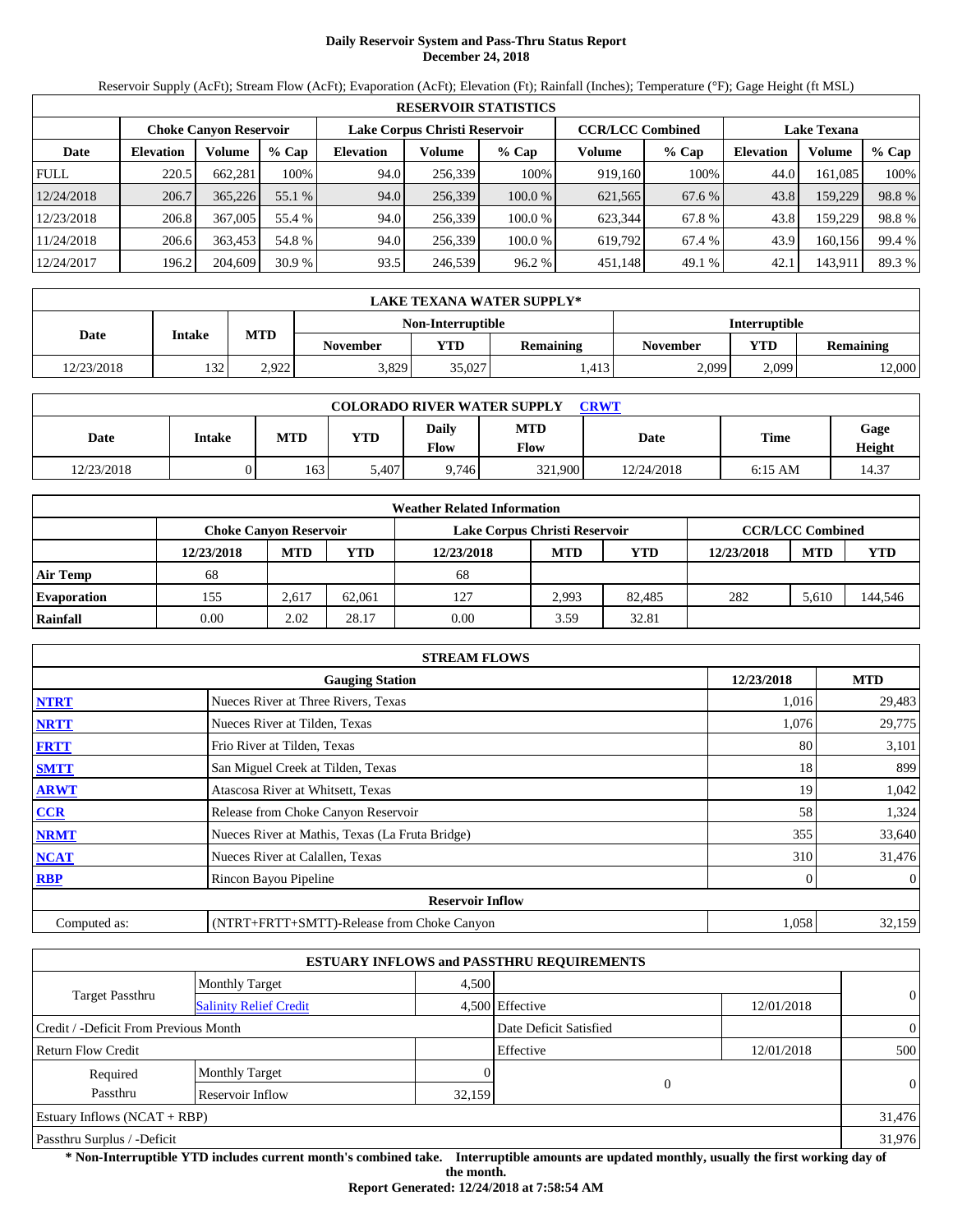# **Daily Reservoir System and Pass-Thru Status Report December 25, 2018**

Reservoir Supply (AcFt); Stream Flow (AcFt); Evaporation (AcFt); Elevation (Ft); Rainfall (Inches); Temperature (°F); Gage Height (ft MSL)

|             | <b>RESERVOIR STATISTICS</b> |                               |                                                                                |                  |         |         |         |         |                  |         |        |  |
|-------------|-----------------------------|-------------------------------|--------------------------------------------------------------------------------|------------------|---------|---------|---------|---------|------------------|---------|--------|--|
|             |                             | <b>Choke Canyon Reservoir</b> | <b>CCR/LCC Combined</b><br>Lake Corpus Christi Reservoir<br><b>Lake Texana</b> |                  |         |         |         |         |                  |         |        |  |
| Date        | <b>Elevation</b>            | Volume                        | $%$ Cap                                                                        | <b>Elevation</b> | Volume  | $%$ Cap | Volume  | $%$ Cap | <b>Elevation</b> | Volume  | % Cap  |  |
| <b>FULL</b> | 220.5                       | 662.281                       | 100%                                                                           | 94.0             | 256,339 | 100%    | 919,160 | 100%    | 44.0             | 161.085 | 100%   |  |
| 12/25/2018  | 206.7                       | 365,226                       | 55.1 %                                                                         | 94.0             | 256,339 | 100.0%  | 621,565 | 67.6 %  | 43.8             | 159,229 | 98.8%  |  |
| 12/24/2018  | 206.7                       | 365,226                       | 55.1 %                                                                         | 94.0             | 256.339 | 100.0 % | 621.565 | 67.6 %  | 43.8             | 159.229 | 98.8%  |  |
| 11/25/2018  | 206.7                       | 365,226                       | 55.1 %                                                                         | 94.0             | 256.339 | 100.0 % | 621,565 | 67.6 %  | 43.9             | 160.156 | 99.4 % |  |
| 12/25/2017  | 196.2                       | 204,609                       | 30.9%                                                                          | 93.5             | 246,539 | 96.2%   | 451,148 | 49.1 %  | 42.1             | 143,911 | 89.3 % |  |

|            | <b>LAKE TEXANA WATER SUPPLY*</b> |            |                 |                   |                  |                      |            |           |  |  |
|------------|----------------------------------|------------|-----------------|-------------------|------------------|----------------------|------------|-----------|--|--|
|            |                                  |            |                 | Non-Interruptible |                  | <b>Interruptible</b> |            |           |  |  |
| Date       | <b>Intake</b>                    | <b>MTD</b> | <b>November</b> | VTD               | <b>Remaining</b> | <b>November</b>      | <b>YTD</b> | Remaining |  |  |
| 12/24/2018 | 132                              | 3,055      | 3,829           | 35,159            | 1,281            | 2,099                | 2.099      | 12,000    |  |  |

| <b>COLORADO RIVER WATER SUPPLY</b><br>CRWT |        |            |            |               |                    |             |           |                |  |  |  |
|--------------------------------------------|--------|------------|------------|---------------|--------------------|-------------|-----------|----------------|--|--|--|
| Date                                       | Intake | <b>MTD</b> | <b>YTD</b> | Daily<br>Flow | <b>MTD</b><br>Flow | <b>Date</b> | Time      | Gage<br>Height |  |  |  |
| 12/24/2018                                 |        | 1631       | 5.407      | 8.476         | 330,375            | 12/25/2018  | $6:15$ AM | 13.12          |  |  |  |

|                    |            |                               |        | <b>Weather Related Information</b> |            |            |            |                         |            |
|--------------------|------------|-------------------------------|--------|------------------------------------|------------|------------|------------|-------------------------|------------|
|                    |            | <b>Choke Canvon Reservoir</b> |        | Lake Corpus Christi Reservoir      |            |            |            | <b>CCR/LCC Combined</b> |            |
|                    | 12/24/2018 | <b>MTD</b>                    | YTD    | 12/24/2018                         | <b>MTD</b> | <b>YTD</b> | 12/24/2018 | <b>MTD</b>              | <b>YTD</b> |
| <b>Air Temp</b>    | 73         |                               |        | 72                                 |            |            |            |                         |            |
| <b>Evaporation</b> | 83         | 2.700                         | 62.144 | 127                                | 3.120      | 82.612     | 210        | 5.820                   | 144,756    |
| Rainfall           | 0.00       | 2.02                          | 28.17  | 0.00                               | 3.59       | 32.81      |            |                         |            |

|              | <b>STREAM FLOWS</b>                             |            |                  |
|--------------|-------------------------------------------------|------------|------------------|
|              | <b>Gauging Station</b>                          | 12/24/2018 | <b>MTD</b>       |
| <b>NTRT</b>  | Nueces River at Three Rivers, Texas             | 991        | 30,474           |
| <b>NRTT</b>  | Nueces River at Tilden, Texas                   | 1,042      | 30,817           |
| <b>FRTT</b>  | Frio River at Tilden, Texas                     | 76         | 3,177            |
| <b>SMTT</b>  | San Miguel Creek at Tilden, Texas               | 18         | 917              |
| <b>ARWT</b>  | Atascosa River at Whitsett, Texas               | 18         | 1,061            |
| CCR          | Release from Choke Canyon Reservoir             | 58         | 1,382            |
| <b>NRMT</b>  | Nueces River at Mathis, Texas (La Fruta Bridge) | 351        | 33,991           |
| <b>NCAT</b>  | Nueces River at Calallen, Texas                 | 312        | 31,788           |
| <b>RBP</b>   | Rincon Bayou Pipeline                           |            | $\boldsymbol{0}$ |
|              | <b>Reservoir Inflow</b>                         |            |                  |
| Computed as: | (NTRT+FRTT+SMTT)-Release from Choke Canyon      | 1,027      | 33,186           |

|                                       |                               |        | <b>ESTUARY INFLOWS and PASSTHRU REQUIREMENTS</b> |            |                |
|---------------------------------------|-------------------------------|--------|--------------------------------------------------|------------|----------------|
|                                       | <b>Monthly Target</b>         | 4.500  |                                                  |            |                |
| Target Passthru                       | <b>Salinity Relief Credit</b> |        | 4,500 Effective                                  | 12/01/2018 | $\overline{0}$ |
| Credit / -Deficit From Previous Month |                               |        | Date Deficit Satisfied                           |            | $\overline{0}$ |
| <b>Return Flow Credit</b>             |                               |        | Effective                                        | 12/01/2018 | 500            |
| Required                              | <b>Monthly Target</b>         |        |                                                  |            |                |
| Passthru                              | Reservoir Inflow              | 33,186 |                                                  | $\Omega$   | $\theta$       |
| Estuary Inflows $(NCAT + RBP)$        |                               |        |                                                  |            | 31,788         |
| Passthru Surplus / -Deficit           |                               |        |                                                  |            | 32,288         |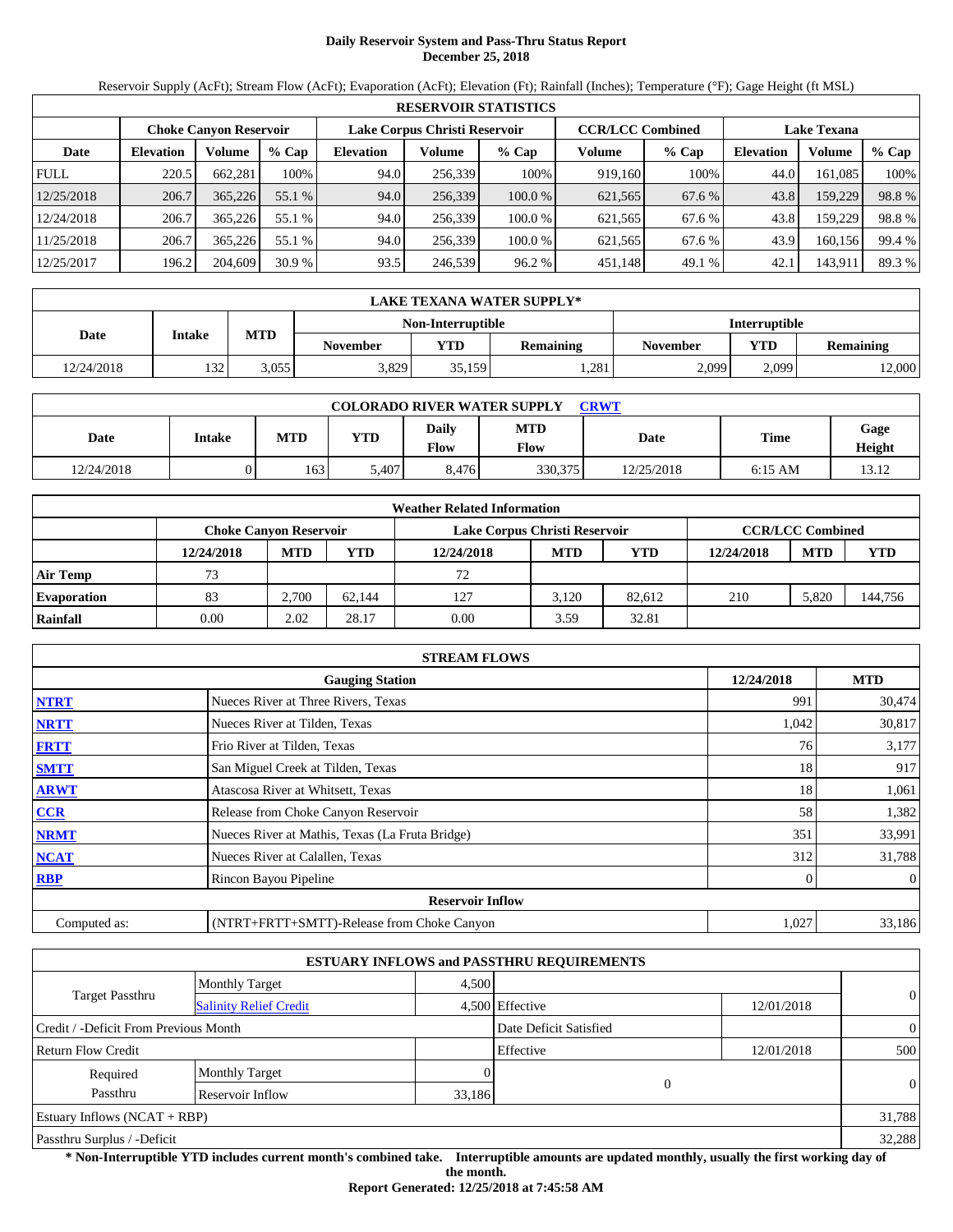# **Daily Reservoir System and Pass-Thru Status Report December 26, 2018**

Reservoir Supply (AcFt); Stream Flow (AcFt); Evaporation (AcFt); Elevation (Ft); Rainfall (Inches); Temperature (°F); Gage Height (ft MSL)

|             | <b>RESERVOIR STATISTICS</b> |                               |         |                                                                                |         |         |         |         |                  |         |        |  |
|-------------|-----------------------------|-------------------------------|---------|--------------------------------------------------------------------------------|---------|---------|---------|---------|------------------|---------|--------|--|
|             |                             | <b>Choke Canyon Reservoir</b> |         | Lake Corpus Christi Reservoir<br><b>CCR/LCC Combined</b><br><b>Lake Texana</b> |         |         |         |         |                  |         |        |  |
| Date        | <b>Elevation</b>            | Volume                        | $%$ Cap | <b>Elevation</b>                                                               | Volume  | $%$ Cap | Volume  | $%$ Cap | <b>Elevation</b> | Volume  | % Cap  |  |
| <b>FULL</b> | 220.5                       | 662,281                       | 100%    | 94.0                                                                           | 256,339 | 100%    | 919.160 | 100%    | 44.0             | 161,085 | 100%   |  |
| 12/26/2018  | 206.6                       | 363,453                       | 54.8 %  | 94.0                                                                           | 256.339 | 100.0 % | 619.792 | 67.4 %  | 43.8             | 159,229 | 98.8%  |  |
| 12/25/2018  | 206.7                       | 365.226                       | 55.1 %  | 94.0                                                                           | 256,339 | 100.0 % | 621,565 | 67.6 %  | 43.8             | 159.229 | 98.8%  |  |
| 11/26/2018  | 206.6                       | 363,453                       | 54.8 %  | 94.0                                                                           | 256.339 | 100.0 % | 619.792 | 67.4%   | 43.9             | 160.156 | 99.4 % |  |
| 12/26/2017  | 196.1                       | 203,345                       | 30.7 %  | 93.5                                                                           | 246,539 | 96.2 %  | 449.884 | 48.9%   | 42.1             | 143,911 | 89.3 % |  |

|            | LAKE TEXANA WATER SUPPLY* |            |                 |                   |                  |                      |            |                  |  |  |  |
|------------|---------------------------|------------|-----------------|-------------------|------------------|----------------------|------------|------------------|--|--|--|
|            |                           |            |                 | Non-Interruptible |                  | <b>Interruptible</b> |            |                  |  |  |  |
| Date       | <b>Intake</b>             | <b>MTD</b> | <b>November</b> | VTD               | <b>Remaining</b> | November             | <b>YTD</b> | <b>Remaining</b> |  |  |  |
| 12/25/2018 | 132                       | 3.187      | 3,829           | 35.291            | 1.149            | 2,099                | 2.099      | 12,000           |  |  |  |

| <b>COLORADO RIVER WATER SUPPLY</b><br>CRWT |        |            |            |               |                    |            |         |                |  |  |
|--------------------------------------------|--------|------------|------------|---------------|--------------------|------------|---------|----------------|--|--|
| Date                                       | Intake | <b>MTD</b> | <b>YTD</b> | Daily<br>Flow | <b>MTD</b><br>Flow | Date       | Time    | Gage<br>Height |  |  |
| 12/25/2018                                 |        | 163 I      | 5.407      | 6.670         | 337,045            | 12/26/2018 | 7:15 AM | 12.49          |  |  |

|                    | <b>Weather Related Information</b> |                        |        |                               |            |            |            |                         |            |  |  |
|--------------------|------------------------------------|------------------------|--------|-------------------------------|------------|------------|------------|-------------------------|------------|--|--|
|                    |                                    | Choke Canvon Reservoir |        | Lake Corpus Christi Reservoir |            |            |            | <b>CCR/LCC Combined</b> |            |  |  |
|                    | 12/25/2018                         | <b>MTD</b>             | YTD    | 12/25/2018                    | <b>MTD</b> | <b>YTD</b> | 12/25/2018 | <b>MTD</b>              | <b>YTD</b> |  |  |
| <b>Air Temp</b>    | 73                                 |                        |        | 74                            |            |            |            |                         |            |  |  |
| <b>Evaporation</b> | 41                                 | 2.741                  | 62.185 | 104                           | 3.224      | 82.716     | 145        | 5.965                   | 144,901    |  |  |
| Rainfall           | 0.15                               | 2.17                   | 28.32  | 0.04                          | 3.63       | 32.85      |            |                         |            |  |  |

|              | <b>STREAM FLOWS</b>                             |            |                |
|--------------|-------------------------------------------------|------------|----------------|
|              | <b>Gauging Station</b>                          | 12/25/2018 | <b>MTD</b>     |
| <b>NTRT</b>  | Nueces River at Three Rivers, Texas             | 1,000      | 31,474         |
| <b>NRTT</b>  | Nueces River at Tilden, Texas                   | 1,016      | 31,833         |
| <b>FRTT</b>  | Frio River at Tilden, Texas                     |            | 3,253          |
| <b>SMTT</b>  | San Miguel Creek at Tilden, Texas               | 18         | 934            |
| <b>ARWT</b>  | Atascosa River at Whitsett, Texas               | 18         | 1,078          |
| <b>CCR</b>   | Release from Choke Canyon Reservoir             | 58         | 1,439          |
| <b>NRMT</b>  | Nueces River at Mathis, Texas (La Fruta Bridge) | 347        | 34,339         |
| <b>NCAT</b>  | Nueces River at Calallen, Texas                 | 322        | 32,109         |
| <b>RBP</b>   | Rincon Bayou Pipeline                           |            | $\overline{0}$ |
|              | <b>Reservoir Inflow</b>                         |            |                |
| Computed as: | (NTRT+FRTT+SMTT)-Release from Choke Canyon      | 1,037      | 34,223         |

|                                       |                               |        | <b>ESTUARY INFLOWS and PASSTHRU REQUIREMENTS</b> |            |                |
|---------------------------------------|-------------------------------|--------|--------------------------------------------------|------------|----------------|
|                                       | <b>Monthly Target</b>         | 4.500  |                                                  |            |                |
| <b>Target Passthru</b>                | <b>Salinity Relief Credit</b> |        | 4,500 Effective                                  | 12/01/2018 | $\overline{0}$ |
| Credit / -Deficit From Previous Month |                               |        | Date Deficit Satisfied                           |            | $\overline{0}$ |
| <b>Return Flow Credit</b>             |                               |        | Effective                                        | 12/01/2018 | 500            |
| Required                              | <b>Monthly Target</b>         |        |                                                  |            |                |
| Passthru                              | Reservoir Inflow              | 34,223 | $\theta$                                         |            | $\Omega$       |
| Estuary Inflows $(NCAT + RBP)$        |                               |        |                                                  |            | 32,109         |
| Passthru Surplus / -Deficit           |                               |        |                                                  |            | 32,609         |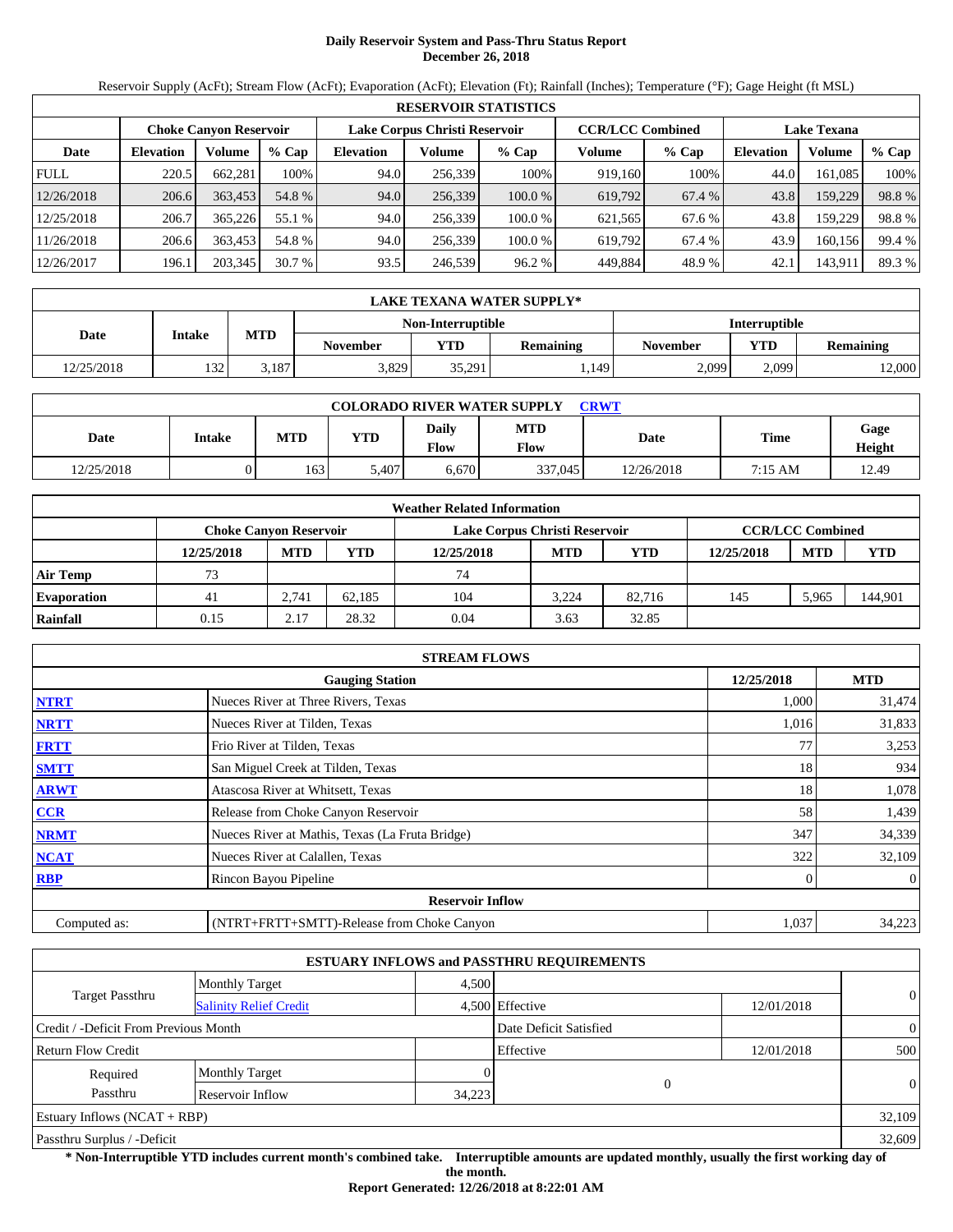# **Daily Reservoir System and Pass-Thru Status Report December 27, 2018**

Reservoir Supply (AcFt); Stream Flow (AcFt); Evaporation (AcFt); Elevation (Ft); Rainfall (Inches); Temperature (°F); Gage Height (ft MSL)

|             | <b>RESERVOIR STATISTICS</b>   |         |         |                  |                               |         |         |                         |                    |         |        |  |
|-------------|-------------------------------|---------|---------|------------------|-------------------------------|---------|---------|-------------------------|--------------------|---------|--------|--|
|             | <b>Choke Canyon Reservoir</b> |         |         |                  | Lake Corpus Christi Reservoir |         |         | <b>CCR/LCC Combined</b> | <b>Lake Texana</b> |         |        |  |
| Date        | <b>Elevation</b>              | Volume  | $%$ Cap | <b>Elevation</b> | Volume                        | $%$ Cap | Volume  | $%$ Cap                 | Elevation          | Volume  | % Cap  |  |
| <b>FULL</b> | 220.5                         | 662,281 | 100%    | 94.0             | 256,339                       | 100%    | 919.160 | 100%                    | 44.0               | 161,085 | 100%   |  |
| 12/27/2018  | 206.8                         | 367,005 | 55.4 %  | 94.0             | 256,339                       | 100.0 % | 623,344 | 67.8 %                  | 43.8               | 159,229 | 98.8%  |  |
| 12/26/2018  | 206.6                         | 363,453 | 54.8 %  | 94.0             | 256,339                       | 100.0 % | 619.792 | 67.4 %                  | 43.8               | 159,229 | 98.8%  |  |
| 11/27/2018  | 206.7                         | 365,226 | 55.1 %  | 94.0             | 256,339                       | 100.0 % | 621,565 | 67.6 %                  | 43.9               | 160,156 | 99.4 % |  |
| 12/27/2017  | 196.1                         | 203,345 | 30.7%   | 93.5             | 246,539                       | 96.2 %  | 449,884 | 48.9%                   | 42.1               | 143,911 | 89.3 % |  |

|            | LAKE TEXANA WATER SUPPLY* |            |                   |                      |           |          |                         |        |  |  |
|------------|---------------------------|------------|-------------------|----------------------|-----------|----------|-------------------------|--------|--|--|
|            |                           |            | Non-Interruptible | <b>Interruptible</b> |           |          |                         |        |  |  |
| Date       | <b>Intake</b>             | <b>MTD</b> | <b>November</b>   | YTD                  | Remaining | November | YTD<br><b>Remaining</b> |        |  |  |
| 12/26/2018 | 132 <sub>1</sub>          | 3.319      | 3,829             | 35.424               | 1.016     | 2,099    | 2.099                   | 12,000 |  |  |

| <b>COLORADO RIVER WATER SUPPLY</b><br>CRWT |        |     |            |               |             |            |           |                |  |  |  |
|--------------------------------------------|--------|-----|------------|---------------|-------------|------------|-----------|----------------|--|--|--|
| Date                                       | Intake | MTD | <b>YTD</b> | Daily<br>Flow | MTD<br>Flow | Date       | Time      | Gage<br>Height |  |  |  |
| 12/26/2018                                 |        | 163 | 5,407      | 5.955         | 343,000     | 12/27/2018 | $6:15$ AM | 12.53          |  |  |  |

|                    |            |                               |        | <b>Weather Related Information</b> |                         |            |            |            |            |
|--------------------|------------|-------------------------------|--------|------------------------------------|-------------------------|------------|------------|------------|------------|
|                    |            | <b>Choke Canvon Reservoir</b> |        | Lake Corpus Christi Reservoir      | <b>CCR/LCC Combined</b> |            |            |            |            |
|                    | 12/26/2018 | <b>MTD</b>                    | YTD    | 12/26/2018                         | <b>MTD</b>              | <b>YTD</b> | 12/26/2018 | <b>MTD</b> | <b>YTD</b> |
| <b>Air Temp</b>    | 73         |                               |        | 74                                 |                         |            |            |            |            |
| <b>Evaporation</b> | 31         | 2.772                         | 62.216 | 81                                 | 3.305                   | 82.797     | 112        | 6.077      | 145,013    |
| Rainfall           | 0.08       | 2.25                          | 28.40  | 0.12                               | 3.75                    | 32.97      |            |            |            |

|              | <b>STREAM FLOWS</b>                             |            |                  |
|--------------|-------------------------------------------------|------------|------------------|
|              | <b>Gauging Station</b>                          | 12/26/2018 | <b>MTD</b>       |
| <b>NTRT</b>  | Nueces River at Three Rivers, Texas             | 981        | 32,455           |
| <b>NRTT</b>  | Nueces River at Tilden, Texas                   | 994        | 32,828           |
| <b>FRTT</b>  | Frio River at Tilden, Texas                     | 75         | 3,329            |
| <b>SMTT</b>  | San Miguel Creek at Tilden, Texas               | 18         | 953              |
| <b>ARWT</b>  | Atascosa River at Whitsett, Texas               | 18         | 1,097            |
| CCR          | Release from Choke Canyon Reservoir             | 58         | 1,497            |
| <b>NRMT</b>  | Nueces River at Mathis, Texas (La Fruta Bridge) | 361        | 34,700           |
| <b>NCAT</b>  | Nueces River at Calallen, Texas                 | 316        | 32,425           |
| <b>RBP</b>   | Rincon Bayou Pipeline                           |            | $\boldsymbol{0}$ |
|              | <b>Reservoir Inflow</b>                         |            |                  |
| Computed as: | (NTRT+FRTT+SMTT)-Release from Choke Canyon      | 1,017      | 35,240           |

|                                       |                               |        | <b>ESTUARY INFLOWS and PASSTHRU REQUIREMENTS</b> |            |                |
|---------------------------------------|-------------------------------|--------|--------------------------------------------------|------------|----------------|
|                                       | <b>Monthly Target</b>         | 4,500  |                                                  |            |                |
| <b>Target Passthru</b>                | <b>Salinity Relief Credit</b> |        | 4,500 Effective                                  | 12/01/2018 | $\overline{0}$ |
| Credit / -Deficit From Previous Month |                               |        | Date Deficit Satisfied                           |            | $\overline{0}$ |
| <b>Return Flow Credit</b>             |                               |        | Effective                                        | 12/01/2018 | 500            |
| Required                              | <b>Monthly Target</b>         |        |                                                  |            |                |
| Passthru                              | Reservoir Inflow              | 35,240 | $\Omega$                                         |            | $\theta$       |
| Estuary Inflows $(NCAT + RBP)$        |                               |        |                                                  |            | 32,425         |
| Passthru Surplus / -Deficit           |                               |        |                                                  |            | 32,925         |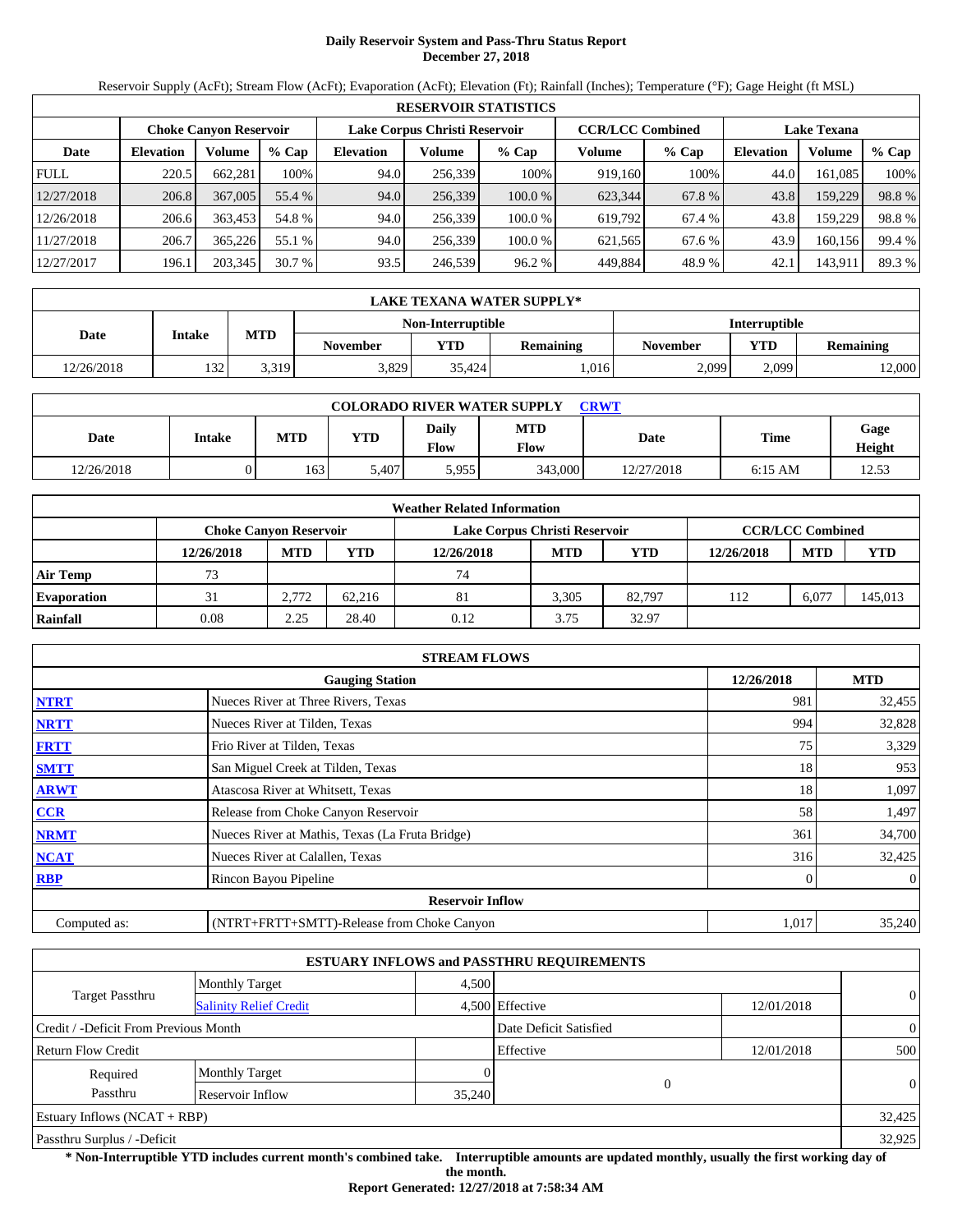# **Daily Reservoir System and Pass-Thru Status Report December 28, 2018**

Reservoir Supply (AcFt); Stream Flow (AcFt); Evaporation (AcFt); Elevation (Ft); Rainfall (Inches); Temperature (°F); Gage Height (ft MSL)

|             | <b>RESERVOIR STATISTICS</b>   |         |         |                  |                               |         |         |                         |                    |         |        |  |
|-------------|-------------------------------|---------|---------|------------------|-------------------------------|---------|---------|-------------------------|--------------------|---------|--------|--|
|             | <b>Choke Canyon Reservoir</b> |         |         |                  | Lake Corpus Christi Reservoir |         |         | <b>CCR/LCC Combined</b> | <b>Lake Texana</b> |         |        |  |
| Date        | <b>Elevation</b>              | Volume  | $%$ Cap | <b>Elevation</b> | Volume                        | $%$ Cap | Volume  | $%$ Cap                 | Elevation          | Volume  | % Cap  |  |
| <b>FULL</b> | 220.5                         | 662,281 | 100%    | 94.0             | 256,339                       | 100%    | 919.160 | 100%                    | 44.0               | 161,085 | 100%   |  |
| 12/28/2018  | 206.7                         | 365,226 | 55.1 %  | 94.0             | 256,339                       | 100.0 % | 621,565 | 67.6 %                  | 43.8               | 159,229 | 98.8%  |  |
| 12/27/2018  | 206.8                         | 367,005 | 55.4 %  | 94.0             | 256,339                       | 100.0 % | 623.344 | 67.8%                   | 43.8               | 159,229 | 98.8%  |  |
| 11/28/2018  | 206.6                         | 363,453 | 54.8 %  | 94.0             | 256,339                       | 100.0 % | 619,792 | 67.4 %                  | 43.9               | 160,156 | 99.4 % |  |
| 12/28/2017  | 196.1                         | 203,345 | 30.7%   | 93.5             | 246,539                       | 96.2 %  | 449,884 | 48.9%                   | 42.1               | 143,911 | 89.3 % |  |

|            | LAKE TEXANA WATER SUPPLY* |            |                 |        |                  |          |                                |                      |  |  |  |
|------------|---------------------------|------------|-----------------|--------|------------------|----------|--------------------------------|----------------------|--|--|--|
|            | Non-Interruptible         |            |                 |        |                  |          |                                | <b>Interruptible</b> |  |  |  |
| Date       | <b>Intake</b>             | <b>MTD</b> | <b>November</b> | VTD    | <b>Remaining</b> | November | <b>YTD</b><br><b>Remaining</b> |                      |  |  |  |
| 12/27/2018 | 132                       | 3.452      | 3,829           | 35,556 | 884              | 2,099    | 2.099                          | 12,000               |  |  |  |

| <b>COLORADO RIVER WATER SUPPLY</b><br>CRWT |        |            |            |               |                    |            |           |                |  |  |  |
|--------------------------------------------|--------|------------|------------|---------------|--------------------|------------|-----------|----------------|--|--|--|
| Date                                       | Intake | <b>MTD</b> | <b>YTD</b> | Daily<br>Flow | <b>MTD</b><br>Flow | Date       | Time      | Gage<br>Height |  |  |  |
| 12/27/2018                                 |        | 163 I      | 5.407      | 6.670         | 349,670            | 12/28/2018 | $6:15$ AM | 19.04          |  |  |  |

|                    | <b>Weather Related Information</b> |            |        |                               |                         |            |            |            |            |  |  |
|--------------------|------------------------------------|------------|--------|-------------------------------|-------------------------|------------|------------|------------|------------|--|--|
|                    | Choke Canvon Reservoir             |            |        | Lake Corpus Christi Reservoir | <b>CCR/LCC Combined</b> |            |            |            |            |  |  |
|                    | 12/27/2018                         | <b>MTD</b> | YTD    | 12/27/2018                    | <b>MTD</b>              | <b>YTD</b> | 12/27/2018 | <b>MTD</b> | <b>YTD</b> |  |  |
| <b>Air Temp</b>    | 72                                 |            |        | 72                            |                         |            |            |            |            |  |  |
| <b>Evaporation</b> | 176                                | 2.948      | 62.392 | 219                           | 3.524                   | 83,016     | 395        | 6.472      | 145,408    |  |  |
| Rainfall           | 0.00                               | 2.25       | 28.40  | 0.00                          | 3.75                    | 32.97      |            |            |            |  |  |

|              | <b>STREAM FLOWS</b>                             |            |                |
|--------------|-------------------------------------------------|------------|----------------|
|              | <b>Gauging Station</b>                          | 12/27/2018 | <b>MTD</b>     |
| <b>NTRT</b>  | Nueces River at Three Rivers, Texas             | 955        | 33,410         |
| <b>NRTT</b>  | Nueces River at Tilden, Texas                   | 963        | 33,791         |
| <b>FRTT</b>  | Frio River at Tilden, Texas                     | 74         | 3,403          |
| <b>SMTT</b>  | San Miguel Creek at Tilden, Texas               | 18         | 971            |
| <b>ARWT</b>  | Atascosa River at Whitsett, Texas               | 18         | 1,115          |
| <b>CCR</b>   | Release from Choke Canyon Reservoir             | 58         | 1,554          |
| <b>NRMT</b>  | Nueces River at Mathis, Texas (La Fruta Bridge) | 893        | 35,593         |
| <b>NCAT</b>  | Nueces River at Calallen, Texas                 | 355        | 32,780         |
| <b>RBP</b>   | Rincon Bayou Pipeline                           |            | $\overline{0}$ |
|              | <b>Reservoir Inflow</b>                         |            |                |
| Computed as: | (NTRT+FRTT+SMTT)-Release from Choke Canyon      | 989        | 36,229         |

|                                                         |                       |        | <b>ESTUARY INFLOWS and PASSTHRU REQUIREMENTS</b> |            |                |  |
|---------------------------------------------------------|-----------------------|--------|--------------------------------------------------|------------|----------------|--|
|                                                         | <b>Monthly Target</b> | 4.500  |                                                  |            |                |  |
| <b>Target Passthru</b><br><b>Salinity Relief Credit</b> |                       |        | 4,500 Effective                                  | 12/01/2018 | $\overline{0}$ |  |
| Credit / -Deficit From Previous Month                   |                       |        | Date Deficit Satisfied                           |            | $\overline{0}$ |  |
| <b>Return Flow Credit</b>                               |                       |        | Effective                                        | 12/01/2018 | 500            |  |
| Required                                                | <b>Monthly Target</b> |        |                                                  |            |                |  |
| Passthru                                                | Reservoir Inflow      | 36,229 | $\Omega$                                         |            | $\overline{0}$ |  |
| Estuary Inflows $(NCAT + RBP)$                          |                       |        |                                                  |            | 32,780         |  |
| Passthru Surplus / -Deficit                             |                       |        |                                                  |            | 33,280         |  |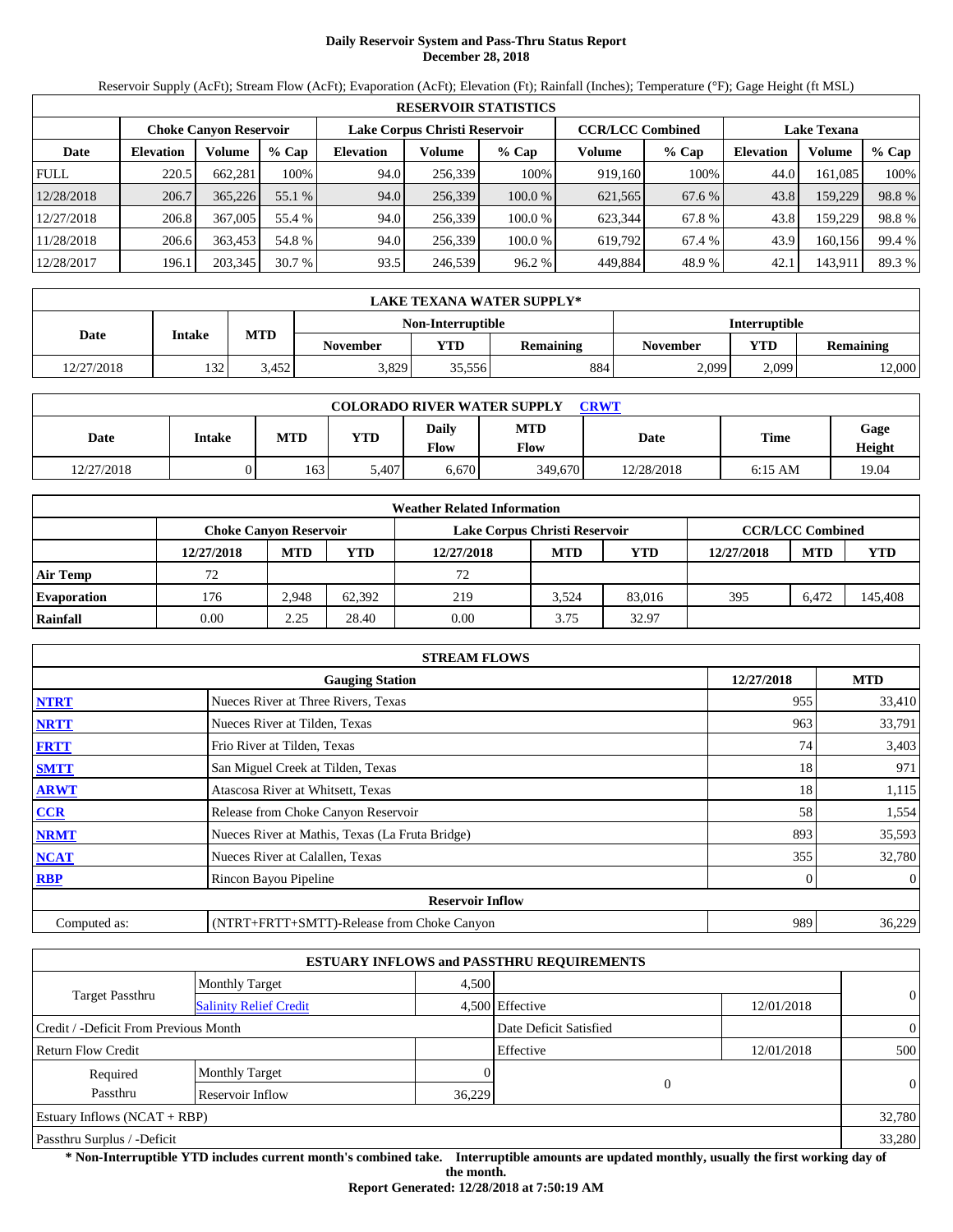# **Daily Reservoir System and Pass-Thru Status Report December 29, 2018**

Reservoir Supply (AcFt); Stream Flow (AcFt); Evaporation (AcFt); Elevation (Ft); Rainfall (Inches); Temperature (°F); Gage Height (ft MSL)

|             | <b>RESERVOIR STATISTICS</b> |                               |         |                               |         |         |                         |         |                    |         |        |  |
|-------------|-----------------------------|-------------------------------|---------|-------------------------------|---------|---------|-------------------------|---------|--------------------|---------|--------|--|
|             |                             | <b>Choke Canyon Reservoir</b> |         | Lake Corpus Christi Reservoir |         |         | <b>CCR/LCC Combined</b> |         | <b>Lake Texana</b> |         |        |  |
| Date        | <b>Elevation</b>            | Volume                        | $%$ Cap | <b>Elevation</b>              | Volume  | $%$ Cap | Volume                  | $%$ Cap | Elevation          | Volume  | % Cap  |  |
| <b>FULL</b> | 220.5                       | 662,281                       | 100%    | 94.0                          | 256,339 | 100%    | 919.160                 | 100%    | 44.0               | 161,085 | 100%   |  |
| 12/29/2018  | 206.7                       | 365,226                       | 55.1 %  | 94.0                          | 256,339 | 100.0 % | 621,565                 | 67.6 %  | 43.8               | 159,229 | 98.8%  |  |
| 12/28/2018  | 206.7                       | 365,226                       | 55.1 %  | 94.0                          | 256,339 | 100.0 % | 621,565                 | 67.6 %  | 43.8               | 159,229 | 98.8%  |  |
| 11/29/2018  | 206.7                       | 365,226                       | 55.1 %  | 94.0                          | 256,339 | 100.0 % | 621,565                 | 67.6 %  | 43.9               | 160,156 | 99.4 % |  |
| 12/29/2017  | 196.1                       | 203,345                       | 30.7%   | 93.5                          | 246,539 | 96.2 %  | 449,884                 | 48.9%   | 42.1               | 143,036 | 88.8%  |  |

|            | LAKE TEXANA WATER SUPPLY* |                      |                 |        |           |                                            |       |        |  |  |
|------------|---------------------------|----------------------|-----------------|--------|-----------|--------------------------------------------|-------|--------|--|--|
|            |                           | <b>Interruptible</b> |                 |        |           |                                            |       |        |  |  |
| Date       | <b>Intake</b>             | <b>MTD</b>           | <b>November</b> | YTD    | Remaining | <b>YTD</b><br>Remaining<br><b>November</b> |       |        |  |  |
| 12/28/2018 | 132                       | 3.584                | 3,829           | 35.688 | 752       | 2,099                                      | 2.099 | 12,000 |  |  |

| <b>COLORADO RIVER WATER SUPPLY</b><br>CRWT |               |            |            |               |                    |            |             |                |  |  |
|--------------------------------------------|---------------|------------|------------|---------------|--------------------|------------|-------------|----------------|--|--|
| Date                                       | <b>Intake</b> | <b>MTD</b> | <b>YTD</b> | Daily<br>Flow | <b>MTD</b><br>Flow | Date       | <b>Time</b> | Gage<br>Height |  |  |
| 12/28/2018                                 | )             | 163        | 5.407      | 23.423        | 373,093            | 12/29/2018 | $6:15$ AM   | 25.56          |  |  |

|                    |            |                               |        | <b>Weather Related Information</b> |                         |            |            |            |            |
|--------------------|------------|-------------------------------|--------|------------------------------------|-------------------------|------------|------------|------------|------------|
|                    |            | <b>Choke Canvon Reservoir</b> |        | Lake Corpus Christi Reservoir      | <b>CCR/LCC Combined</b> |            |            |            |            |
|                    | 12/28/2018 | <b>MTD</b>                    | YTD    | 12/28/2018                         | <b>MTD</b>              | <b>YTD</b> | 12/28/2018 | <b>MTD</b> | <b>YTD</b> |
| <b>Air Temp</b>    | 72         |                               |        | 62                                 |                         |            |            |            |            |
| <b>Evaporation</b> | 176        | 3.124                         | 62.568 | 58                                 | 3.582                   | 83,074     | 234        | 6.706      | 145,642    |
| Rainfall           | 0.00       | 2.25                          | 28.40  | 0.00                               | 3.75                    | 32.97      |            |            |            |

|              | <b>STREAM FLOWS</b>                             |            |                |
|--------------|-------------------------------------------------|------------|----------------|
|              | <b>Gauging Station</b>                          | 12/28/2018 | <b>MTD</b>     |
| <b>NTRT</b>  | Nueces River at Three Rivers, Texas             | 923        | 34,333         |
| <b>NRTT</b>  | Nueces River at Tilden, Texas                   | 939        | 34,730         |
| <b>FRTT</b>  | Frio River at Tilden, Texas                     | 72         | 3,474          |
| <b>SMTT</b>  | San Miguel Creek at Tilden, Texas               | 17         | 987            |
| <b>ARWT</b>  | Atascosa River at Whitsett, Texas               | 18         | 1,133          |
| <b>CCR</b>   | Release from Choke Canyon Reservoir             | 58         | 1,612          |
| <b>NRMT</b>  | Nueces River at Mathis, Texas (La Fruta Bridge) | 1,090      | 36,683         |
| <b>NCAT</b>  | Nueces River at Calallen, Texas                 | 677        | 33,457         |
| <b>RBP</b>   | Rincon Bayou Pipeline                           |            | $\overline{0}$ |
|              | <b>Reservoir Inflow</b>                         |            |                |
| Computed as: | (NTRT+FRTT+SMTT)-Release from Choke Canyon      | 954        | 37,182         |

|                                                  |                       |        | <b>ESTUARY INFLOWS and PASSTHRU REQUIREMENTS</b> |            |                |
|--------------------------------------------------|-----------------------|--------|--------------------------------------------------|------------|----------------|
|                                                  | <b>Monthly Target</b> | 4,500  |                                                  |            |                |
| Target Passthru<br><b>Salinity Relief Credit</b> |                       |        | 4,500 Effective                                  | 12/01/2018 | $\overline{0}$ |
| Credit / -Deficit From Previous Month            |                       |        | Date Deficit Satisfied                           |            | $\overline{0}$ |
| <b>Return Flow Credit</b>                        |                       |        | Effective                                        | 12/01/2018 | 500            |
| Required                                         | <b>Monthly Target</b> |        |                                                  |            |                |
| Passthru                                         | Reservoir Inflow      | 37,182 |                                                  | $\theta$   | $\overline{0}$ |
| Estuary Inflows $(NCAT + RBP)$                   |                       |        |                                                  |            | 33,457         |
| Passthru Surplus / -Deficit                      |                       |        |                                                  |            | 33,957         |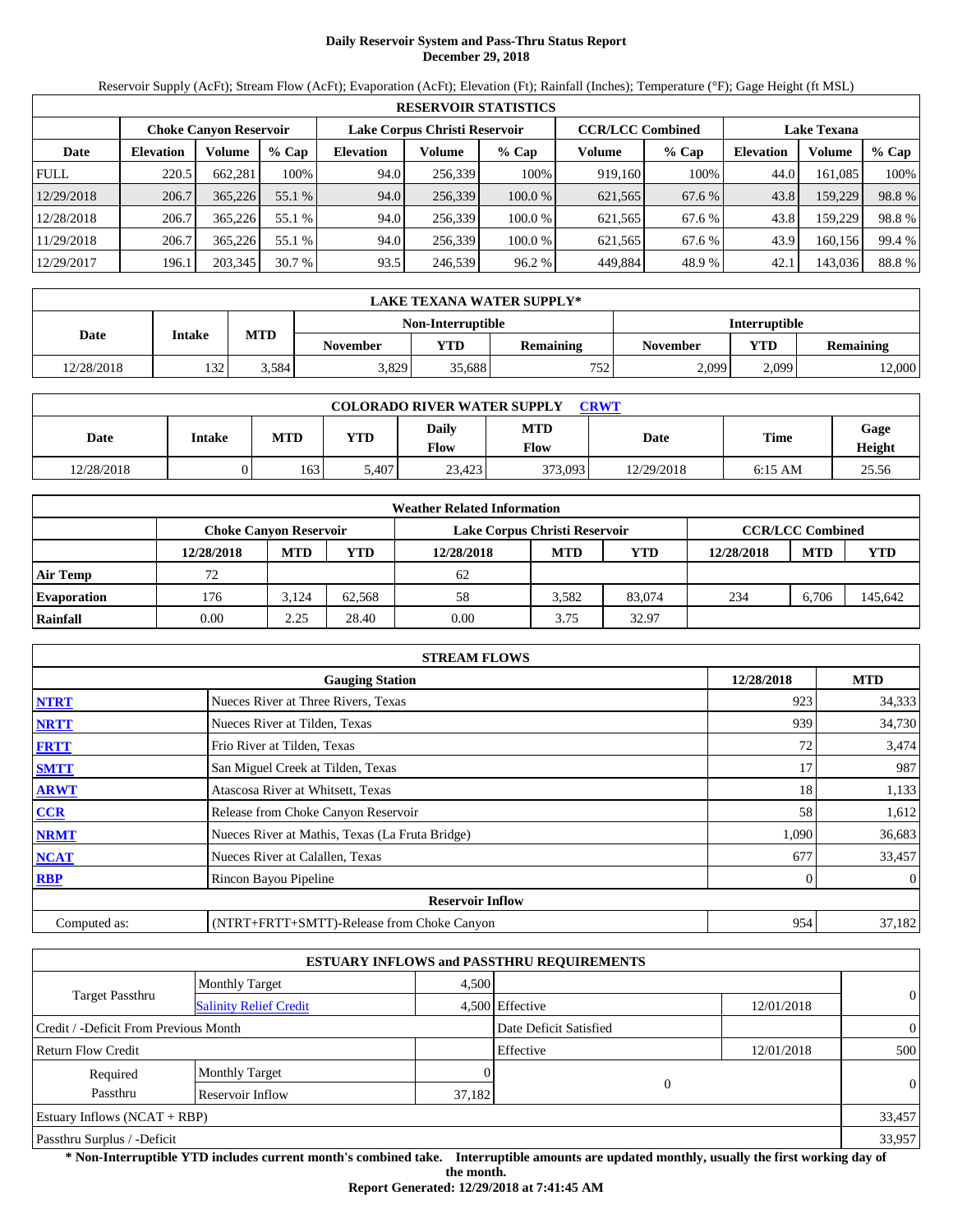# **Daily Reservoir System and Pass-Thru Status Report December 30, 2018**

Reservoir Supply (AcFt); Stream Flow (AcFt); Evaporation (AcFt); Elevation (Ft); Rainfall (Inches); Temperature (°F); Gage Height (ft MSL)

|             | <b>RESERVOIR STATISTICS</b> |                               |         |                               |         |         |                         |         |                    |         |        |  |  |
|-------------|-----------------------------|-------------------------------|---------|-------------------------------|---------|---------|-------------------------|---------|--------------------|---------|--------|--|--|
|             |                             | <b>Choke Canyon Reservoir</b> |         | Lake Corpus Christi Reservoir |         |         | <b>CCR/LCC Combined</b> |         | <b>Lake Texana</b> |         |        |  |  |
| Date        | <b>Elevation</b>            | Volume                        | $%$ Cap | <b>Elevation</b>              | Volume  | $%$ Cap | Volume                  | $%$ Cap | Elevation          | Volume  | % Cap  |  |  |
| <b>FULL</b> | 220.5                       | 662,281                       | 100%    | 94.0                          | 256.339 | 100%    | 919.160                 | 100%    | 44.0               | 161.085 | 100%   |  |  |
| 12/30/2018  | 206.7                       | 365,226                       | 55.1 %  | 94.0                          | 256,339 | 100.0 % | 621,565                 | 67.6 %  | 43.8               | 159,229 | 98.8%  |  |  |
| 12/29/2018  | 206.7                       | 365,226                       | 55.1 %  | 94.0                          | 256.339 | 100.0 % | 621.565                 | 67.6 %  | 43.8               | 159,229 | 98.8%  |  |  |
| 11/30/2018  | 206.7                       | 365,226                       | 55.1 %  | 94.0                          | 256.339 | 100.0 % | 621,565                 | 67.6 %  | 43.9               | 160.156 | 99.4 % |  |  |
| 12/30/2017  | 196.1                       | 203,345                       | 30.7%   | 93.4                          | 244,597 | 95.4 %  | 447.942                 | 48.7 %  | 42.0               | 143,036 | 88.8%  |  |  |

|                   | LAKE TEXANA WATER SUPPLY* |            |                 |        |           |                                            |       |                      |  |  |
|-------------------|---------------------------|------------|-----------------|--------|-----------|--------------------------------------------|-------|----------------------|--|--|
| Non-Interruptible |                           |            |                 |        |           |                                            |       | <b>Interruptible</b> |  |  |
| Date              | <b>Intake</b>             | <b>MTD</b> | <b>November</b> | YTD    | Remaining | <b>YTD</b><br>Remaining<br><b>November</b> |       |                      |  |  |
| 12/29/2018        | 132                       | 3.716      | 3,829           | 35.821 | 619       | 2,099                                      | 2.099 | 12,000               |  |  |

| <b>COLORADO RIVER WATER SUPPLY</b><br>CRWT |               |            |            |               |                    |            |             |                |  |  |
|--------------------------------------------|---------------|------------|------------|---------------|--------------------|------------|-------------|----------------|--|--|
| Date                                       | <b>Intake</b> | <b>MTD</b> | <b>YTD</b> | Daily<br>Flow | <b>MTD</b><br>Flow | Date       | <b>Time</b> | Gage<br>Height |  |  |
| 12/29/2018                                 | )             | 163        | 5.407      | 36,127        | 409.220            | 12/30/2018 | $6:15$ AM   | 27.58          |  |  |

|                    |            |                               |        | <b>Weather Related Information</b> |                         |            |            |            |            |
|--------------------|------------|-------------------------------|--------|------------------------------------|-------------------------|------------|------------|------------|------------|
|                    |            | <b>Choke Canvon Reservoir</b> |        | Lake Corpus Christi Reservoir      | <b>CCR/LCC Combined</b> |            |            |            |            |
|                    | 12/29/2018 | <b>MTD</b>                    | YTD    | 12/29/2018                         | <b>MTD</b>              | <b>YTD</b> | 12/29/2018 | <b>MTD</b> | <b>YTD</b> |
| <b>Air Temp</b>    | 47         |                               |        | 49                                 |                         |            |            |            |            |
| <b>Evaporation</b> | 72         | 3.196                         | 62.640 | 184                                | 3.766                   | 83.258     | 256        | 6.962      | 145,898    |
| Rainfall           | 0.02       | 2.27                          | 28.42  | 0.03                               | 3.78                    | 33.00      |            |            |            |

|              | <b>STREAM FLOWS</b>                             |            |                |
|--------------|-------------------------------------------------|------------|----------------|
|              | <b>Gauging Station</b>                          | 12/29/2018 | <b>MTD</b>     |
| <b>NTRT</b>  | Nueces River at Three Rivers, Texas             | 893        | 35,226         |
| <b>NRTT</b>  | Nueces River at Tilden, Texas                   | 923        | 35,653         |
| <b>FRTT</b>  | Frio River at Tilden, Texas                     | 70         | 3,544          |
| <b>SMTT</b>  | San Miguel Creek at Tilden, Texas               | 16         | 1,003          |
| <b>ARWT</b>  | Atascosa River at Whitsett, Texas               | 17         | 1,150          |
| CCR          | Release from Choke Canyon Reservoir             | 58         | 1,669          |
| <b>NRMT</b>  | Nueces River at Mathis, Texas (La Fruta Bridge) | 1,320      | 38,003         |
| <b>NCAT</b>  | Nueces River at Calallen, Texas                 | 965        | 34,422         |
| <b>RBP</b>   | Rincon Bayou Pipeline                           |            | $\overline{0}$ |
|              | <b>Reservoir Inflow</b>                         |            |                |
| Computed as: | (NTRT+FRTT+SMTT)-Release from Choke Canyon      | 921        | 38,104         |

|                                                         |                       |        | <b>ESTUARY INFLOWS and PASSTHRU REQUIREMENTS</b> |            |                |  |
|---------------------------------------------------------|-----------------------|--------|--------------------------------------------------|------------|----------------|--|
|                                                         | <b>Monthly Target</b> | 4,500  |                                                  |            |                |  |
| <b>Target Passthru</b><br><b>Salinity Relief Credit</b> |                       |        | 4,500 Effective                                  | 12/01/2018 | $\overline{0}$ |  |
| Credit / -Deficit From Previous Month                   |                       |        | Date Deficit Satisfied                           |            | $\overline{0}$ |  |
| <b>Return Flow Credit</b>                               |                       |        | Effective                                        | 12/01/2018 | 500            |  |
| Required                                                | <b>Monthly Target</b> |        |                                                  |            |                |  |
| Passthru                                                | Reservoir Inflow      | 38,104 | $\theta$                                         |            | $\theta$       |  |
| Estuary Inflows $(NCAT + RBP)$                          |                       |        |                                                  |            | 34,422         |  |
| Passthru Surplus / -Deficit                             |                       |        |                                                  |            | 34,922         |  |